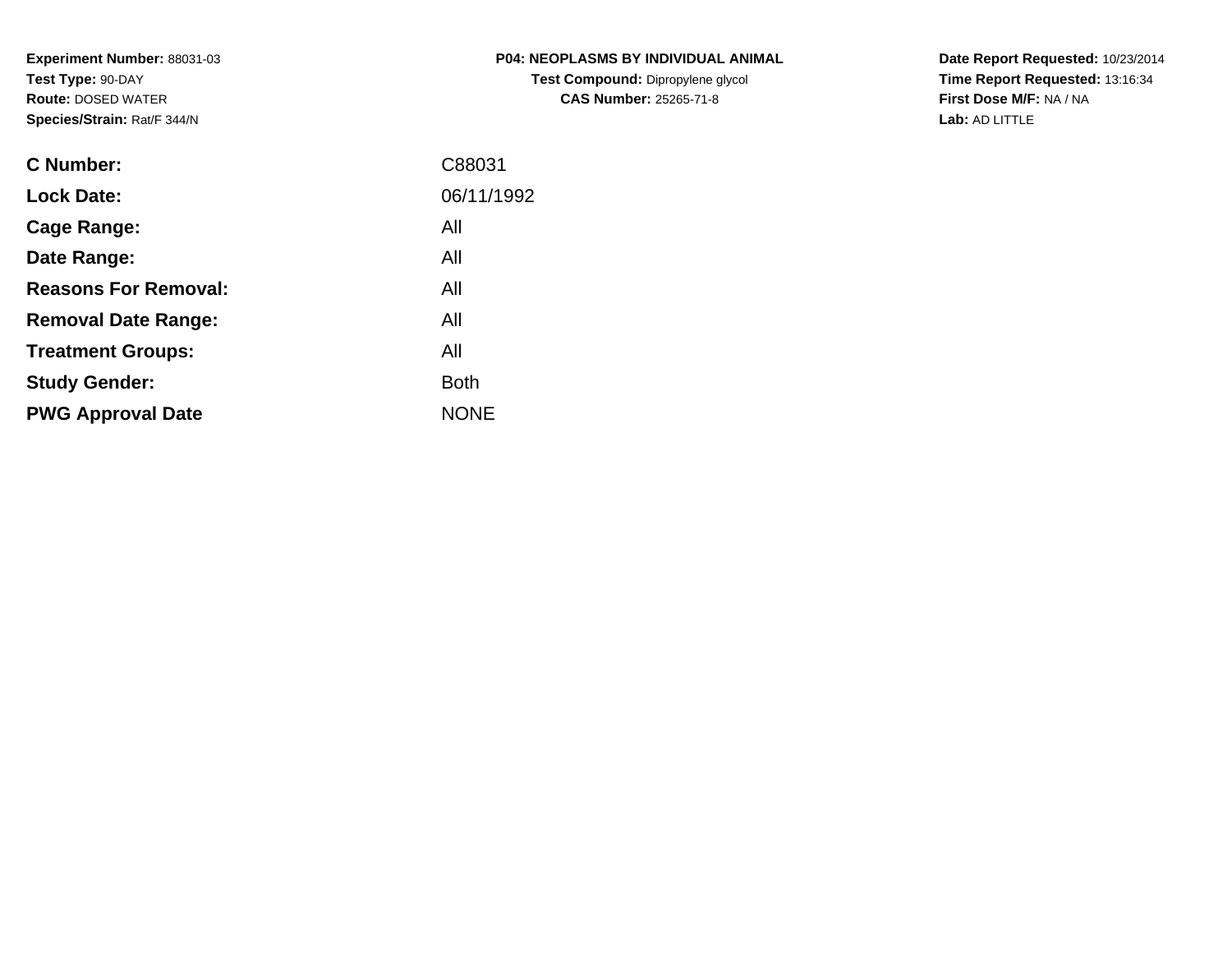**Experiment Number:** 88031-03**Test Type:** 90-DAY**Route:** DOSED WATER

**Species/Strain:** Rat/F 344/N

### **P04: NEOPLASMS BY INDIVIDUAL ANIMAL**

**Test Compound:** Dipropylene glycol

**CAS Number:** 25265-71-8

**Date Report Requested:** 10/23/2014**Time Report Requested:** 13:16:34**First Dose M/F:** NA / NA**Lab:** AD LITTLE

|                              | DAY ON TEST      | $\boldsymbol{\theta}$ | 0                                  | 0                            | 0                                | 0                          | $\boldsymbol{\theta}$      | 0                          | 0                            | 0                   | 0                          |                       |
|------------------------------|------------------|-----------------------|------------------------------------|------------------------------|----------------------------------|----------------------------|----------------------------|----------------------------|------------------------------|---------------------|----------------------------|-----------------------|
| F 344/N Rat Male             |                  | 0<br>9                | $\boldsymbol{\theta}$<br>9         | 0<br>9                       | 0<br>9                           | $\boldsymbol{\theta}$<br>9 | $\boldsymbol{\theta}$<br>9 | 0<br>9                     | 0<br>9                       | 0<br>9              | $\boldsymbol{\theta}$<br>9 |                       |
| <b>VEHICLE CONTROL</b>       |                  | 5                     | $\overline{\mathbf{5}}$            | $\overline{5}$               | 5                                | 5                          | 5                          | $\overline{5}$             | $\overline{5}$               | $\tilde{s}$         | 5                          |                       |
|                              | <b>ANIMAL ID</b> | $\mathbf 0$<br>0      | $\mathbf 0$<br>$\Omega$            | $\mathbf 0$<br>$\mathbf 0$   | $\Omega$<br>$\Omega$             | $\mathbf 0$<br>$\mathbf 0$ | $\Omega$<br>$\Omega$       | $\mathbf 0$<br>$\mathbf 0$ | 0<br>$\Omega$                | $\mathbf 0$<br>0    | $\mathbf 0$<br>$\Omega$    |                       |
|                              |                  | 1                     | 1                                  | 1                            | $\mathbf{1}$                     | 1                          | $\mathbf{1}$               | 1                          | 1                            | 1                   | $\mathbf{1}$               |                       |
|                              |                  | $\overline{c}$<br>1   | $\boldsymbol{2}$<br>$\overline{2}$ | $\overline{\mathbf{c}}$<br>3 | $\overline{c}$<br>$\overline{4}$ | $\frac{2}{5}$              | $\overline{c}$<br>6        | $\frac{2}{7}$              | $\overline{\mathbf{c}}$<br>8 | $\overline{c}$<br>9 | 3<br>$\Omega$              | <i><b>*TOTALS</b></i> |
| <b>Alimentary System</b>     |                  |                       |                                    |                              |                                  |                            |                            |                            |                              |                     |                            |                       |
| Esophagus                    |                  | +                     | +                                  | +                            | +                                | ٠                          | +                          | +                          | +                            | +                   | +                          | 10                    |
| Intestine Large, Cecum       |                  | $\ddot{}$             | $\ddot{}$                          | $\ddot{}$                    | $\ddot{}$                        | $\ddot{}$                  | $\ddot{}$                  | $\ddot{}$                  | +                            | +                   | $\ddot{}$                  | 10                    |
| Intestine Large, Colon       |                  | $\ddot{}$             | +                                  | +                            | +                                | +                          | $\ddot{}$                  | $\ddot{}$                  | +                            | +                   | $\ddot{}$                  | 10                    |
| Intestine Large, Rectum      |                  | $\ddot{}$             | $\ddot{}$                          | $\ddot{}$                    | $\ddot{}$                        | $\ddot{}$                  | $\ddot{}$                  | $\ddot{}$                  | $\ddot{}$                    | $+$                 | $\ddot{}$                  | 10                    |
| Intestine Small, Duodenum    |                  | $\ddot{}$             | $\ddot{}$                          | $\ddot{}$                    | $\ddot{}$                        | $\ddot{}$                  | $\ddot{}$                  | $\ddot{}$                  | $\ddot{}$                    | $\ddot{}$           | $\ddot{}$                  | 10                    |
| Intestine Small, Ileum       |                  | $\ddot{}$             | $\ddot{}$                          | +                            | +                                | $\ddot{}$                  | $\ddot{}$                  | $\ddot{}$                  | $\pm$                        | $\ddot{}$           | $\ddot{}$                  | 10                    |
| Intestine Small, Jejunum     |                  | $\ddot{}$             | +                                  | +                            | +                                | +                          | $\ddot{}$                  | $\ddot{}$                  | $\pm$                        | $\ddot{}$           | $\ddot{}$                  | 10                    |
| Liver                        |                  | $\ddot{}$             | $\ddot{}$                          | $+$                          | $\ddot{}$                        | $\ddot{}$                  | $+$                        | $\ddot{}$                  | $+$                          | $\ddot{}$           | $\ddot{}$                  | 10                    |
| Pancreas                     |                  | $\ddot{}$             | $\ddot{}$                          | $\ddot{}$                    | $\ddot{}$                        | $\ddot{}$                  | $\ddot{}$                  | $\ddot{}$                  | $\ddot{}$                    | $\ddot{}$           | $\ddot{}$                  | 10                    |
| Salivary Glands              |                  | $\ddot{}$             | $\ddot{}$                          | +                            | $\ddot{}$                        | $\ddot{}$                  | $\ddot{}$                  | $\ddot{}$                  | $\ddot{}$                    | $\ddot{}$           | $\ddot{}$                  | 10                    |
| Stomach, Forestomach         |                  | $\ddot{}$             | +                                  | +                            | +                                | $\ddot{}$                  | $+$                        | $\ddot{}$                  | $\ddot{}$                    | $\ddot{}$           | $\ddot{}$                  | 10                    |
| Stomach, Glandular           |                  | $\ddot{}$             | ÷                                  | $\ddot{}$                    | $\ddot{}$                        | $\ddot{}$                  | ÷                          | $\ddot{}$                  | $\ddot{}$                    | $\ddot{}$           | $\ddot{}$                  | 10                    |
| <b>Cardiovascular System</b> |                  |                       |                                    |                              |                                  |                            |                            |                            |                              |                     |                            |                       |
| <b>Blood Vessel</b>          |                  | $\ddot{}$             | +                                  | +                            | +                                | +                          | ٠                          | +                          | +                            | +                   | +                          | 10                    |
| Heart                        |                  | $\ddot{}$             |                                    | $\ddot{}$                    | $\ddot{}$                        | $\ddot{}$                  | $\ddot{}$                  | $\ddot{}$                  | $\ddot{}$                    | $\ddot{}$           | +                          | 10                    |
| <b>Endocrine System</b>      |                  |                       |                                    |                              |                                  |                            |                            |                            |                              |                     |                            |                       |
| <b>Adrenal Cortex</b>        |                  | +                     | +                                  | +                            | +                                | +                          | +                          | ٠                          | ٠                            | +                   | ÷                          | 10                    |
| Adrenal Medulla              |                  | $\ddot{}$             | $\ddot{}$                          | +                            | $\ddot{}$                        | +                          | $\ddot{}$                  | $\ddot{}$                  | $\pm$                        | $\ddot{}$           | $\ddot{}$                  | 10                    |
| Islets, Pancreatic           |                  | +                     | +                                  | +                            | +                                | $\ddot{}$                  | +                          | $\ddot{}$                  | $\ddot{}$                    | +                   | +                          | 10                    |
| Parathyroid Gland            |                  | +                     |                                    | +                            | $\ddot{}$                        | $\ddot{}$                  | $\ddot{}$                  | $\ddot{}$                  | M                            | $\ddot{}$           | +                          | 9                     |

\* ..Total animals with tissue examined microscopically; Total animals with tumor **M** . Missing tissue M ..Missing tissue

+ ..Tissue examined microscopically

I ..Insufficient tissue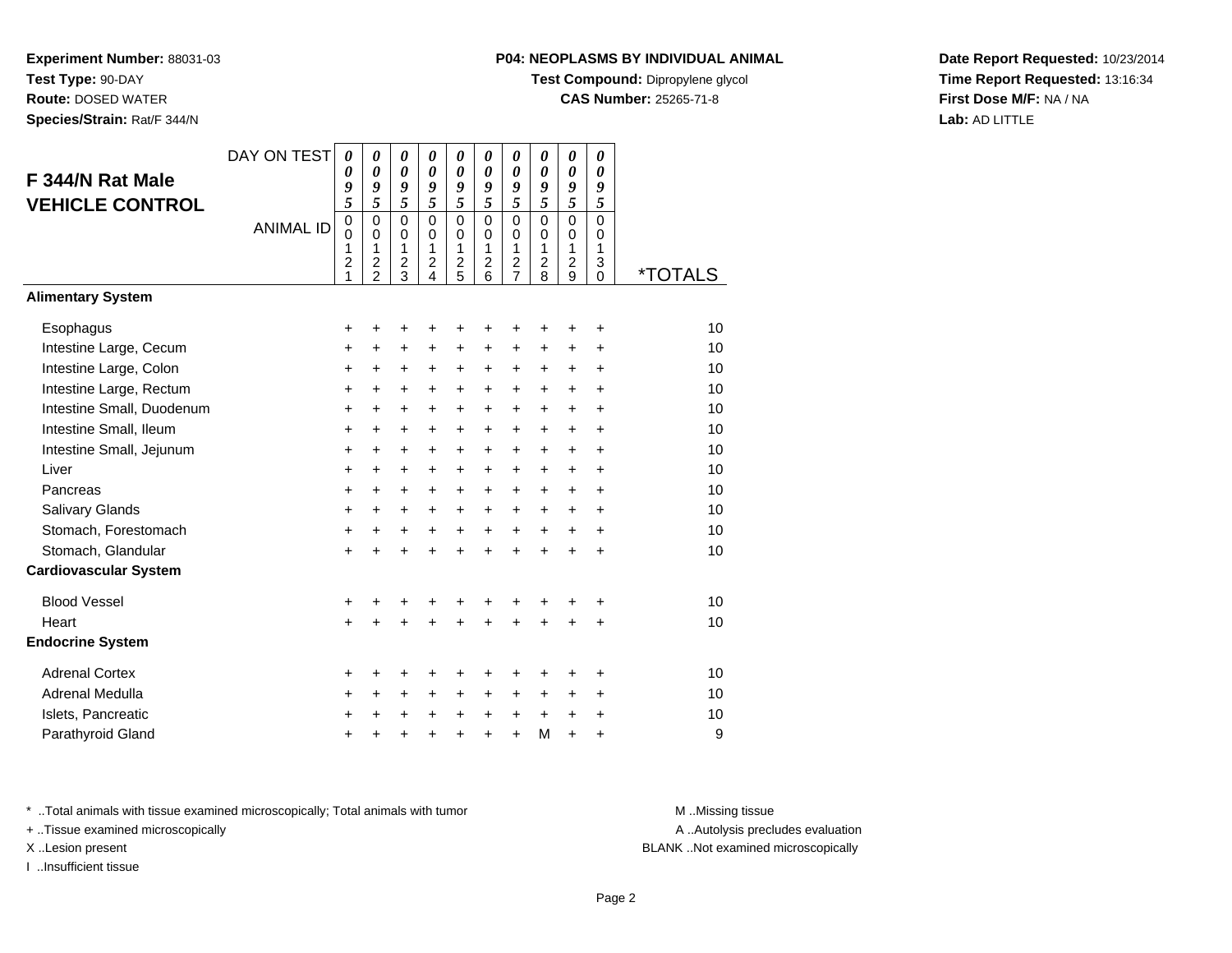**P04: NEOPLASMS BY INDIVIDUAL ANIMAL**

**Test Compound:** Dipropylene glycol

0 \*TOTALS

10

**CAS Number:** 25265-71-8

**Date Report Requested:** 10/23/2014**Time Report Requested:** 13:16:34**First Dose M/F:** NA / NA**Lab:** AD LITTLE

DAY ON TEST**F 344/N Rat Male VEHICLE CONTROL**ANIMAL ID*0 0 9 5* 0 0 1 2 1 $\ddot{}$ *0 0 9 5* 0 0 1 2 2 $\pm$ *0 0 9 5* 0 0 1 2 3Pituitary Gland $\alpha$  + <sup>+</sup> <sup>+</sup> <sup>+</sup> <sup>+</sup> <sup>+</sup> <sup>+</sup> <sup>+</sup> <sup>+</sup> <sup>+</sup> <sup>10</sup>

#### $\alpha$  + **General Body System**

Thyroid Gland

**Experiment Number:** 88031-03

**Test Type:** 90-DAY **Route:** DOSED WATER**Species/Strain:** Rat/F 344/N

NONE

**Genital System**

| Gennal System                 |           |           |           |           |           |           |           |           |           |           |    |
|-------------------------------|-----------|-----------|-----------|-----------|-----------|-----------|-----------|-----------|-----------|-----------|----|
| Epididymis                    | $\ddot{}$ | $\ddot{}$ | $\ddot{}$ | $\ddot{}$ | +         | +         | +         | ٠         | +         | ÷         | 10 |
| <b>Preputial Gland</b>        | $\ddot{}$ | $+$       | $\ddot{}$ | $\ddot{}$ | $\ddot{}$ | $\ddot{}$ | $\ddot{}$ | $\ddot{}$ | $\pm$     | $\ddot{}$ | 10 |
| Prostate                      | $\ddot{}$ | $\ddot{}$ | $\ddot{}$ | $\ddot{}$ | $\ddot{}$ | $\ddot{}$ | $\ddot{}$ | $\ddot{}$ | $\ddot{}$ | $\ddot{}$ | 10 |
| Seminal Vesicle               | $\ddot{}$ | $\ddot{}$ | $\ddot{}$ | $\ddot{}$ | $\ddot{}$ | $\ddot{}$ | $\ddot{}$ | $\ddot{}$ | $\ddot{}$ | +         | 10 |
| Testes                        | $\ddot{}$ | $\div$    | $\ddot{}$ | +         | +         | $\ddot{}$ | $\ddot{}$ | $\ddot{}$ | $\pm$     | $\ddot{}$ | 10 |
| <b>Hematopoietic System</b>   |           |           |           |           |           |           |           |           |           |           |    |
| <b>Bone Marrow</b>            | $\ddot{}$ | ٠         | +         | +         | +         | +         | +         | +         |           | ÷         | 10 |
| Lymph Node, Mandibular        | $\ddot{}$ | $+$       | $\ddot{}$ | $\ddot{}$ | $\ddot{}$ | $\ddot{}$ | $\ddot{}$ | $\ddot{}$ | $\pm$     | ÷         | 10 |
| Lymph Node, Mesenteric        | $\ddot{}$ | $\ddot{}$ | $\ddot{}$ | $\ddot{}$ | $\ddot{}$ | $\ddot{}$ | $\ddot{}$ | $\ddot{}$ | $\ddot{}$ | $\ddot{}$ | 10 |
| Spleen                        | $+$       | $+$       | $\ddot{}$ | $\ddot{}$ | $\ddot{}$ | $\ddot{}$ | $\ddot{}$ | $\ddot{}$ | $\pm$     | $\ddot{}$ | 10 |
| Thymus                        | $+$       | $\ddot{}$ | $+$       | $\pm$     | $\ddot{}$ | $\ddot{}$ | $\ddot{}$ | $\ddot{}$ | $\ddot{}$ | $\ddot{}$ | 10 |
| <b>Integumentary System</b>   |           |           |           |           |           |           |           |           |           |           |    |
| <b>Mammary Gland</b>          | $\ddot{}$ | $\ddot{}$ | +         | $\ddot{}$ | +         | ٠         | ٠         | ٠         |           | ÷         | 10 |
| Skin                          | $\ddot{}$ | $\ddot{}$ | $+$       | $\ddot{}$ | $+$       | $\ddot{}$ | $\ddot{}$ | $\ddot{}$ | ٠         | $\ddot{}$ | 10 |
| <b>Musculoskeletal System</b> |           |           |           |           |           |           |           |           |           |           |    |

0 0 1

2 9

0 0 1

2 8

<sup>+</sup> <sup>+</sup> <sup>+</sup> <sup>+</sup> <sup>+</sup> <sup>+</sup> <sup>+</sup> <sup>+</sup> <sup>+</sup> <sup>10</sup>

\* ..Total animals with tissue examined microscopically; Total animals with tumor **M** ..Missing tissue M ..Missing tissue

+ ..Tissue examined microscopically

I ..Insufficient tissue

A .. Autolysis precludes evaluation

X ..Lesion present BLANK ..Not examined microscopically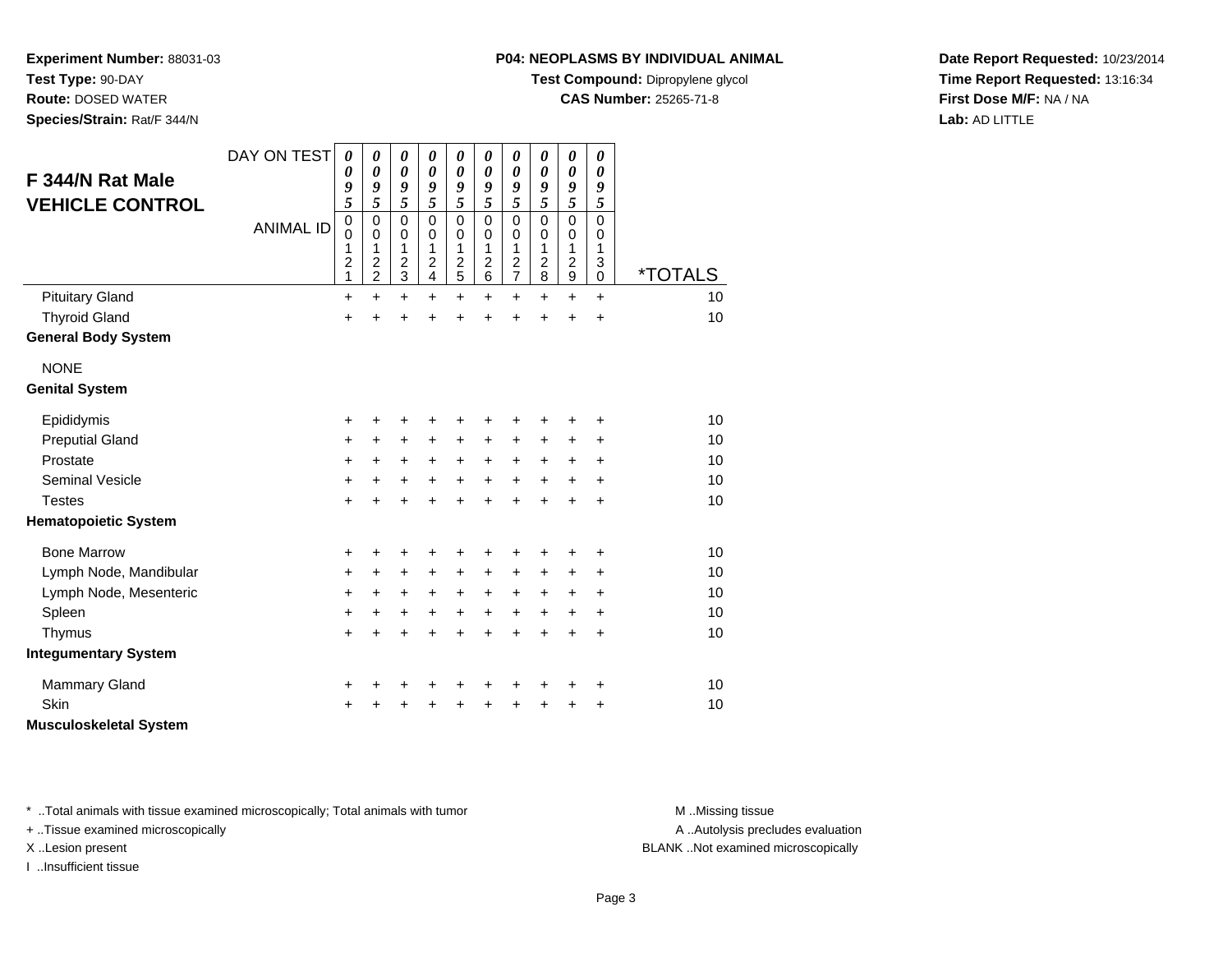**P04: NEOPLASMS BY INDIVIDUAL ANIMAL**

**Test Compound:** Dipropylene glycol

**CAS Number:** 25265-71-8

**Date Report Requested:** 10/23/2014**Time Report Requested:** 13:16:34**First Dose M/F:** NA / NA**Lab:** AD LITTLE

| F 344/N Rat Male<br><b>VEHICLE CONTROL</b> | DAY ON TEST<br><b>ANIMAL ID</b> | 0<br>0<br>9<br>5<br>$\Omega$<br>$\Omega$<br>1<br>$\overline{2}$<br>1 | 0<br>0<br>9<br>5<br>$\mathbf 0$<br>$\mathbf 0$<br>1<br>$\overline{c}$<br>$\overline{2}$ | 0<br>$\boldsymbol{\theta}$<br>9<br>5<br>$\Omega$<br>$\Omega$<br>1<br>$\overline{2}$<br>3 | 0<br>0<br>9<br>5<br>$\Omega$<br>0<br>1<br>$\overline{c}$<br>4 | 0<br>$\boldsymbol{\theta}$<br>9<br>5<br>$\Omega$<br>$\Omega$<br>1<br>$\overline{2}$<br>5 | 0<br>0<br>9<br>5<br>$\mathbf 0$<br>0<br>1<br>$\overline{c}$<br>6 | 0<br>$\boldsymbol{\theta}$<br>9<br>5<br>$\Omega$<br>$\mathbf 0$<br>1<br>$\overline{c}$<br>$\overline{7}$ | 0<br>0<br>9<br>5<br>$\mathbf 0$<br>0<br>1<br>$\overline{c}$<br>8 | 0<br>$\boldsymbol{\theta}$<br>9<br>5<br>$\Omega$<br>$\mathbf 0$<br>1<br>$\overline{2}$<br>9 | 0<br>0<br>9<br>5<br>$\mathbf 0$<br>0<br>1<br>3<br>$\mathbf 0$ | <i><b>*TOTALS</b></i> |
|--------------------------------------------|---------------------------------|----------------------------------------------------------------------|-----------------------------------------------------------------------------------------|------------------------------------------------------------------------------------------|---------------------------------------------------------------|------------------------------------------------------------------------------------------|------------------------------------------------------------------|----------------------------------------------------------------------------------------------------------|------------------------------------------------------------------|---------------------------------------------------------------------------------------------|---------------------------------------------------------------|-----------------------|
| <b>Bone</b>                                |                                 | $\ddot{}$                                                            | $\ddot{}$                                                                               | $\ddot{}$                                                                                | $\ddot{}$                                                     | $\ddot{}$                                                                                | $\ddot{}$                                                        | $\ddot{}$                                                                                                | $\ddot{}$                                                        | $\ddot{}$                                                                                   | $\ddot{}$                                                     | 10                    |
| <b>Nervous System</b>                      |                                 |                                                                      |                                                                                         |                                                                                          |                                                               |                                                                                          |                                                                  |                                                                                                          |                                                                  |                                                                                             |                                                               |                       |
| <b>Brain</b>                               |                                 | +                                                                    | +                                                                                       |                                                                                          |                                                               |                                                                                          |                                                                  |                                                                                                          |                                                                  | +                                                                                           | $\ddot{}$                                                     | 10                    |
| <b>Respiratory System</b>                  |                                 |                                                                      |                                                                                         |                                                                                          |                                                               |                                                                                          |                                                                  |                                                                                                          |                                                                  |                                                                                             |                                                               |                       |
| Lung                                       |                                 | +                                                                    | ٠                                                                                       |                                                                                          | +                                                             | ٠                                                                                        | +                                                                | +                                                                                                        | ٠                                                                | ÷                                                                                           | ÷                                                             | 10                    |
| <b>Nose</b>                                |                                 | $\ddot{}$                                                            | $\ddot{}$                                                                               | $\ddot{}$                                                                                | $+$                                                           | $\ddot{}$                                                                                | $\ddot{}$                                                        | $\ddot{}$                                                                                                | $\ddot{}$                                                        | $\ddot{}$                                                                                   | $\ddot{}$                                                     | 10                    |
| Trachea                                    |                                 | $\ddot{}$                                                            | $+$                                                                                     | $\ddot{}$                                                                                | $+$                                                           | $\ddot{}$                                                                                | $+$                                                              | $\ddot{}$                                                                                                | $+$                                                              | $\ddot{}$                                                                                   | $\ddot{}$                                                     | 10                    |
| <b>Special Senses System</b>               |                                 |                                                                      |                                                                                         |                                                                                          |                                                               |                                                                                          |                                                                  |                                                                                                          |                                                                  |                                                                                             |                                                               |                       |
| <b>NONE</b>                                |                                 |                                                                      |                                                                                         |                                                                                          |                                                               |                                                                                          |                                                                  |                                                                                                          |                                                                  |                                                                                             |                                                               |                       |
| <b>Urinary System</b>                      |                                 |                                                                      |                                                                                         |                                                                                          |                                                               |                                                                                          |                                                                  |                                                                                                          |                                                                  |                                                                                             |                                                               |                       |
| Kidney                                     |                                 | +                                                                    |                                                                                         |                                                                                          |                                                               |                                                                                          |                                                                  |                                                                                                          |                                                                  |                                                                                             | ÷                                                             | 10                    |
| <b>Urinary Bladder</b>                     |                                 | +                                                                    | +                                                                                       | ٠                                                                                        | $\ddot{}$                                                     | +                                                                                        | $\ddot{}$                                                        | $\ddot{}$                                                                                                | $\ddot{}$                                                        | $\ddot{}$                                                                                   | +                                                             | 10                    |
| <b>SYSTEMIC LESIONS</b>                    |                                 |                                                                      |                                                                                         |                                                                                          |                                                               |                                                                                          |                                                                  |                                                                                                          |                                                                  |                                                                                             |                                                               |                       |
| Multiple Organ                             |                                 | $\ddot{}$                                                            | +                                                                                       | +                                                                                        | +                                                             | ٠                                                                                        | ٠                                                                | ٠                                                                                                        | ٠                                                                | ÷                                                                                           | ÷                                                             | 10                    |

\* ..Total animals with tissue examined microscopically; Total animals with tumor **M** . Missing tissue M ..Missing tissue

+ ..Tissue examined microscopically

**Experiment Number:** 88031-03

**Test Type:** 90-DAY **Route:** DOSED WATER**Species/Strain:** Rat/F 344/N

I ..Insufficient tissue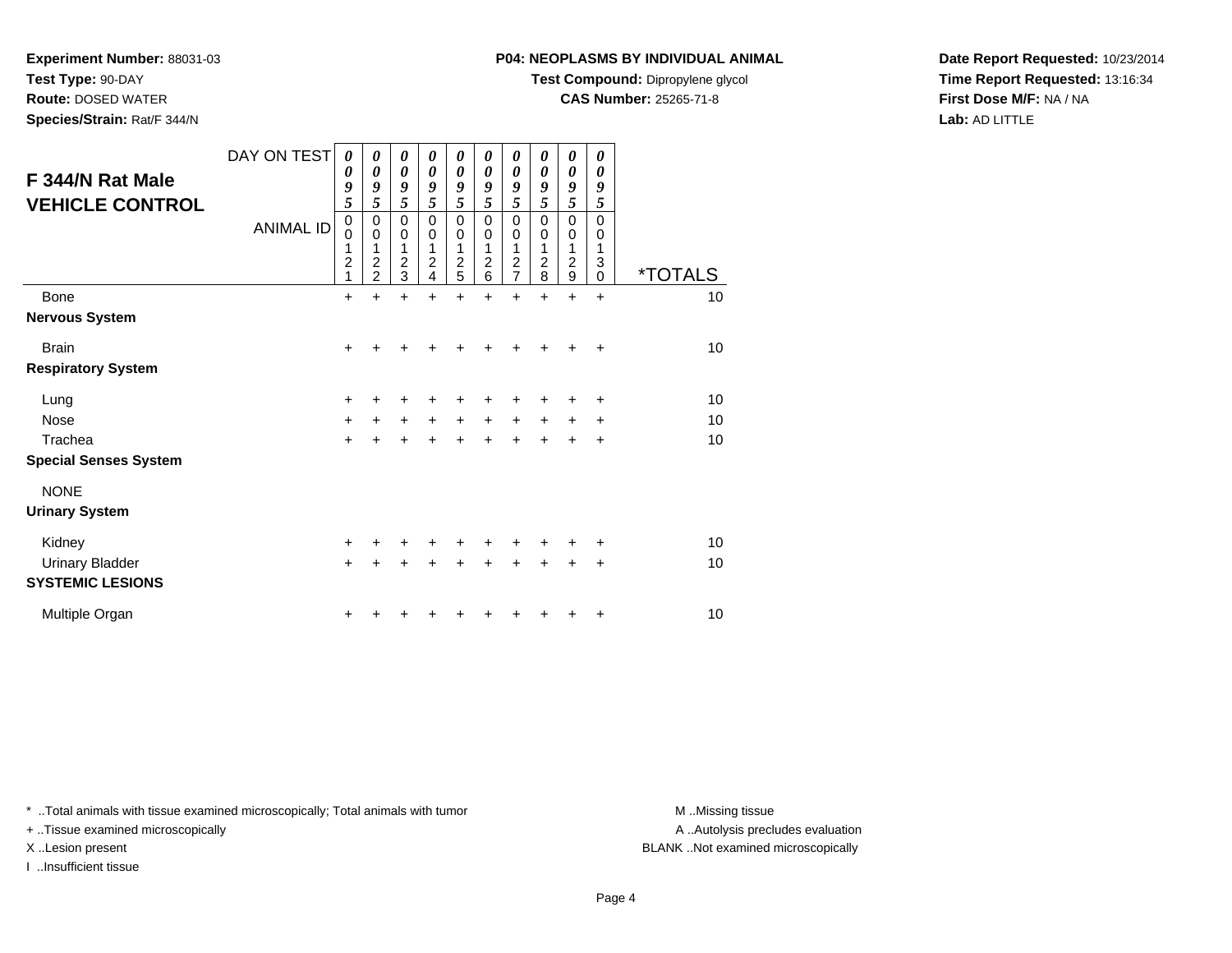**Test Type:** 90-DAY

**Route:** DOSED WATER

**Species/Strain:** Rat/F 344/N

# **P04: NEOPLASMS BY INDIVIDUAL ANIMAL**

**Test Compound:** Dipropylene glycol

**CAS Number:** 25265-71-8

**Date Report Requested:** 10/23/2014**Time Report Requested:** 13:16:34**First Dose M/F:** NA / NA**Lab:** AD LITTLE

| F 344/N Rat Male<br>0.5%                              | DAY ON TEST<br><b>ANIMAL ID</b> | 0<br>0<br>9<br>5<br>$\pmb{0}$<br>$\mathbf 0$<br>$\mathbf{1}$ | 0<br>$\boldsymbol{\theta}$<br>9<br>5<br>$\mathbf 0$<br>$\mathbf 0$<br>$\mathbf{1}$ | $\boldsymbol{\theta}$<br>$\boldsymbol{\theta}$<br>9<br>5<br>$\mathbf 0$<br>$\mathbf 0$<br>$\mathbf{1}$ | 0<br>$\pmb{\theta}$<br>9<br>5<br>$\pmb{0}$<br>$\mathbf 0$<br>$\mathbf{1}$ | $\boldsymbol{\theta}$<br>$\boldsymbol{\theta}$<br>9<br>$\overline{5}$<br>$\pmb{0}$<br>0<br>$\mathbf{1}$ | $\boldsymbol{\theta}$<br>$\boldsymbol{\theta}$<br>9<br>5<br>$\mathbf 0$<br>$\mathbf 0$<br>1 | $\boldsymbol{\theta}$<br>$\pmb{\theta}$<br>9<br>5<br>$\pmb{0}$<br>$\mathbf 0$<br>1 | 0<br>$\boldsymbol{\theta}$<br>9<br>5<br>$\pmb{0}$<br>$\pmb{0}$<br>$\mathbf{1}$ | $\pmb{\theta}$<br>$\pmb{\theta}$<br>9<br>5<br>$\pmb{0}$<br>0<br>1 | $\boldsymbol{\theta}$<br>$\boldsymbol{\theta}$<br>9<br>5<br>$\pmb{0}$<br>$\mathbf 0$<br>$\mathbf{1}$ |                       |
|-------------------------------------------------------|---------------------------------|--------------------------------------------------------------|------------------------------------------------------------------------------------|--------------------------------------------------------------------------------------------------------|---------------------------------------------------------------------------|---------------------------------------------------------------------------------------------------------|---------------------------------------------------------------------------------------------|------------------------------------------------------------------------------------|--------------------------------------------------------------------------------|-------------------------------------------------------------------|------------------------------------------------------------------------------------------------------|-----------------------|
|                                                       |                                 | 3<br>1                                                       | $\ensuremath{\mathsf{3}}$<br>$\overline{2}$                                        | $\frac{3}{3}$                                                                                          | 3<br>$\overline{4}$                                                       | $\frac{3}{5}$                                                                                           | 3<br>6                                                                                      | $\frac{3}{7}$                                                                      | 3<br>8                                                                         | 3<br>9                                                            | 4<br>$\mathbf 0$                                                                                     | <i><b>*TOTALS</b></i> |
| <b>Alimentary System</b>                              |                                 |                                                              |                                                                                    |                                                                                                        |                                                                           |                                                                                                         |                                                                                             |                                                                                    |                                                                                |                                                                   |                                                                                                      |                       |
| Liver<br><b>Cardiovascular System</b>                 |                                 |                                                              |                                                                                    |                                                                                                        |                                                                           | $\ddot{}$                                                                                               |                                                                                             | $\ddot{}$                                                                          |                                                                                |                                                                   |                                                                                                      | $\overline{2}$        |
| <b>NONE</b><br><b>Endocrine System</b>                |                                 |                                                              |                                                                                    |                                                                                                        |                                                                           |                                                                                                         |                                                                                             |                                                                                    |                                                                                |                                                                   |                                                                                                      |                       |
| <b>Adrenal Cortex</b><br><b>General Body System</b>   |                                 | $\ddot{}$                                                    |                                                                                    |                                                                                                        | ÷                                                                         | $\div$                                                                                                  |                                                                                             |                                                                                    |                                                                                |                                                                   | $\ddot{}$                                                                                            | 10                    |
| <b>NONE</b><br><b>Genital System</b>                  |                                 |                                                              |                                                                                    |                                                                                                        |                                                                           |                                                                                                         |                                                                                             |                                                                                    |                                                                                |                                                                   |                                                                                                      |                       |
| <b>NONE</b><br><b>Hematopoietic System</b>            |                                 |                                                              |                                                                                    |                                                                                                        |                                                                           |                                                                                                         |                                                                                             |                                                                                    |                                                                                |                                                                   |                                                                                                      |                       |
| Lymph Node, Mandibular<br><b>Integumentary System</b> |                                 |                                                              |                                                                                    |                                                                                                        |                                                                           |                                                                                                         |                                                                                             | $\ddot{}$                                                                          |                                                                                |                                                                   |                                                                                                      | $\mathbf{1}$          |
| <b>NONE</b><br><b>Musculoskeletal System</b>          |                                 |                                                              |                                                                                    |                                                                                                        |                                                                           |                                                                                                         |                                                                                             |                                                                                    |                                                                                |                                                                   |                                                                                                      |                       |
| <b>NONE</b><br><b>Nervous System</b>                  |                                 |                                                              |                                                                                    |                                                                                                        |                                                                           |                                                                                                         |                                                                                             |                                                                                    |                                                                                |                                                                   |                                                                                                      |                       |
| <b>NONE</b>                                           |                                 |                                                              |                                                                                    |                                                                                                        |                                                                           |                                                                                                         |                                                                                             |                                                                                    |                                                                                |                                                                   |                                                                                                      |                       |
|                                                       |                                 |                                                              |                                                                                    |                                                                                                        |                                                                           |                                                                                                         |                                                                                             |                                                                                    |                                                                                |                                                                   |                                                                                                      |                       |

\* ..Total animals with tissue examined microscopically; Total animals with tumor **M** . Missing tissue M ..Missing tissue + ..Tissue examined microscopically

I ..Insufficient tissue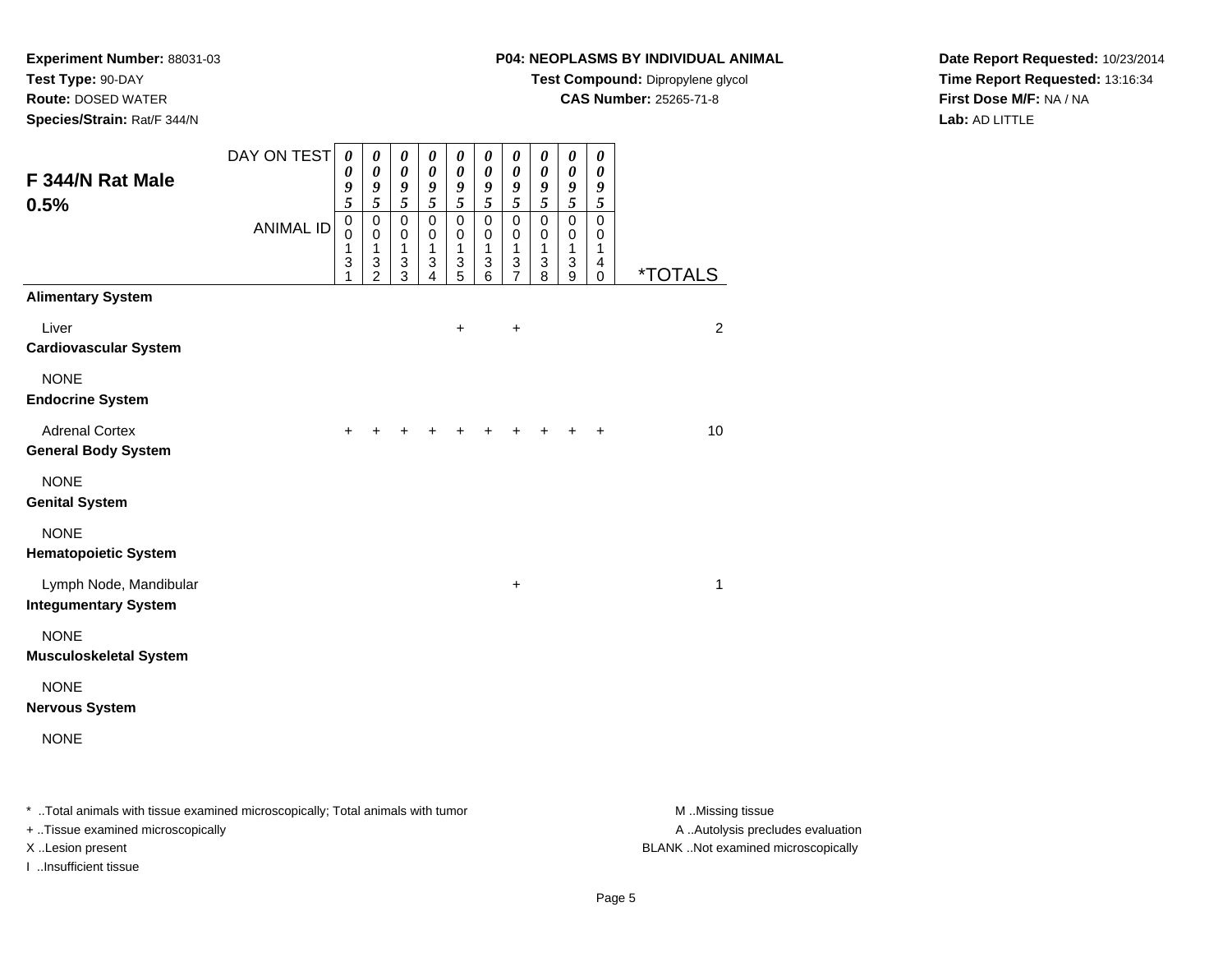**Test Type:** 90-DAY

**Route:** DOSED WATER

**Species/Strain:** Rat/F 344/N

# **P04: NEOPLASMS BY INDIVIDUAL ANIMAL**

**Test Compound:** Dipropylene glycol

**CAS Number:** 25265-71-8

**Date Report Requested:** 10/23/2014**Time Report Requested:** 13:16:34**First Dose M/F:** NA / NA**Lab:** AD LITTLE

| F 344/N Rat Male<br>0.5%                    | DAY ON TEST      | 0<br>0<br>9<br>5 | 0<br>$\boldsymbol{\theta}$<br>9<br>5                 | 0<br>$\boldsymbol{\theta}$<br>9<br>5      | 0<br>0<br>9<br>5                     | $\boldsymbol{\theta}$<br>$\boldsymbol{\theta}$<br>9<br>5          | 0<br>$\boldsymbol{\theta}$<br>9<br>5 | 0<br>$\boldsymbol{\theta}$<br>9<br>5                | 0<br>$\boldsymbol{\theta}$<br>9<br>5 | 0<br>0<br>9<br>5                | 0<br>0<br>9<br>5        |                       |
|---------------------------------------------|------------------|------------------|------------------------------------------------------|-------------------------------------------|--------------------------------------|-------------------------------------------------------------------|--------------------------------------|-----------------------------------------------------|--------------------------------------|---------------------------------|-------------------------|-----------------------|
|                                             | <b>ANIMAL ID</b> | 0<br>0<br>1<br>3 | $\pmb{0}$<br>$\mathbf 0$<br>1<br>3<br>$\mathfrak{p}$ | $\mathbf 0$<br>$\mathbf 0$<br>1<br>3<br>3 | $\mathbf 0$<br>$\mathbf 0$<br>3<br>4 | $\mathbf 0$<br>$\mathbf 0$<br>1<br>$\ensuremath{\mathsf{3}}$<br>5 | $\mathbf 0$<br>$\mathbf 0$<br>3<br>6 | $\Omega$<br>$\mathbf 0$<br>1<br>3<br>$\overline{7}$ | $\Omega$<br>0<br>3<br>8              | $\mathbf 0$<br>0<br>1<br>3<br>9 | $\Omega$<br>0<br>4<br>0 | <i><b>*TOTALS</b></i> |
| <b>Respiratory System</b>                   |                  |                  |                                                      |                                           |                                      |                                                                   |                                      |                                                     |                                      |                                 |                         |                       |
| <b>NONE</b><br><b>Special Senses System</b> |                  |                  |                                                      |                                           |                                      |                                                                   |                                      |                                                     |                                      |                                 |                         |                       |
| <b>NONE</b><br><b>Urinary System</b>        |                  |                  |                                                      |                                           |                                      |                                                                   |                                      |                                                     |                                      |                                 |                         |                       |
| Kidney<br><b>SYSTEMIC LESIONS</b>           |                  | $\ddot{}$        | $\ddot{}$                                            | $\ddot{}$                                 | $\ddot{}$                            | $\ddot{}$                                                         | $\ddot{}$                            | $\ddot{}$                                           | $\div$                               | $\ddot{}$                       | $\ddot{}$               | 10                    |
| Multiple Organ                              |                  | ÷                |                                                      |                                           |                                      | ٠                                                                 |                                      |                                                     |                                      |                                 | +                       | 10                    |

\* ..Total animals with tissue examined microscopically; Total animals with tumor **M** . Missing tissue M ..Missing tissue

+ ..Tissue examined microscopically

I ..Insufficient tissue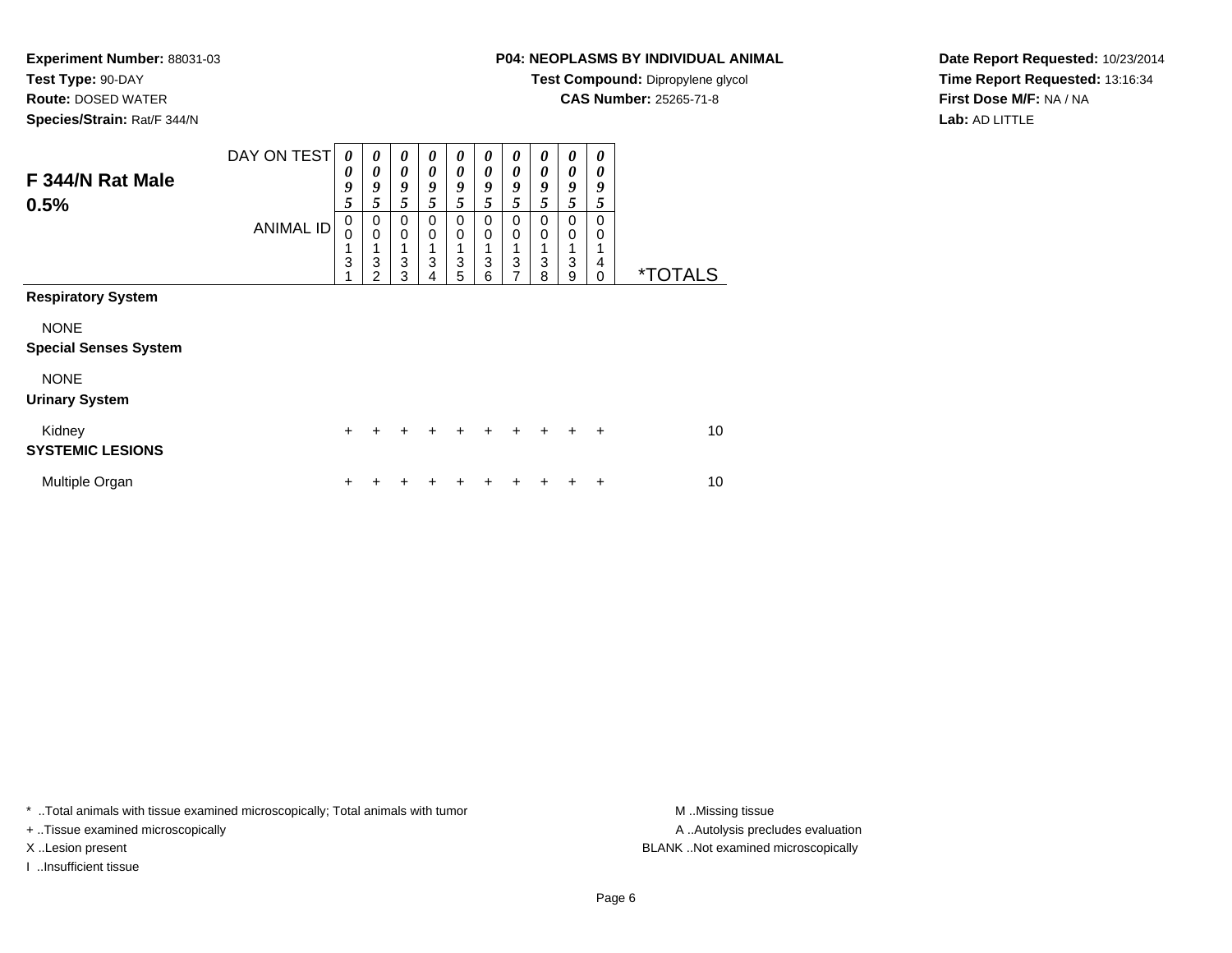**Test Type:** 90-DAY

**Route:** DOSED WATER

**Species/Strain:** Rat/F 344/N

# **P04: NEOPLASMS BY INDIVIDUAL ANIMAL**

**Test Compound:** Dipropylene glycol

**CAS Number:** 25265-71-8

**Date Report Requested:** 10/23/2014**Time Report Requested:** 13:16:34**First Dose M/F:** NA / NA**Lab:** AD LITTLE

| F 344/N Rat Male<br>1.0%<br><b>Alimentary System</b>          | DAY ON TEST<br><b>ANIMAL ID</b> | $\boldsymbol{\theta}$<br>0<br>9<br>5<br>$\mathbf 0$<br>0<br>1<br>4<br>1 | 0<br>0<br>9<br>5<br>$\pmb{0}$<br>$\mathbf 0$<br>$\mathbf 1$<br>4<br>$\overline{2}$ | 0<br>$\boldsymbol{\theta}$<br>$\frac{9}{5}$<br>$\pmb{0}$<br>0<br>$\mathbf{1}$<br>4<br>3 | 0<br>0<br>9<br>$\tilde{s}$<br>$\pmb{0}$<br>$\mathbf 0$<br>1<br>4<br>$\overline{4}$ | 0<br>0<br>9<br>5<br>$\mathsf 0$<br>$\mathbf 0$<br>1<br>4<br>5 | 0<br>0<br>9<br>$\overline{\mathbf{5}}$<br>$\mathbf 0$<br>0<br>1<br>4<br>6 | 0<br>0<br>$\frac{9}{5}$<br>$\pmb{0}$<br>0<br>1<br>4<br>$\overline{7}$ | 0<br>$\boldsymbol{\theta}$<br>$\frac{9}{5}$<br>$\pmb{0}$<br>0<br>1<br>4<br>8 | $\boldsymbol{\theta}$<br>$\boldsymbol{\theta}$<br>$\frac{9}{5}$<br>$\pmb{0}$<br>0<br>1<br>$\overline{\mathbf{r}}$<br>$\boldsymbol{9}$ | 0<br>$\boldsymbol{\theta}$<br>9<br>$\overline{5}$<br>$\pmb{0}$<br>0<br>1<br>5<br>$\mathbf 0$ | <i><b>*TOTALS</b></i> |
|---------------------------------------------------------------|---------------------------------|-------------------------------------------------------------------------|------------------------------------------------------------------------------------|-----------------------------------------------------------------------------------------|------------------------------------------------------------------------------------|---------------------------------------------------------------|---------------------------------------------------------------------------|-----------------------------------------------------------------------|------------------------------------------------------------------------------|---------------------------------------------------------------------------------------------------------------------------------------|----------------------------------------------------------------------------------------------|-----------------------|
| Liver<br>Stomach, Forestomach<br><b>Cardiovascular System</b> |                                 | $\ddot{}$                                                               | $\ddot{}$                                                                          | +                                                                                       | +                                                                                  | +                                                             | +                                                                         | +                                                                     | $\ddot{}$                                                                    | $\ddot{}$                                                                                                                             | +<br>$\ddot{}$                                                                               | 10<br>$\mathbf{1}$    |
| <b>NONE</b><br><b>Endocrine System</b>                        |                                 |                                                                         |                                                                                    |                                                                                         |                                                                                    |                                                               |                                                                           |                                                                       |                                                                              |                                                                                                                                       |                                                                                              |                       |
| <b>Adrenal Cortex</b><br><b>General Body System</b>           |                                 | $\ddot{}$                                                               |                                                                                    |                                                                                         |                                                                                    | +                                                             | +                                                                         | ÷                                                                     | +                                                                            | ٠                                                                                                                                     | +                                                                                            | 10                    |
| <b>NONE</b><br><b>Genital System</b>                          |                                 |                                                                         |                                                                                    |                                                                                         |                                                                                    |                                                               |                                                                           |                                                                       |                                                                              |                                                                                                                                       |                                                                                              |                       |
| <b>NONE</b><br><b>Hematopoietic System</b>                    |                                 |                                                                         |                                                                                    |                                                                                         |                                                                                    |                                                               |                                                                           |                                                                       |                                                                              |                                                                                                                                       |                                                                                              |                       |
| Lymph Node, Mandibular<br><b>Integumentary System</b>         |                                 |                                                                         |                                                                                    |                                                                                         |                                                                                    |                                                               |                                                                           |                                                                       |                                                                              |                                                                                                                                       | $\ddot{}$                                                                                    | $\mathbf{1}$          |
| <b>NONE</b><br><b>Musculoskeletal System</b>                  |                                 |                                                                         |                                                                                    |                                                                                         |                                                                                    |                                                               |                                                                           |                                                                       |                                                                              |                                                                                                                                       |                                                                                              |                       |
| <b>NONE</b><br><b>Nervous System</b>                          |                                 |                                                                         |                                                                                    |                                                                                         |                                                                                    |                                                               |                                                                           |                                                                       |                                                                              |                                                                                                                                       |                                                                                              |                       |

\* ..Total animals with tissue examined microscopically; Total animals with tumor **M** . Missing tissue M ..Missing tissue

+ ..Tissue examined microscopically

I ..Insufficient tissue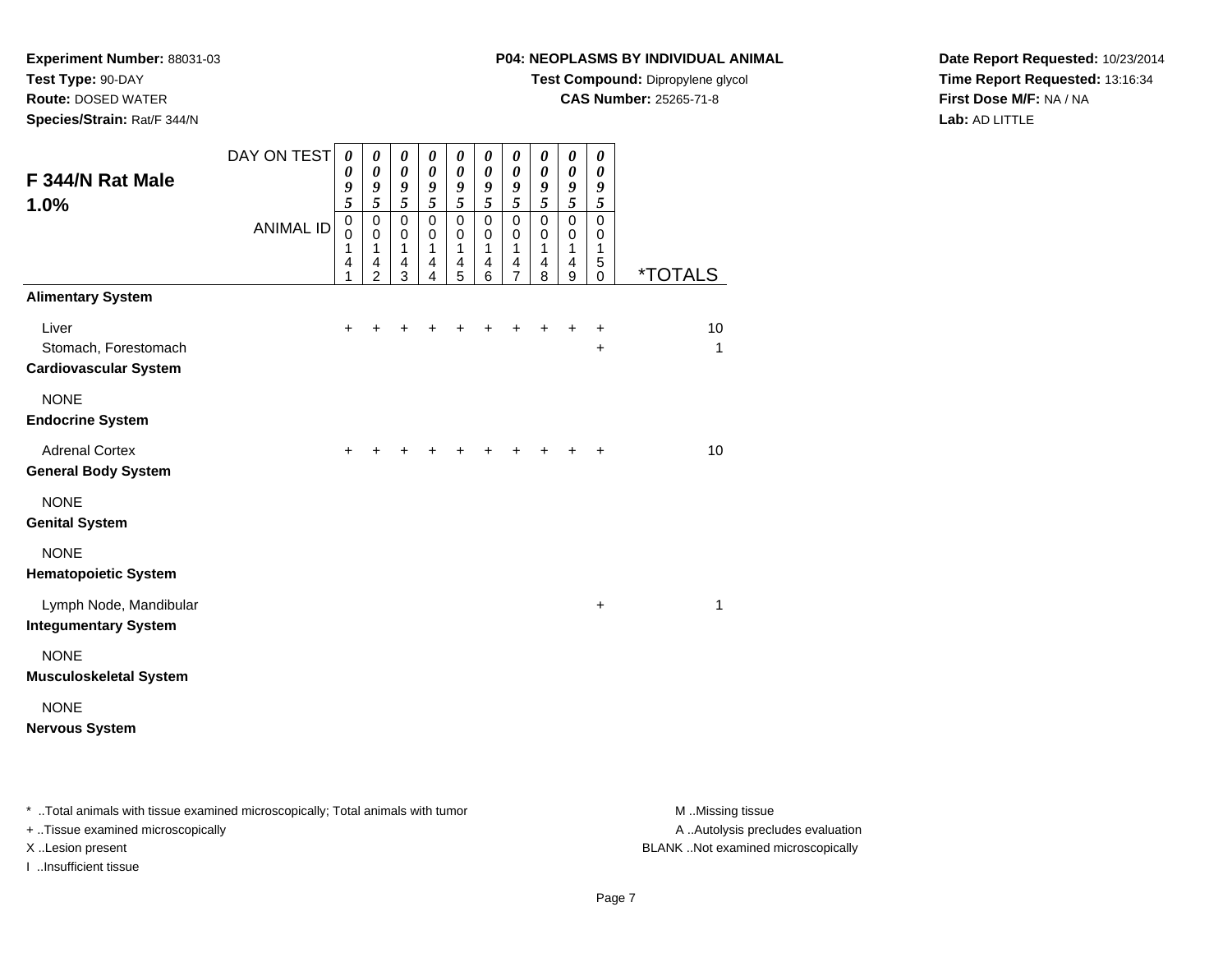**Test Type:** 90-DAY

**Route:** DOSED WATER

**Species/Strain:** Rat/F 344/N

# **P04: NEOPLASMS BY INDIVIDUAL ANIMAL**

**Test Compound:** Dipropylene glycol

**CAS Number:** 25265-71-8

**Date Report Requested:** 10/23/2014**Time Report Requested:** 13:16:34**First Dose M/F:** NA / NA**Lab:** AD LITTLE

| F 344/N Rat Male<br>1.0%                    | DAY ON TEST      | $\boldsymbol{\theta}$<br>0<br>9<br>$\mathfrak{s}$ | 0<br>0<br>9<br>5                             | 0<br>0<br>9<br>5                                  | 0<br>0<br>9<br>5                | 0<br>0<br>9<br>5                               | 0<br>0<br>9<br>5                             | 0<br>0<br>9<br>5                        | 0<br>$\boldsymbol{\theta}$<br>9<br>5 | 0<br>$\boldsymbol{\theta}$<br>9<br>5 | 0<br>0<br>9<br>5        |                       |
|---------------------------------------------|------------------|---------------------------------------------------|----------------------------------------------|---------------------------------------------------|---------------------------------|------------------------------------------------|----------------------------------------------|-----------------------------------------|--------------------------------------|--------------------------------------|-------------------------|-----------------------|
|                                             | <b>ANIMAL ID</b> | 0<br>$\Omega$<br>$\overline{4}$<br>4              | 0<br>$\mathbf 0$<br>1<br>$\overline{4}$<br>2 | $\Omega$<br>$\mathbf 0$<br>$\mathbf{1}$<br>4<br>3 | 0<br>$\mathbf 0$<br>1<br>4<br>4 | $\Omega$<br>$\mathbf 0$<br>$\overline{4}$<br>5 | 0<br>$\mathbf 0$<br>1<br>$\overline{4}$<br>6 | 0<br>$\mathbf 0$<br>4<br>$\overline{7}$ | 0<br>$\mathbf 0$<br>4<br>8           | $\Omega$<br>$\mathbf 0$<br>4<br>9    | $\Omega$<br>0<br>5<br>0 | <i><b>*TOTALS</b></i> |
| <b>NONE</b><br><b>Respiratory System</b>    |                  |                                                   |                                              |                                                   |                                 |                                                |                                              |                                         |                                      |                                      |                         |                       |
| <b>NONE</b><br><b>Special Senses System</b> |                  |                                                   |                                              |                                                   |                                 |                                                |                                              |                                         |                                      |                                      |                         |                       |
| <b>NONE</b><br><b>Urinary System</b>        |                  |                                                   |                                              |                                                   |                                 |                                                |                                              |                                         |                                      |                                      |                         |                       |
| Kidney<br><b>SYSTEMIC LESIONS</b>           |                  | $\ddot{}$                                         | ÷                                            |                                                   | +                               | ÷                                              | ÷                                            | $\div$                                  | $\div$                               | $\div$                               | $\div$                  | 10                    |
| Multiple Organ                              |                  | $\ddot{}$                                         |                                              |                                                   |                                 |                                                |                                              |                                         |                                      |                                      | ÷                       | 10                    |

\* ..Total animals with tissue examined microscopically; Total animals with tumor **M** . Missing tissue M ..Missing tissue

+ ..Tissue examined microscopically

I ..Insufficient tissue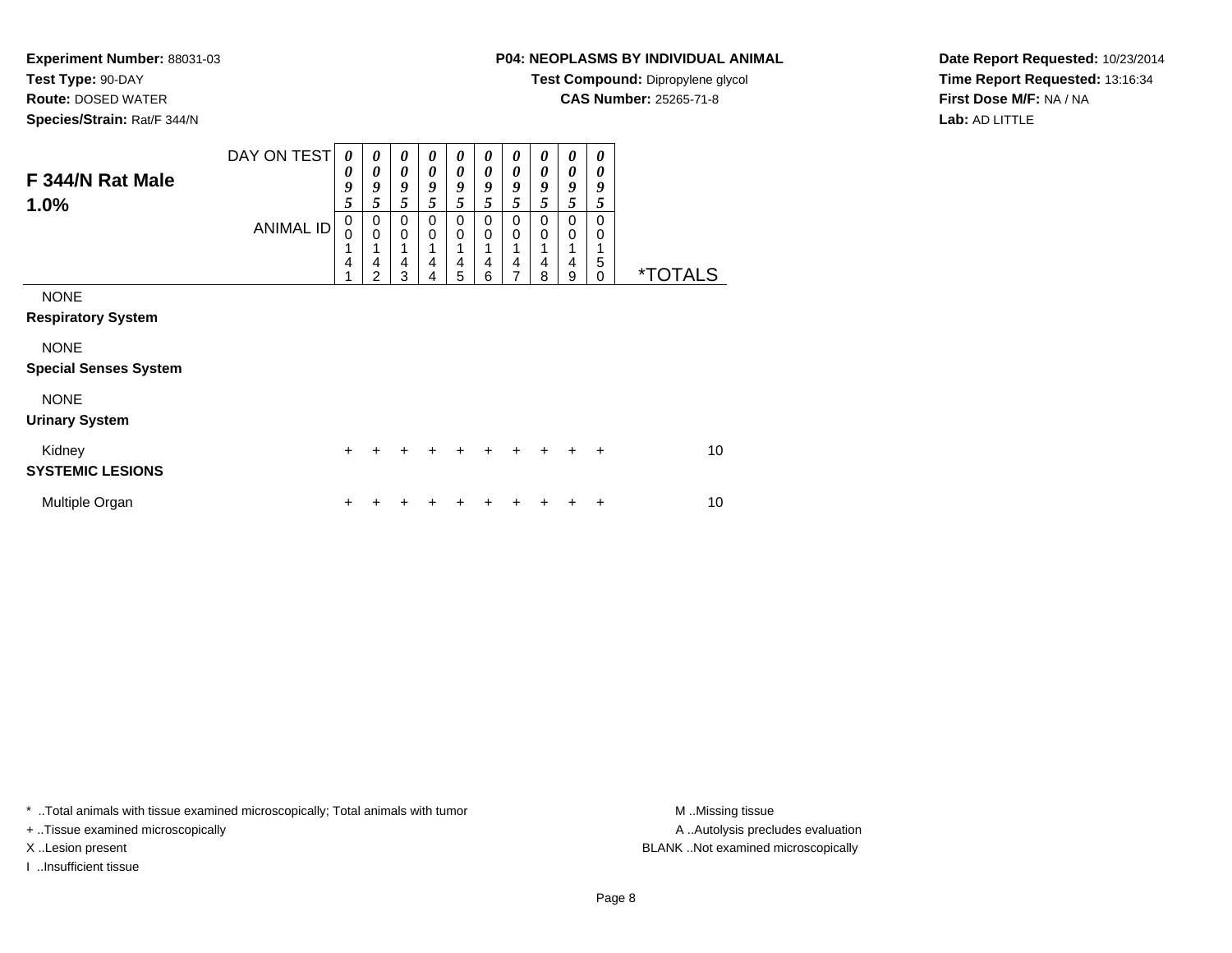**Test Type:** 90-DAY

**Route:** DOSED WATER

**Species/Strain:** Rat/F 344/N

# **P04: NEOPLASMS BY INDIVIDUAL ANIMAL**

**Test Compound:** Dipropylene glycol

**CAS Number:** 25265-71-8

**Date Report Requested:** 10/23/2014**Time Report Requested:** 13:16:34**First Dose M/F:** NA / NA**Lab:** AD LITTLE

| F 344/N Rat Male<br>2.0%                                            | DAY ON TEST      | $\boldsymbol{\theta}$<br>$\boldsymbol{\theta}$<br>9<br>$\overline{\mathbf{5}}$ | 0<br>$\pmb{\theta}$<br>9<br>5              | 0<br>$\boldsymbol{\theta}$<br>9<br>5         | 0<br>0<br>9<br>5                             | 0<br>$\boldsymbol{\theta}$<br>9<br>5   | $\boldsymbol{\theta}$<br>0<br>9<br>5 | 0<br>$\boldsymbol{\theta}$<br>9<br>5         | 0<br>$\boldsymbol{\theta}$<br>9<br>5 | 0<br>$\pmb{\theta}$<br>9<br>5                | 0<br>0<br>9<br>5                |                       |
|---------------------------------------------------------------------|------------------|--------------------------------------------------------------------------------|--------------------------------------------|----------------------------------------------|----------------------------------------------|----------------------------------------|--------------------------------------|----------------------------------------------|--------------------------------------|----------------------------------------------|---------------------------------|-----------------------|
|                                                                     | <b>ANIMAL ID</b> | $\mathbf 0$<br>$\mathbf 0$<br>1<br>5<br>1                                      | $\pmb{0}$<br>0<br>1<br>5<br>$\overline{2}$ | $\mathbf 0$<br>0<br>1<br>5<br>$\overline{3}$ | $\mathbf 0$<br>0<br>1<br>5<br>$\overline{4}$ | $\mathbf 0$<br>0<br>1<br>$\frac{5}{5}$ | $\mathbf 0$<br>0<br>1<br>5<br>6      | $\mathbf 0$<br>0<br>1<br>5<br>$\overline{7}$ | $\mathbf 0$<br>0<br>1<br>5<br>8      | $\mathbf 0$<br>0<br>1<br>5<br>$\overline{9}$ | $\mathbf 0$<br>0<br>1<br>6<br>0 | <i><b>*TOTALS</b></i> |
| <b>Alimentary System</b>                                            |                  |                                                                                |                                            |                                              |                                              |                                        |                                      |                                              |                                      |                                              |                                 |                       |
| Liver<br><b>Cardiovascular System</b>                               |                  | +                                                                              |                                            |                                              |                                              | +                                      |                                      |                                              |                                      |                                              | +                               | 10                    |
| <b>NONE</b><br><b>Endocrine System</b>                              |                  |                                                                                |                                            |                                              |                                              |                                        |                                      |                                              |                                      |                                              |                                 |                       |
| <b>Adrenal Cortex</b><br><b>General Body System</b>                 |                  | $\ddot{}$                                                                      |                                            |                                              |                                              |                                        |                                      |                                              |                                      |                                              | $\ddot{}$                       | 10                    |
| <b>NONE</b><br><b>Genital System</b>                                |                  |                                                                                |                                            |                                              |                                              |                                        |                                      |                                              |                                      |                                              |                                 |                       |
| <b>NONE</b><br><b>Hematopoietic System</b>                          |                  |                                                                                |                                            |                                              |                                              |                                        |                                      |                                              |                                      |                                              |                                 |                       |
| Lymph Node<br>Lymph Node, Mandibular<br><b>Integumentary System</b> |                  |                                                                                |                                            |                                              | +                                            |                                        |                                      | M                                            |                                      |                                              |                                 | 1<br>$\Omega$         |
|                                                                     |                  |                                                                                |                                            |                                              |                                              |                                        |                                      |                                              |                                      |                                              |                                 |                       |
| <b>NONE</b><br><b>Musculoskeletal System</b>                        |                  |                                                                                |                                            |                                              |                                              |                                        |                                      |                                              |                                      |                                              |                                 |                       |
| <b>NONE</b><br><b>Nervous System</b>                                |                  |                                                                                |                                            |                                              |                                              |                                        |                                      |                                              |                                      |                                              |                                 |                       |

\* ..Total animals with tissue examined microscopically; Total animals with tumor **M** . Missing tissue M ..Missing tissue

+ ..Tissue examined microscopically

I ..Insufficient tissue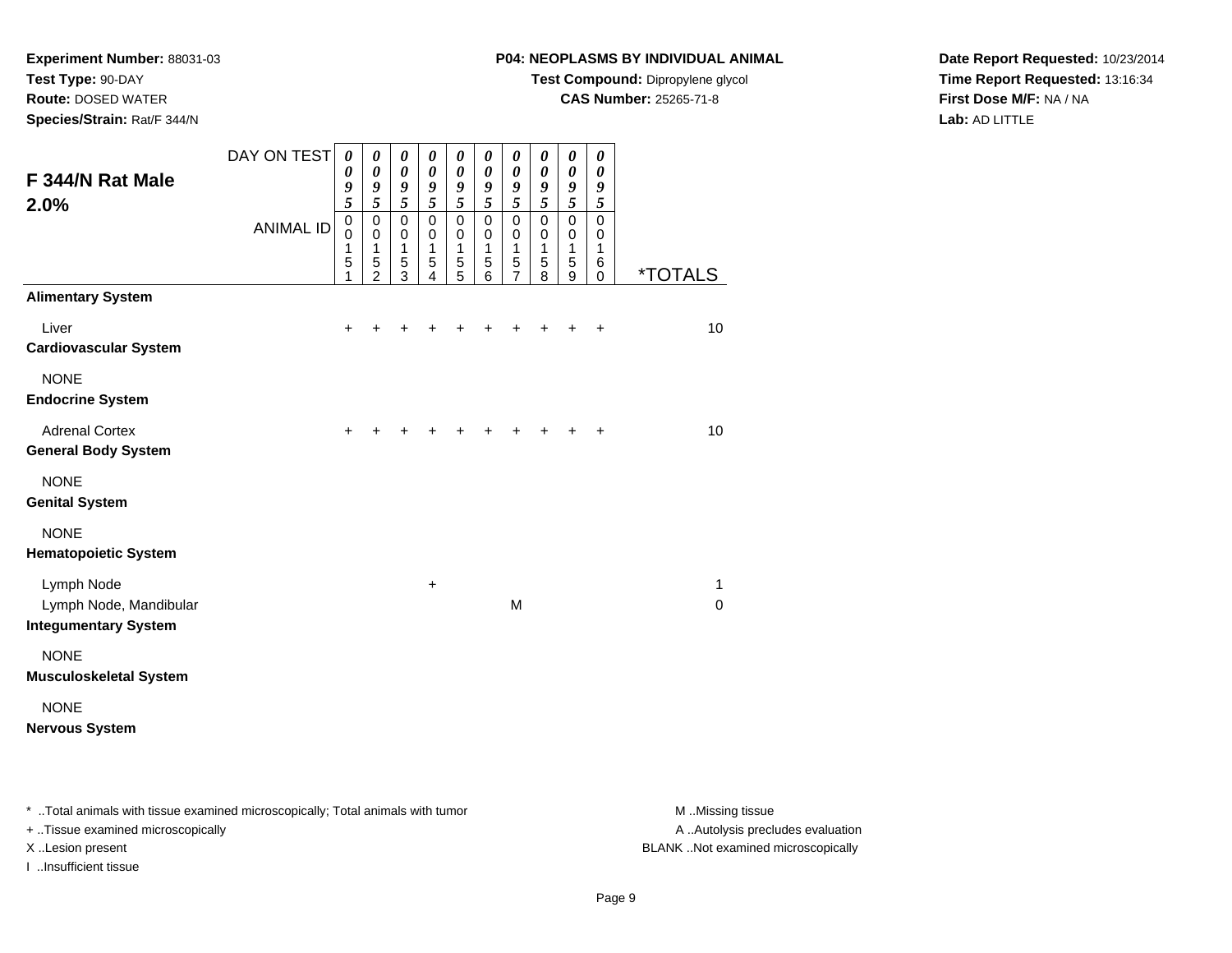**Test Type:** 90-DAY

**Route:** DOSED WATER

**Species/Strain:** Rat/F 344/N

# **P04: NEOPLASMS BY INDIVIDUAL ANIMAL**

**Test Compound:** Dipropylene glycol

**CAS Number:** 25265-71-8

**Date Report Requested:** 10/23/2014**Time Report Requested:** 13:16:34**First Dose M/F:** NA / NA**Lab:** AD LITTLE

| F 344/N Rat Male<br>2.0%                    | DAY ON TEST      | 0<br>$\boldsymbol{\theta}$<br>9<br>5 | 0<br>$\boldsymbol{\theta}$<br>9<br>5 | 0<br>$\boldsymbol{\theta}$<br>9<br>5 | 0<br>0<br>9<br>5      | 0<br>0<br>9<br>5             | 0<br>0<br>9<br>5                   | 0<br>0<br>9<br>5                        | 0<br>0<br>9<br>5 | 0<br>0<br>9<br>5        | 0<br>$\boldsymbol{\theta}$<br>9<br>5 |                       |
|---------------------------------------------|------------------|--------------------------------------|--------------------------------------|--------------------------------------|-----------------------|------------------------------|------------------------------------|-----------------------------------------|------------------|-------------------------|--------------------------------------|-----------------------|
|                                             | <b>ANIMAL ID</b> | $\mathbf 0$<br>$\Omega$<br>5         | 0<br>$\mathbf 0$<br>5<br>2           | $\Omega$<br>$\mathbf 0$<br>5<br>3    | 0<br>0<br>1<br>5<br>4 | $\Omega$<br>0<br>1<br>5<br>5 | 0<br>0<br>1<br>$\overline{5}$<br>6 | $\mathbf 0$<br>0<br>5<br>$\overline{7}$ | 0<br>0<br>5<br>8 | $\Omega$<br>0<br>5<br>9 | $\Omega$<br>0<br>6<br>0              | <i><b>*TOTALS</b></i> |
| <b>NONE</b><br><b>Respiratory System</b>    |                  |                                      |                                      |                                      |                       |                              |                                    |                                         |                  |                         |                                      |                       |
| <b>NONE</b><br><b>Special Senses System</b> |                  |                                      |                                      |                                      |                       |                              |                                    |                                         |                  |                         |                                      |                       |
| <b>NONE</b><br><b>Urinary System</b>        |                  |                                      |                                      |                                      |                       |                              |                                    |                                         |                  |                         |                                      |                       |
| Kidney<br><b>SYSTEMIC LESIONS</b>           |                  | $\ddot{}$                            | $\div$                               | ÷                                    | $\div$                | $\div$                       | $\ddot{}$                          | $+$                                     | $\ddot{}$        | $\ddot{}$               | $\ddot{}$                            | 10                    |
| Multiple Organ                              |                  |                                      |                                      |                                      |                       |                              |                                    |                                         |                  |                         | +                                    | 10                    |

\* ..Total animals with tissue examined microscopically; Total animals with tumor **M** . Missing tissue M ..Missing tissue

+ ..Tissue examined microscopically

I ..Insufficient tissue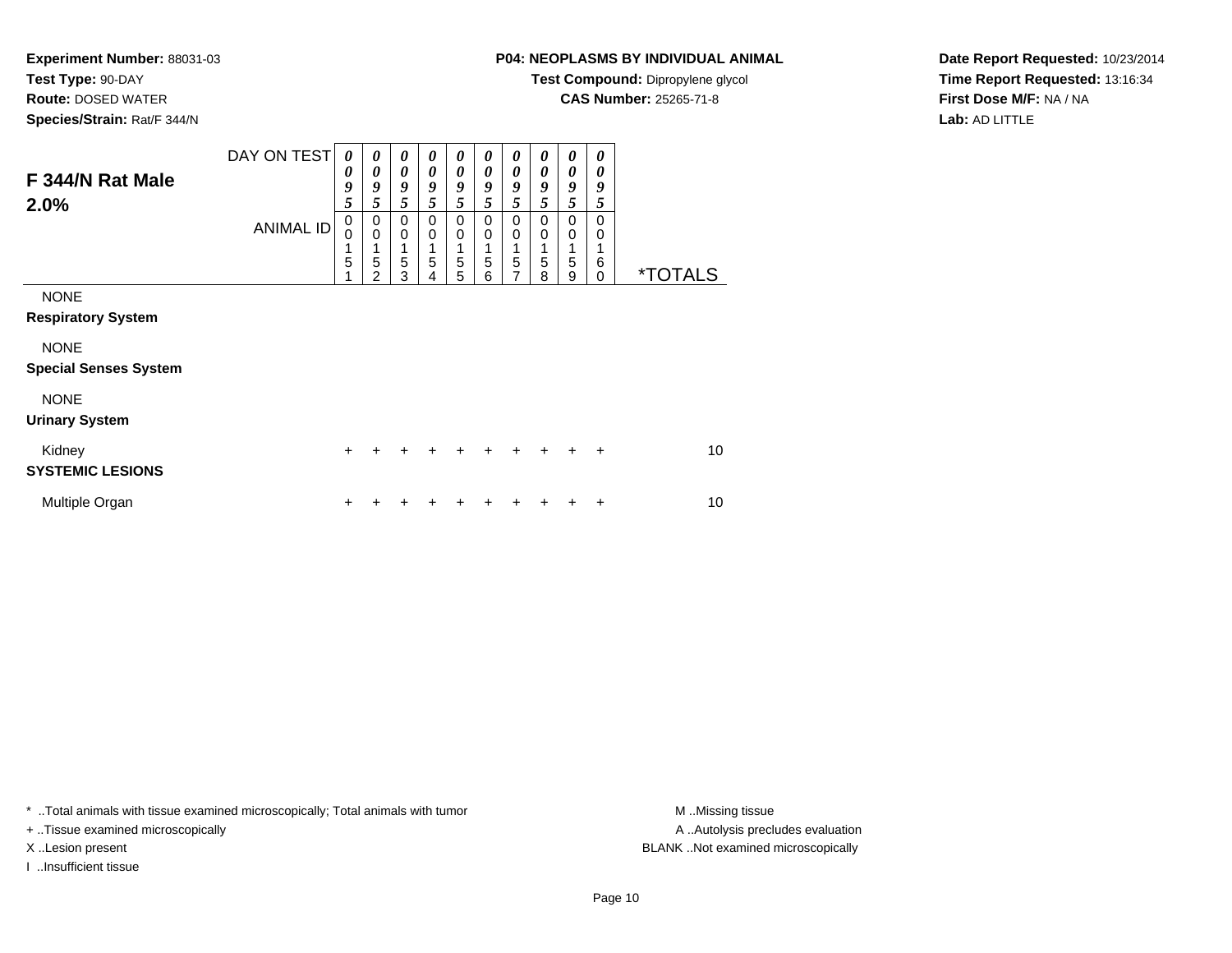**Test Type:** 90-DAY

**Route:** DOSED WATER

**Species/Strain:** Rat/F 344/N

# **P04: NEOPLASMS BY INDIVIDUAL ANIMAL**

**Test Compound:** Dipropylene glycol

**CAS Number:** 25265-71-8

**Date Report Requested:** 10/23/2014**Time Report Requested:** 13:16:34**First Dose M/F:** NA / NA**Lab:** AD LITTLE

| F 344/N Rat Male<br>4.0%                                            | DAY ON TEST      | 0<br>0<br>9<br>$\overline{\mathbf{5}}$        | 0<br>0<br>9<br>5                                    | 0<br>$\boldsymbol{\theta}$<br>9<br>5 | 0<br>0<br>9<br>5                           | 0<br>$\boldsymbol{\theta}$<br>$\boldsymbol{g}$<br>$\overline{5}$ | 0<br>0<br>9<br>5                       | 0<br>0<br>9<br>5                                           | 0<br>0<br>9<br>5                    | 0<br>$\boldsymbol{\theta}$<br>9<br>5          | 0<br>0<br>9<br>$\sqrt{5}$                              |                       |
|---------------------------------------------------------------------|------------------|-----------------------------------------------|-----------------------------------------------------|--------------------------------------|--------------------------------------------|------------------------------------------------------------------|----------------------------------------|------------------------------------------------------------|-------------------------------------|-----------------------------------------------|--------------------------------------------------------|-----------------------|
|                                                                     | <b>ANIMAL ID</b> | $\mathbf 0$<br>$\mathbf 0$<br>1<br>$\,6$<br>1 | $\mathbf 0$<br>$\Omega$<br>1<br>6<br>$\overline{2}$ | $\mathbf 0$<br>0<br>1<br>$\,6$<br>3  | $\mathbf{0}$<br>$\mathbf 0$<br>1<br>6<br>4 | $\mathbf 0$<br>$\mathbf 0$<br>1<br>$\,6$<br>$\overline{5}$       | $\Omega$<br>$\mathbf 0$<br>1<br>6<br>6 | $\mathbf 0$<br>$\mathbf 0$<br>1<br>$\,6$<br>$\overline{7}$ | $\Omega$<br>$\Omega$<br>1<br>6<br>8 | $\mathbf 0$<br>$\mathbf 0$<br>1<br>$\,6$<br>9 | $\mathbf 0$<br>0<br>1<br>$\overline{7}$<br>$\mathbf 0$ | <i><b>*TOTALS</b></i> |
| <b>Alimentary System</b>                                            |                  |                                               |                                                     |                                      |                                            |                                                                  |                                        |                                                            |                                     |                                               |                                                        |                       |
| Liver<br><b>Cardiovascular System</b>                               |                  | +                                             |                                                     |                                      |                                            |                                                                  |                                        |                                                            |                                     |                                               | $\ddot{}$                                              | 10                    |
| <b>NONE</b><br><b>Endocrine System</b>                              |                  |                                               |                                                     |                                      |                                            |                                                                  |                                        |                                                            |                                     |                                               |                                                        |                       |
| <b>Adrenal Cortex</b><br><b>General Body System</b>                 |                  | $\ddot{}$                                     |                                                     |                                      |                                            |                                                                  |                                        |                                                            |                                     |                                               | $\ddot{}$                                              | 10                    |
| <b>NONE</b><br><b>Genital System</b>                                |                  |                                               |                                                     |                                      |                                            |                                                                  |                                        |                                                            |                                     |                                               |                                                        |                       |
| <b>Preputial Gland</b><br><b>Testes</b>                             |                  | +<br>$\ddot{}$                                |                                                     |                                      |                                            | $\ddot{}$                                                        | $\ddot{}$                              | $\ddot{}$                                                  | $\ddot{}$                           | $\ddot{}$                                     | +<br>$\ddot{}$                                         | 10<br>10              |
| <b>Hematopoietic System</b>                                         |                  |                                               |                                                     |                                      |                                            |                                                                  |                                        |                                                            |                                     |                                               |                                                        |                       |
| Lymph Node<br>Lymph Node, Mandibular<br><b>Integumentary System</b> |                  |                                               |                                                     |                                      |                                            |                                                                  |                                        |                                                            | $\ddot{}$<br>$\ddot{}$              | $\ddot{}$                                     |                                                        | $\overline{2}$<br>1   |
| <b>NONE</b><br><b>Musculoskeletal System</b>                        |                  |                                               |                                                     |                                      |                                            |                                                                  |                                        |                                                            |                                     |                                               |                                                        |                       |
| <b>Bone</b>                                                         |                  | +                                             |                                                     |                                      |                                            |                                                                  | ٠                                      | +                                                          | +                                   | +                                             | $\ddot{}$                                              | 10                    |

\* ..Total animals with tissue examined microscopically; Total animals with tumor **M** . Missing tissue M ..Missing tissue A ..Autolysis precludes evaluation + ..Tissue examined microscopically X ..Lesion present BLANK ..Not examined microscopicallyI ..Insufficient tissue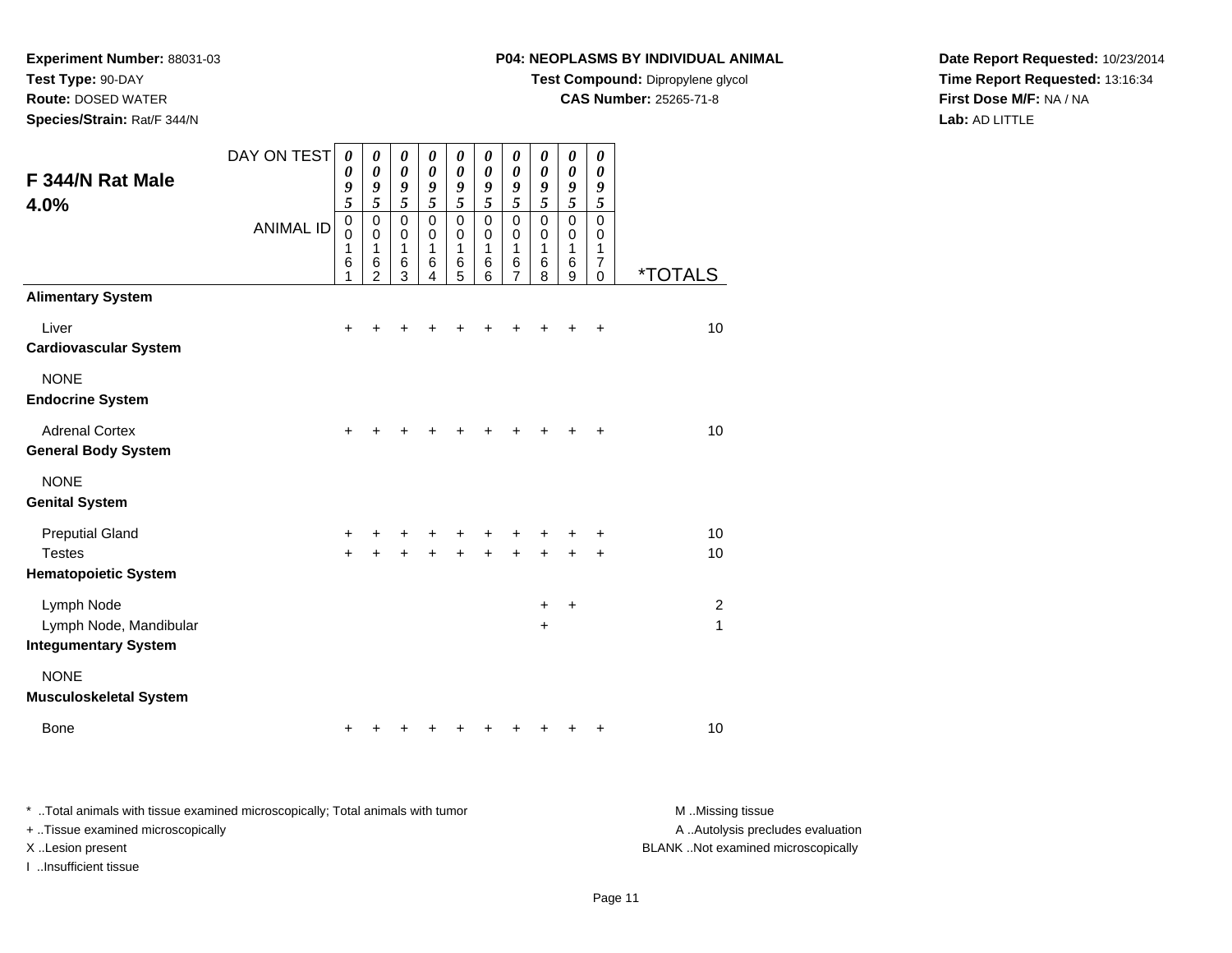**Test Type:** 90-DAY

**Route:** DOSED WATER

**Species/Strain:** Rat/F 344/N

# **P04: NEOPLASMS BY INDIVIDUAL ANIMAL**

**Test Compound:** Dipropylene glycol

**CAS Number:** 25265-71-8

**Date Report Requested:** 10/23/2014**Time Report Requested:** 13:16:34**First Dose M/F:** NA / NA**Lab:** AD LITTLE

| F 344/N Rat Male<br>4.0%                 | DAY ON TEST<br><b>ANIMAL ID</b> | 0<br>0<br>9<br>5<br>0<br>$\Omega$<br>1<br>6<br>1 | 0<br>0<br>9<br>5<br>0<br>$\mathbf 0$<br>1<br>$\,6$<br>$\overline{2}$ | $\boldsymbol{\theta}$<br>$\boldsymbol{\theta}$<br>9<br>5<br>0<br>$\pmb{0}$<br>1<br>$\,6$<br>3 | 0<br>$\boldsymbol{\theta}$<br>9<br>5<br>0<br>0<br>1<br>$\,6$<br>4 | 0<br>$\boldsymbol{\theta}$<br>9<br>5<br>0<br>$\mathbf 0$<br>1<br>$\,6$<br>5 | 0<br>0<br>9<br>5<br>0<br>0<br>1<br>6<br>6 | 0<br>$\boldsymbol{\theta}$<br>9<br>5<br>$\mathbf 0$<br>$\mathbf 0$<br>1<br>6<br>$\overline{7}$ | 0<br>$\boldsymbol{\theta}$<br>9<br>5<br>$\mathbf 0$<br>$\mathbf 0$<br>6<br>8 | 0<br>$\boldsymbol{\theta}$<br>9<br>5<br>$\mathbf 0$<br>$\mathbf 0$<br>1<br>$\,6$<br>9 | 0<br>$\boldsymbol{\theta}$<br>9<br>5<br>$\Omega$<br>$\mathbf 0$<br>1<br>7<br>$\Omega$ | <i><b>*TOTALS</b></i> |
|------------------------------------------|---------------------------------|--------------------------------------------------|----------------------------------------------------------------------|-----------------------------------------------------------------------------------------------|-------------------------------------------------------------------|-----------------------------------------------------------------------------|-------------------------------------------|------------------------------------------------------------------------------------------------|------------------------------------------------------------------------------|---------------------------------------------------------------------------------------|---------------------------------------------------------------------------------------|-----------------------|
| <b>Nervous System</b>                    |                                 |                                                  |                                                                      |                                                                                               |                                                                   |                                                                             |                                           |                                                                                                |                                                                              |                                                                                       |                                                                                       |                       |
| <b>NONE</b><br><b>Respiratory System</b> |                                 |                                                  |                                                                      |                                                                                               |                                                                   |                                                                             |                                           |                                                                                                |                                                                              |                                                                                       |                                                                                       |                       |
| Lung<br>Nose                             |                                 | $\ddot{}$                                        | $\ddot{}$                                                            | $\ddot{}$<br>$+$                                                                              | $+$                                                               | $+$                                                                         | $\ddot{}$                                 | $\ddot{}$                                                                                      | $+$<br>$+$                                                                   | $\ddot{}$<br>$+$                                                                      | $\ddot{}$                                                                             | 3<br>10               |
| <b>Special Senses System</b>             |                                 |                                                  |                                                                      |                                                                                               |                                                                   |                                                                             |                                           |                                                                                                |                                                                              |                                                                                       |                                                                                       |                       |
| <b>NONE</b><br><b>Urinary System</b>     |                                 |                                                  |                                                                      |                                                                                               |                                                                   |                                                                             |                                           |                                                                                                |                                                                              |                                                                                       |                                                                                       |                       |
| Kidney<br><b>SYSTEMIC LESIONS</b>        |                                 | $\ddot{}$                                        |                                                                      |                                                                                               |                                                                   |                                                                             |                                           | +                                                                                              |                                                                              | +                                                                                     | ÷                                                                                     | 10                    |
| Multiple Organ                           |                                 | +                                                |                                                                      |                                                                                               |                                                                   |                                                                             |                                           |                                                                                                |                                                                              |                                                                                       | +                                                                                     | 10                    |

\* ..Total animals with tissue examined microscopically; Total animals with tumor **M** . Missing tissue M ..Missing tissue

+ ..Tissue examined microscopically

I ..Insufficient tissue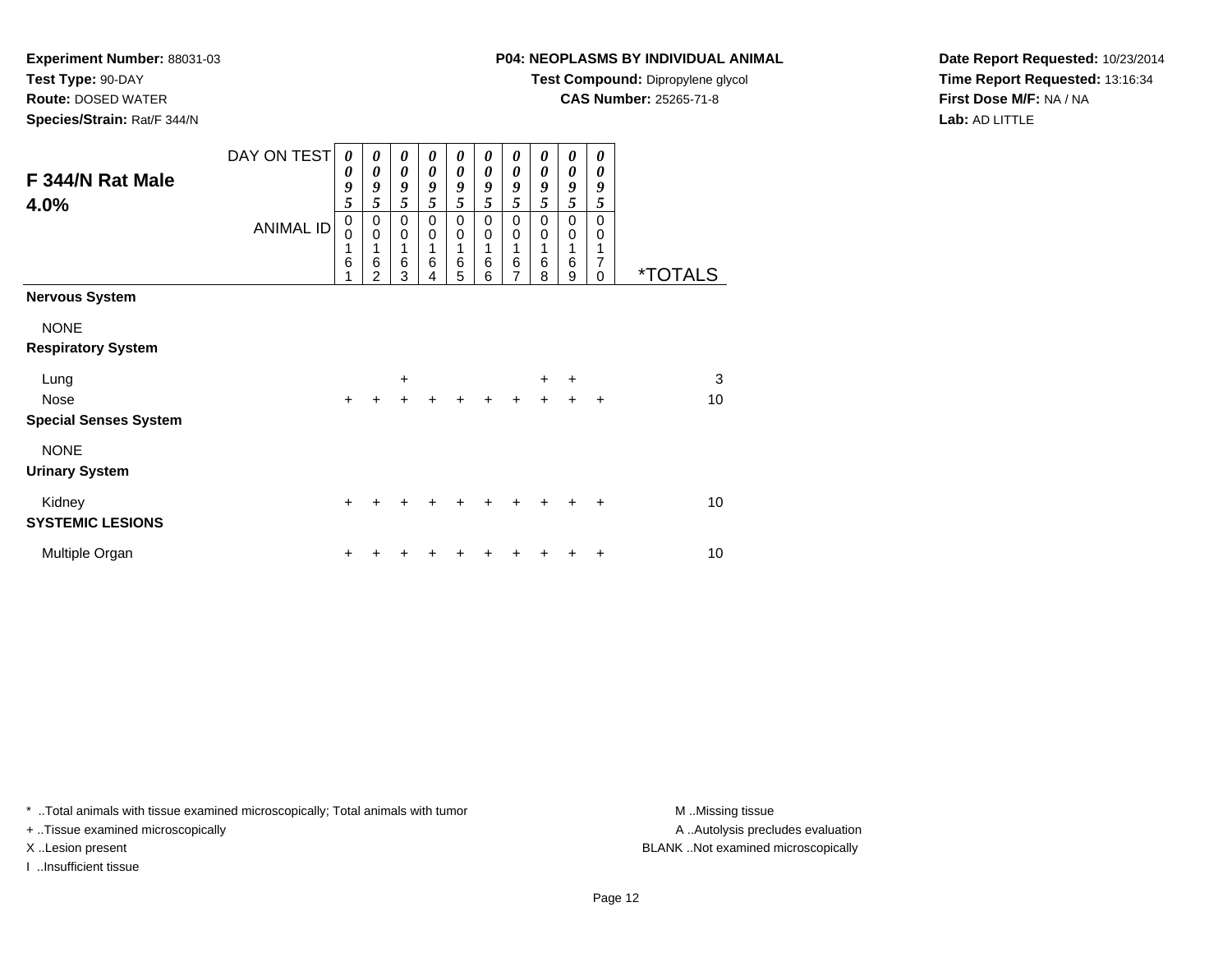**Test Type:** 90-DAY

**Route:** DOSED WATER

**Species/Strain:** Rat/F 344/N

# **P04: NEOPLASMS BY INDIVIDUAL ANIMAL**

**Test Compound:** Dipropylene glycol

**CAS Number:** 25265-71-8

**Date Report Requested:** 10/23/2014**Time Report Requested:** 13:16:34**First Dose M/F:** NA / NA**Lab:** AD LITTLE

| F 344/N Rat Male             | DAY ON TEST      | 0<br>0<br>9                          | 0<br>$\boldsymbol{\theta}$<br>9                                       | 0<br>$\boldsymbol{\theta}$<br>9                             | 0<br>$\boldsymbol{\theta}$<br>9                       | 0<br>0<br>9                                       | 0<br>$\boldsymbol{\theta}$<br>9                                  | 0<br>0<br>9                                                    | 0<br>0<br>9                                           | $\pmb{\theta}$<br>$\boldsymbol{\theta}$<br>9                           | 0<br>$\boldsymbol{\theta}$<br>9      |                       |
|------------------------------|------------------|--------------------------------------|-----------------------------------------------------------------------|-------------------------------------------------------------|-------------------------------------------------------|---------------------------------------------------|------------------------------------------------------------------|----------------------------------------------------------------|-------------------------------------------------------|------------------------------------------------------------------------|--------------------------------------|-----------------------|
| 8.0%                         | <b>ANIMAL ID</b> | 5<br>$\mathbf 0$<br>0<br>1<br>7<br>1 | 5<br>$\mathbf 0$<br>$\Omega$<br>1<br>$\overline{7}$<br>$\overline{c}$ | 5<br>$\mathbf 0$<br>$\mathbf 0$<br>1<br>$\overline{7}$<br>3 | 5<br>$\Omega$<br>$\Omega$<br>1<br>$\overline{7}$<br>4 | 5<br>$\mathbf 0$<br>0<br>1<br>$\overline{7}$<br>5 | 5<br>$\Omega$<br>$\Omega$<br>$\mathbf{1}$<br>$\overline{7}$<br>6 | 5<br>$\mathbf 0$<br>0<br>1<br>$\overline{7}$<br>$\overline{7}$ | 5<br>$\Omega$<br>$\Omega$<br>1<br>$\overline{7}$<br>8 | 5<br>$\mathbf 0$<br>$\mathbf 0$<br>$\mathbf{1}$<br>$\overline{7}$<br>9 | 5<br>$\mathbf 0$<br>0<br>1<br>8<br>0 | <i><b>*TOTALS</b></i> |
| <b>Alimentary System</b>     |                  |                                      |                                                                       |                                                             |                                                       |                                                   |                                                                  |                                                                |                                                       |                                                                        |                                      |                       |
| Esophagus                    |                  | +                                    | ٠                                                                     | +                                                           | +                                                     | +                                                 |                                                                  | +                                                              | +                                                     | +                                                                      | +                                    | 10                    |
| Intestine Large, Cecum       |                  | +                                    | $\ddot{}$                                                             | $\ddot{}$                                                   | $\ddot{}$                                             | $\ddot{}$                                         | $\ddot{}$                                                        | $\ddot{}$                                                      | $\ddot{}$                                             | $\ddot{}$                                                              | $\ddot{}$                            | 10                    |
| Intestine Large, Colon       |                  | +                                    | $\ddot{}$                                                             | $\ddot{}$                                                   | +                                                     | +                                                 | $\ddot{}$                                                        | $\ddot{}$                                                      | +                                                     | $\ddot{}$                                                              | $\ddot{}$                            | 10                    |
| Intestine Large, Rectum      |                  | $\ddot{}$                            | $\ddot{}$                                                             | $\ddot{}$                                                   | $\ddot{}$                                             | $\ddot{}$                                         | $\ddot{}$                                                        | $\ddot{}$                                                      | +                                                     | $\ddot{}$                                                              | $\ddot{}$                            | 10                    |
| Intestine Small, Duodenum    |                  | $\ddot{}$                            | $\ddot{}$                                                             | $\ddot{}$                                                   | $\ddot{}$                                             | $\ddot{}$                                         | $\ddot{}$                                                        | $\ddot{}$                                                      | $\ddot{}$                                             | $\ddot{}$                                                              | $\ddot{}$                            | 10                    |
| Intestine Small, Ileum       |                  | +                                    | +                                                                     | $\ddot{}$                                                   | $\ddot{}$                                             | $\ddot{}$                                         | $\ddot{}$                                                        | +                                                              | +                                                     | +                                                                      | +                                    | 10                    |
| Intestine Small, Jejunum     |                  | $\ddot{}$                            | +                                                                     | $\ddot{}$                                                   | $\ddot{}$                                             | $\ddot{}$                                         | $\ddot{}$                                                        | $\ddot{}$                                                      | +                                                     | $\ddot{}$                                                              | $\ddot{}$                            | 10                    |
| Liver                        |                  | +                                    | $\ddot{}$                                                             | $\ddot{}$                                                   | $\ddot{}$                                             | $+$                                               | $+$                                                              | $\ddot{}$                                                      | $\ddot{}$                                             | $\ddot{}$                                                              | +                                    | 10                    |
| Pancreas                     |                  | $\ddot{}$                            | $\ddot{}$                                                             | $\ddot{}$                                                   | $\ddot{}$                                             | $\ddot{}$                                         | $\ddot{}$                                                        | $\ddot{}$                                                      | +                                                     | $\ddot{}$                                                              | $\ddot{}$                            | 10                    |
| Salivary Glands              |                  | +                                    | +                                                                     | +                                                           | +                                                     | $\ddot{}$                                         | $\ddot{}$                                                        | +                                                              | $\pm$                                                 | $\ddot{}$                                                              | $\ddot{}$                            | 10                    |
| Stomach, Forestomach         |                  | $\ddot{}$                            | $\ddot{}$                                                             | $\ddot{}$                                                   | $\ddot{}$                                             | $\ddot{}$                                         | $\ddot{}$                                                        | $\ddot{}$                                                      | $\ddot{}$                                             | $\ddot{}$                                                              | $\ddot{}$                            | 10                    |
| Stomach, Glandular           |                  | $\pm$                                | +                                                                     | +                                                           | $\ddot{}$                                             | $\ddot{}$                                         | $\ddot{}$                                                        | $\ddot{}$                                                      | $\ddot{}$                                             | $\ddot{}$                                                              | $\ddot{}$                            | 10                    |
| Tooth                        |                  |                                      |                                                                       |                                                             |                                                       |                                                   |                                                                  |                                                                |                                                       | $\ddot{}$                                                              |                                      | 1                     |
| <b>Cardiovascular System</b> |                  |                                      |                                                                       |                                                             |                                                       |                                                   |                                                                  |                                                                |                                                       |                                                                        |                                      |                       |
| <b>Blood Vessel</b>          |                  | +                                    | +                                                                     | +                                                           | +                                                     | +                                                 | +                                                                | +                                                              | +                                                     | +                                                                      | +                                    | 10                    |
| Heart                        |                  | $\ddot{}$                            |                                                                       | $\ddot{}$                                                   |                                                       | $\ddot{}$                                         |                                                                  | $\ddot{}$                                                      | $\ddot{}$                                             | $\ddot{}$                                                              | $\ddot{}$                            | 10                    |
| <b>Endocrine System</b>      |                  |                                      |                                                                       |                                                             |                                                       |                                                   |                                                                  |                                                                |                                                       |                                                                        |                                      |                       |
| <b>Adrenal Cortex</b>        |                  | +                                    | ٠                                                                     | +                                                           | +                                                     | +                                                 | +                                                                | +                                                              | +                                                     | +                                                                      | $\ddot{}$                            | 10                    |
| Adrenal Medulla              |                  | +                                    | +                                                                     | +                                                           | +                                                     | +                                                 | $\ddot{}$                                                        | +                                                              | +                                                     | $\ddot{}$                                                              | +                                    | 10                    |
| Islets, Pancreatic           |                  | +                                    | +                                                                     | +                                                           | +                                                     | +                                                 | $\ddot{}$                                                        | +                                                              | +                                                     | +                                                                      | $\ddot{}$                            | 10                    |

\* ..Total animals with tissue examined microscopically; Total animals with tumor **M** . Missing tissue M ..Missing tissue

+ ..Tissue examined microscopically

I ..Insufficient tissue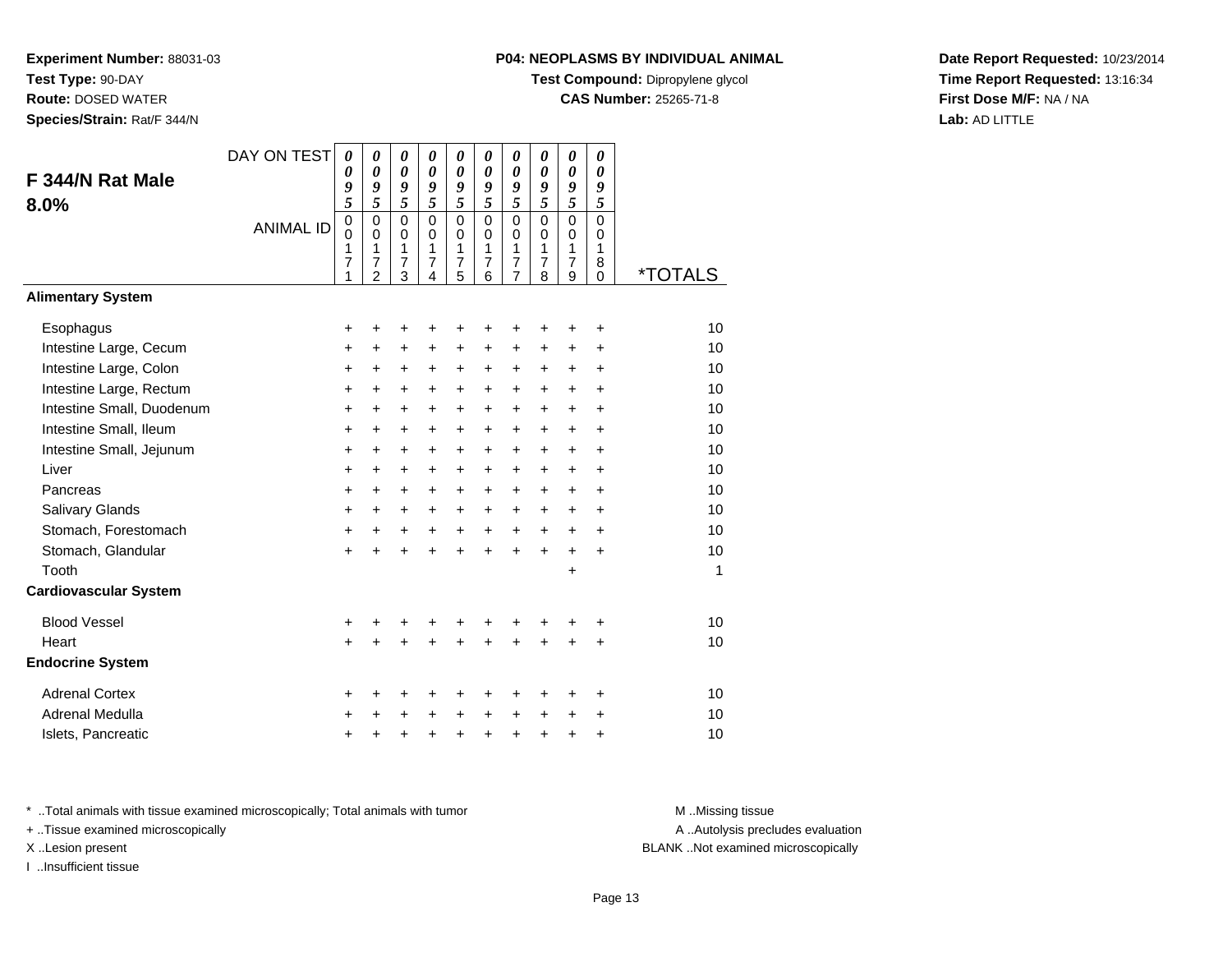**Test Type:** 90-DAY

**Route:** DOSED WATER

**Species/Strain:** Rat/F 344/N

#### **P04: NEOPLASMS BY INDIVIDUAL ANIMAL**

**Test Compound:** Dipropylene glycol

**CAS Number:** 25265-71-8

**Date Report Requested:** 10/23/2014**Time Report Requested:** 13:16:34**First Dose M/F:** NA / NA**Lab:** AD LITTLE

| F 344/N Rat Male            | DAY ON TEST      | $\boldsymbol{\theta}$<br>$\boldsymbol{\theta}$<br>9 | $\boldsymbol{\theta}$<br>0<br>9              | $\boldsymbol{\theta}$<br>$\boldsymbol{\theta}$<br>9            | 0<br>0<br>9                                               | $\boldsymbol{\theta}$<br>$\boldsymbol{\theta}$<br>9       | $\pmb{\theta}$<br>0<br>9                                | $\boldsymbol{\theta}$<br>0<br>9                           | 0<br>0<br>9                                  | $\pmb{\theta}$<br>0<br>9                                                 | 0<br>0<br>9                               |                       |
|-----------------------------|------------------|-----------------------------------------------------|----------------------------------------------|----------------------------------------------------------------|-----------------------------------------------------------|-----------------------------------------------------------|---------------------------------------------------------|-----------------------------------------------------------|----------------------------------------------|--------------------------------------------------------------------------|-------------------------------------------|-----------------------|
| 8.0%                        |                  | $\overline{\mathbf{5}}$                             | 5                                            | $\overline{5}$                                                 | $\overline{5}$                                            | $\tilde{s}$                                               | 5                                                       | 5                                                         | 5                                            | 5                                                                        | 5                                         |                       |
|                             | <b>ANIMAL ID</b> | $\mathbf 0$<br>$\mathbf 0$<br>1<br>7<br>1           | $\mathbf 0$<br>0<br>1<br>7<br>$\overline{2}$ | $\Omega$<br>$\mathbf 0$<br>1<br>$\overline{7}$<br>$\mathbf{3}$ | $\overline{0}$<br>$\mathbf 0$<br>1<br>$\overline{7}$<br>4 | $\overline{0}$<br>$\mathbf 0$<br>1<br>$\overline{7}$<br>5 | $\mathbf{0}$<br>$\mathbf 0$<br>1<br>$\overline{7}$<br>6 | $\mathbf 0$<br>0<br>1<br>$\overline{7}$<br>$\overline{7}$ | $\mathbf 0$<br>0<br>1<br>$\overline{7}$<br>8 | $\overline{0}$<br>$\mathbf 0$<br>1<br>$\overline{7}$<br>$\boldsymbol{9}$ | $\mathbf 0$<br>0<br>1<br>8<br>$\mathbf 0$ | <i><b>*TOTALS</b></i> |
| Parathyroid Gland           |                  | $\ddot{}$                                           | $\ddot{}$                                    | $\ddot{}$                                                      | $\ddot{}$                                                 | $\ddot{}$                                                 | M                                                       | $\ddot{}$                                                 | $\ddot{}$                                    | M                                                                        | $+$                                       | 8                     |
| <b>Pituitary Gland</b>      |                  | $\pmb{+}$                                           | $\ddot{}$                                    | +                                                              | +                                                         | +                                                         | +                                                       | +                                                         | +                                            | +                                                                        | $\ddot{}$                                 | 10                    |
| <b>Thyroid Gland</b>        |                  | $\ddot{}$                                           | $\ddot{}$                                    | $\ddot{}$                                                      | $\ddot{}$                                                 | $\ddot{}$                                                 | $\ddot{}$                                               | $\ddot{}$                                                 | $\ddot{}$                                    | $\ddot{}$                                                                | $\ddot{}$                                 | 10                    |
| <b>General Body System</b>  |                  |                                                     |                                              |                                                                |                                                           |                                                           |                                                         |                                                           |                                              |                                                                          |                                           |                       |
| <b>NONE</b>                 |                  |                                                     |                                              |                                                                |                                                           |                                                           |                                                         |                                                           |                                              |                                                                          |                                           |                       |
| <b>Genital System</b>       |                  |                                                     |                                              |                                                                |                                                           |                                                           |                                                         |                                                           |                                              |                                                                          |                                           |                       |
| Epididymis                  |                  | +                                                   | +                                            | +                                                              | +                                                         | +                                                         | +                                                       | +                                                         | +                                            | +                                                                        | +                                         | 10                    |
| <b>Preputial Gland</b>      |                  | $\ddot{}$                                           | $\ddot{}$                                    | $\ddot{}$                                                      | $\ddot{}$                                                 | $\ddot{}$                                                 | +                                                       | +                                                         | +                                            | +                                                                        | +                                         | 10                    |
| Prostate                    |                  | +                                                   | +                                            | $\ddot{}$                                                      | $\ddot{}$                                                 | $\ddot{}$                                                 | $\ddot{}$                                               | +                                                         | $\pm$                                        | +                                                                        | $\ddot{}$                                 | 10                    |
| <b>Seminal Vesicle</b>      |                  | $\pmb{+}$                                           | $\ddot{}$                                    | +                                                              | +                                                         | $\ddot{}$                                                 | $\ddot{}$                                               | $\ddot{}$                                                 | +                                            | +                                                                        | $\ddot{}$                                 | 10                    |
| <b>Testes</b>               |                  | $\ddot{}$                                           | $\ddot{}$                                    | $\ddot{}$                                                      | $\ddot{}$                                                 | $\ddot{}$                                                 | $\ddot{}$                                               | $\ddot{}$                                                 | $\ddot{}$                                    | $\ddot{}$                                                                | $\ddot{}$                                 | 10                    |
| <b>Hematopoietic System</b> |                  |                                                     |                                              |                                                                |                                                           |                                                           |                                                         |                                                           |                                              |                                                                          |                                           |                       |
| <b>Bone Marrow</b>          |                  | +                                                   | +                                            | +                                                              |                                                           | +                                                         | +                                                       | +                                                         | +                                            | +                                                                        | +                                         | 10                    |
| Lymph Node, Mandibular      |                  | +                                                   | +                                            | $\ddot{}$                                                      | $\ddot{}$                                                 | $\ddot{}$                                                 | $\ddot{}$                                               | +                                                         | +                                            | +                                                                        | +                                         | 10                    |
| Lymph Node, Mesenteric      |                  | +                                                   | +                                            | +                                                              | +                                                         | +                                                         | +                                                       | +                                                         | +                                            | +                                                                        | +                                         | 10                    |
| Spleen                      |                  | +                                                   | +                                            | +                                                              | +                                                         | $\ddot{}$                                                 | +                                                       | $\ddot{}$                                                 | +                                            | +                                                                        | +                                         | 10                    |
| Thymus                      |                  | $\ddot{}$                                           |                                              |                                                                |                                                           | +                                                         | +                                                       | $\ddot{}$                                                 | $\ddot{}$                                    | $\ddot{}$                                                                | $\ddot{}$                                 | 10                    |
| <b>Integumentary System</b> |                  |                                                     |                                              |                                                                |                                                           |                                                           |                                                         |                                                           |                                              |                                                                          |                                           |                       |
| Mammary Gland               |                  | +                                                   |                                              |                                                                |                                                           |                                                           | M                                                       | ٠                                                         | +                                            | M                                                                        | +                                         | 8                     |
| Skin                        |                  | $\ddot{}$                                           |                                              |                                                                |                                                           | +                                                         | +                                                       | +                                                         | +                                            | +                                                                        | +                                         | 10                    |

\* ..Total animals with tissue examined microscopically; Total animals with tumor **M** . Missing tissue M ..Missing tissue

+ ..Tissue examined microscopically

I ..Insufficient tissue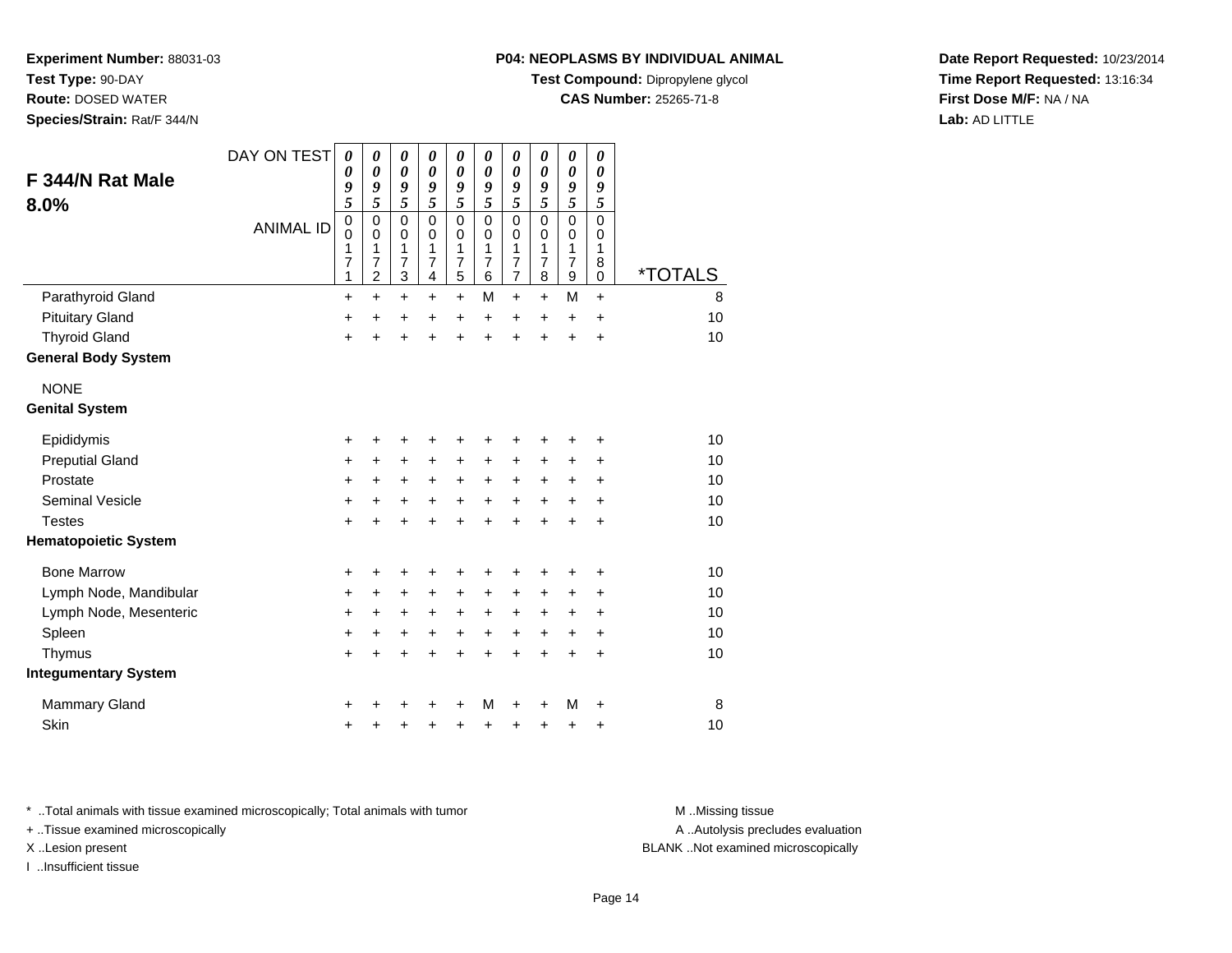**Test Type:** 90-DAY

**Route:** DOSED WATER

**Species/Strain:** Rat/F 344/N

## **P04: NEOPLASMS BY INDIVIDUAL ANIMAL**

**Test Compound:** Dipropylene glycol

**CAS Number:** 25265-71-8

**Date Report Requested:** 10/23/2014**Time Report Requested:** 13:16:34**First Dose M/F:** NA / NA**Lab:** AD LITTLE

| F 344/N Rat Male<br>8.0%      | DAY ON TEST<br><b>ANIMAL ID</b> | $\boldsymbol{\theta}$<br>0<br>9<br>$\overline{5}$<br>$\mathbf 0$<br>0<br>1 | 0<br>0<br>9<br>5<br>0<br>$\mathbf 0$<br>1 | $\boldsymbol{\theta}$<br>$\boldsymbol{\theta}$<br>9<br>5<br>$\mathbf 0$<br>$\mathbf 0$<br>1<br>$\overline{7}$ | $\pmb{\theta}$<br>0<br>9<br>5<br>$\mathbf 0$<br>0<br>1<br>7 | $\pmb{\theta}$<br>0<br>9<br>$\overline{\mathbf{5}}$<br>$\mathsf 0$<br>0<br>1<br>$\overline{7}$ | 0<br>0<br>9<br>5<br>0<br>0<br>1 | $\pmb{\theta}$<br>$\boldsymbol{\theta}$<br>9<br>5<br>$\mathsf 0$<br>0<br>1 | 0<br>0<br>9<br>5<br>0<br>0<br>1<br>7 | 0<br>$\boldsymbol{\theta}$<br>9<br>$\overline{5}$<br>$\pmb{0}$<br>0<br>1 | 0<br>0<br>9<br>5<br>$\mathbf 0$<br>$\pmb{0}$<br>1 |                               |
|-------------------------------|---------------------------------|----------------------------------------------------------------------------|-------------------------------------------|---------------------------------------------------------------------------------------------------------------|-------------------------------------------------------------|------------------------------------------------------------------------------------------------|---------------------------------|----------------------------------------------------------------------------|--------------------------------------|--------------------------------------------------------------------------|---------------------------------------------------|-------------------------------|
|                               |                                 | 7<br>1                                                                     | 7<br>2                                    | 3                                                                                                             | 4                                                           | 5                                                                                              | 7<br>6                          | 7<br>7                                                                     | 8                                    | 7<br>9                                                                   | 8<br>$\Omega$                                     | *TOTALS                       |
| <b>Musculoskeletal System</b> |                                 |                                                                            |                                           |                                                                                                               |                                                             |                                                                                                |                                 |                                                                            |                                      |                                                                          |                                                   |                               |
| Bone                          |                                 | $\ddot{}$                                                                  |                                           |                                                                                                               |                                                             |                                                                                                |                                 |                                                                            |                                      |                                                                          | ٠                                                 | 10                            |
| <b>Nervous System</b>         |                                 |                                                                            |                                           |                                                                                                               |                                                             |                                                                                                |                                 |                                                                            |                                      |                                                                          |                                                   |                               |
| <b>Brain</b>                  |                                 | +                                                                          |                                           |                                                                                                               |                                                             |                                                                                                |                                 |                                                                            |                                      |                                                                          | ٠                                                 | 10                            |
| <b>Respiratory System</b>     |                                 |                                                                            |                                           |                                                                                                               |                                                             |                                                                                                |                                 |                                                                            |                                      |                                                                          |                                                   |                               |
| Lung                          |                                 | $\ddot{}$                                                                  | +                                         | +                                                                                                             |                                                             | +                                                                                              | +                               | +                                                                          | +                                    | +                                                                        | +                                                 | 10                            |
| Nose                          |                                 | $+$                                                                        | $\ddot{}$                                 | $\ddot{}$                                                                                                     | $+$                                                         | $+$                                                                                            | $+$                             | $+$                                                                        | $+$                                  | +                                                                        | +                                                 | 10                            |
| Trachea                       |                                 | $+$                                                                        | $\ddot{}$                                 | $\ddot{}$                                                                                                     | $\ddot{}$                                                   | $\ddot{}$                                                                                      | ÷                               | $\ddot{}$                                                                  | ÷                                    | ÷                                                                        | $\ddot{}$                                         | 10                            |
| <b>Special Senses System</b>  |                                 |                                                                            |                                           |                                                                                                               |                                                             |                                                                                                |                                 |                                                                            |                                      |                                                                          |                                                   |                               |
| <b>NONE</b>                   |                                 |                                                                            |                                           |                                                                                                               |                                                             |                                                                                                |                                 |                                                                            |                                      |                                                                          |                                                   |                               |
| <b>Urinary System</b>         |                                 |                                                                            |                                           |                                                                                                               |                                                             |                                                                                                |                                 |                                                                            |                                      |                                                                          |                                                   |                               |
| Kidney                        |                                 | +                                                                          |                                           |                                                                                                               |                                                             |                                                                                                |                                 |                                                                            |                                      |                                                                          | ÷                                                 | 10                            |
| <b>Urinary Bladder</b>        |                                 | $\ddot{}$                                                                  |                                           |                                                                                                               |                                                             |                                                                                                |                                 |                                                                            |                                      |                                                                          | +                                                 | 10                            |
| <b>SYSTEMIC LESIONS</b>       |                                 |                                                                            |                                           |                                                                                                               |                                                             |                                                                                                |                                 |                                                                            |                                      |                                                                          |                                                   |                               |
| Multiple Organ                |                                 | +                                                                          |                                           |                                                                                                               |                                                             |                                                                                                |                                 |                                                                            |                                      |                                                                          |                                                   | 10                            |
|                               |                                 |                                                                            |                                           |                                                                                                               |                                                             |                                                                                                |                                 |                                                                            |                                      |                                                                          |                                                   | $***$<br>*** END OF MALE DATA |

\* ..Total animals with tissue examined microscopically; Total animals with tumor **M** . Missing tissue M ..Missing tissue

+ ..Tissue examined microscopically

I ..Insufficient tissue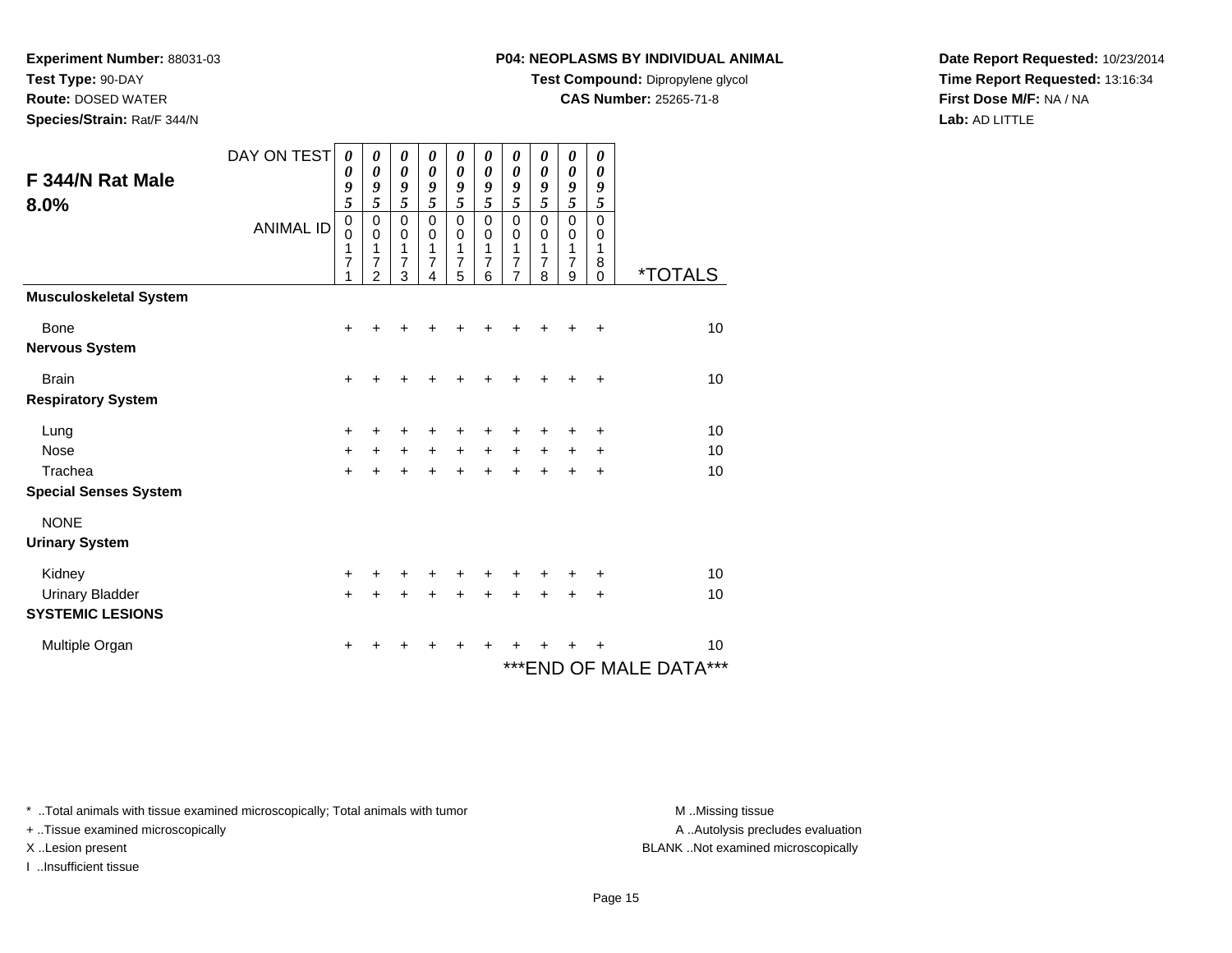**Experiment Number:** 88031-03**Test Type:** 90-DAY **Route:** DOSED WATER**Species/Strain:** Rat/F 344/N

# **P04: NEOPLASMS BY INDIVIDUAL ANIMAL**

**Test Compound:** Dipropylene glycol

**CAS Number:** 25265-71-8

**Date Report Requested:** 10/23/2014**Time Report Requested:** 13:16:34**First Dose M/F:** NA / NA**Lab:** AD LITTLE

| F 344/N Rat Female<br><b>VEHICLE CONTROL</b>                                                                                                                                                                                                                                                      | DAY ON TEST<br><b>ANIMAL ID</b> | $\boldsymbol{\theta}$<br>0<br>9<br>5<br>$\mathbf 0$<br>0<br>1<br>8<br>1                                                  | $\boldsymbol{\theta}$<br>$\boldsymbol{\theta}$<br>9<br>5<br>$\mathbf 0$<br>$\mathbf 0$<br>1<br>8<br>$\overline{2}$       | 0<br>0<br>9<br>5<br>0<br>$\mathbf 0$<br>1<br>8<br>$\overline{3}$                                 | 0<br>0<br>9<br>5<br>$\mathbf 0$<br>$\mathbf 0$<br>1<br>8<br>4                                            | 0<br>$\boldsymbol{\theta}$<br>9<br>5<br>$\mathbf 0$<br>0<br>1<br>8<br>5                                                  | 0<br>0<br>9<br>5<br>0<br>$\mathbf 0$<br>1<br>8<br>6                                                                                | 0<br>$\boldsymbol{\theta}$<br>9<br>$\overline{5}$<br>0<br>0<br>1<br>8<br>7                       | 0<br>0<br>9<br>$\overline{5}$<br>$\Omega$<br>0<br>1<br>8<br>8                                                            | 0<br>0<br>9<br>$\overline{\mathbf{5}}$<br>$\mathbf 0$<br>0<br>1<br>8<br>9                                        | 0<br>0<br>9<br>5<br>$\mathbf 0$<br>0<br>1<br>9<br>$\Omega$                                                                               | <i><b>*TOTALS</b></i>                                                |
|---------------------------------------------------------------------------------------------------------------------------------------------------------------------------------------------------------------------------------------------------------------------------------------------------|---------------------------------|--------------------------------------------------------------------------------------------------------------------------|--------------------------------------------------------------------------------------------------------------------------|--------------------------------------------------------------------------------------------------|----------------------------------------------------------------------------------------------------------|--------------------------------------------------------------------------------------------------------------------------|------------------------------------------------------------------------------------------------------------------------------------|--------------------------------------------------------------------------------------------------|--------------------------------------------------------------------------------------------------------------------------|------------------------------------------------------------------------------------------------------------------|------------------------------------------------------------------------------------------------------------------------------------------|----------------------------------------------------------------------|
| <b>Alimentary System</b>                                                                                                                                                                                                                                                                          |                                 |                                                                                                                          |                                                                                                                          |                                                                                                  |                                                                                                          |                                                                                                                          |                                                                                                                                    |                                                                                                  |                                                                                                                          |                                                                                                                  |                                                                                                                                          |                                                                      |
| Esophagus<br>Intestine Large, Cecum<br>Intestine Large, Colon<br>Intestine Large, Rectum<br>Intestine Small, Duodenum<br>Intestine Small, Ileum<br>Intestine Small, Jejunum<br>Liver<br>Pancreas<br>Salivary Glands<br>Stomach, Forestomach<br>Stomach, Glandular<br><b>Cardiovascular System</b> |                                 | +<br>+<br>+<br>$\ddot{}$<br>$\ddot{}$<br>$\ddot{}$<br>+<br>$\ddot{}$<br>$\ddot{}$<br>$\ddot{}$<br>$\ddot{}$<br>$\ddot{}$ | +<br>+<br>$\ddot{}$<br>+<br>$\ddot{}$<br>$\ddot{}$<br>$\ddot{}$<br>$\ddot{}$<br>$\ddot{}$<br>+<br>$\ddot{}$<br>$\ddot{}$ | +<br>+<br>+<br>+<br>+<br>+<br>$\ddot{}$<br>$\ddot{}$<br>$\ddot{}$<br>+<br>$\ddot{}$<br>$\ddot{}$ | +<br>+<br>+<br>+<br>$\ddot{}$<br>$\ddot{}$<br>+<br>$\ddot{}$<br>$\ddot{}$<br>+<br>$\ddot{}$<br>$\ddot{}$ | +<br>+<br>+<br>+<br>$\ddot{}$<br>$\ddot{}$<br>$\ddot{}$<br>$\ddot{}$<br>$\ddot{}$<br>$\ddot{}$<br>$\ddot{}$<br>$\ddot{}$ | +<br>$\ddot{}$<br>+<br>$\ddot{}$<br>$\ddot{}$<br>$\ddot{}$<br>$\ddot{}$<br>$\ddot{}$<br>$\ddot{}$<br>$\ddot{}$<br>$+$<br>$\ddot{}$ | +<br>+<br>+<br>+<br>+<br>$\ddot{}$<br>+<br>$\ddot{}$<br>$\ddot{}$<br>+<br>$\ddot{}$<br>$\ddot{}$ | +<br>+<br>+<br>+<br>$\ddot{}$<br>$\ddot{}$<br>$\ddot{}$<br>$\ddot{}$<br>$\ddot{}$<br>$\ddot{}$<br>$\ddot{}$<br>$\ddot{}$ | +<br>+<br>+<br>+<br>$\ddot{}$<br>+<br>$\ddot{}$<br>$\ddot{}$<br>$\ddot{}$<br>$\ddot{}$<br>$\ddot{}$<br>$\ddot{}$ | +<br>+<br>$\ddot{}$<br>$\ddot{}$<br>$\ddot{}$<br>$\ddot{}$<br>$\ddot{}$<br>$\ddot{}$<br>$\ddot{}$<br>$\ddot{}$<br>$\ddot{}$<br>$\ddot{}$ | 10<br>10<br>10<br>10<br>10<br>10<br>10<br>10<br>10<br>10<br>10<br>10 |
| <b>Blood Vessel</b><br>Heart<br><b>Endocrine System</b>                                                                                                                                                                                                                                           |                                 | +<br>$\ddot{}$                                                                                                           |                                                                                                                          | $\ddot{}$                                                                                        | +<br>Ŧ.                                                                                                  | +<br>$\ddot{}$                                                                                                           |                                                                                                                                    | +<br>+                                                                                           |                                                                                                                          |                                                                                                                  | +                                                                                                                                        | 10<br>10                                                             |
| <b>Adrenal Cortex</b><br>Adrenal Medulla<br>Islets, Pancreatic<br>Parathyroid Gland                                                                                                                                                                                                               |                                 | +<br>$\ddot{}$<br>$\ddot{}$<br>M                                                                                         | +<br>$\ddot{}$<br>$\ddot{}$<br>÷                                                                                         | +<br>$\ddot{}$<br>+<br>$\ddot{}$                                                                 | +<br>$\ddot{}$<br>+<br>$\ddot{}$                                                                         | +<br>+<br>$\ddot{}$<br>$\ddot{}$                                                                                         | ٠<br>$\ddot{}$<br>$+$<br>M                                                                                                         | +<br>$\ddot{}$<br>$\ddot{}$<br>$\ddot{}$                                                         | +<br>$\ddot{}$<br>$\ddot{}$<br>$\ddot{}$                                                                                 | +<br>$\ddot{}$<br>$\ddot{}$<br>$\ddot{}$                                                                         | ٠<br>$\ddot{}$<br>$\ddot{}$<br>$\ddot{}$                                                                                                 | 10<br>10<br>10<br>8                                                  |

\* ..Total animals with tissue examined microscopically; Total animals with tumor **M** . Missing tissue M ..Missing tissue

+ ..Tissue examined microscopically

I ..Insufficient tissue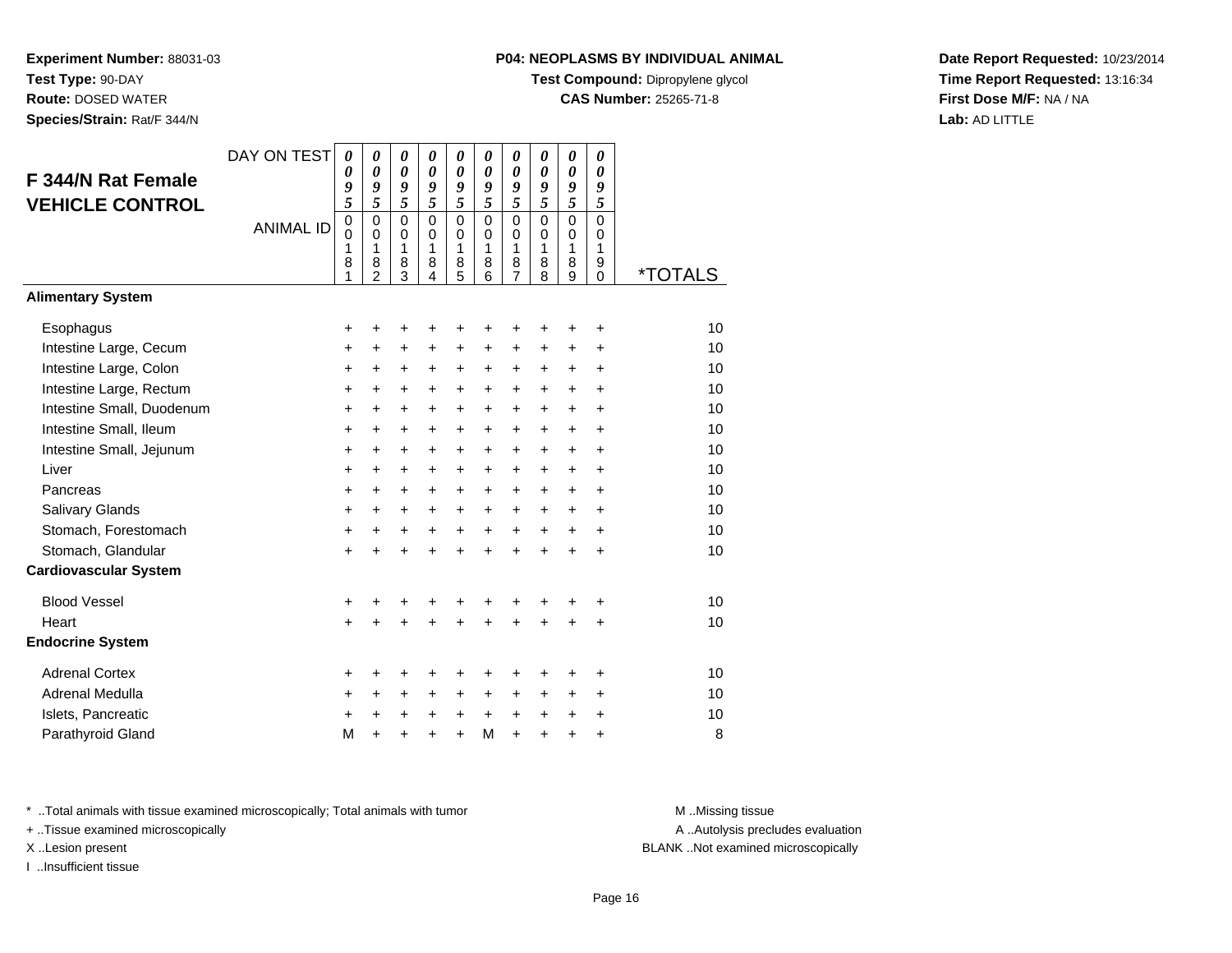**P04: NEOPLASMS BY INDIVIDUAL ANIMAL**

**Test Compound:** Dipropylene glycol

**CAS Number:** 25265-71-8

**Date Report Requested:** 10/23/2014**Time Report Requested:** 13:16:35**First Dose M/F:** NA / NA**Lab:** AD LITTLE

**Experiment Number:** 88031-03**Test Type:** 90-DAY**Route:** DOSED WATER

**Species/Strain:** Rat/F 344/N

| <b>F 344/N Rat Female</b><br><b>VEHICLE CONTROL</b> | DAY ON TEST<br><b>ANIMAL ID</b> | $\boldsymbol{\theta}$<br>0<br>9<br>5<br>$\overline{0}$<br>$\mathbf 0$<br>1<br>8<br>1 | $\boldsymbol{\theta}$<br>$\boldsymbol{\theta}$<br>9<br>5<br>$\mathbf 0$<br>$\mathbf 0$<br>1<br>8<br>$\overline{2}$ | 0<br>$\boldsymbol{\theta}$<br>9<br>5<br>$\mathbf 0$<br>$\mathbf 0$<br>1<br>8<br>$\overline{3}$ | 0<br>0<br>9<br>5<br>$\mathbf 0$<br>$\mathbf 0$<br>1<br>8<br>4 | 0<br>$\boldsymbol{\theta}$<br>9<br>5<br>$\mathbf 0$<br>$\mathbf 0$<br>1<br>8<br>$\overline{5}$ | 0<br>$\boldsymbol{\theta}$<br>9<br>5<br>$\mathbf 0$<br>$\Omega$<br>1<br>8<br>6 | 0<br>0<br>9<br>5<br>$\mathbf 0$<br>$\mathbf 0$<br>1<br>8<br>$\overline{7}$ | 0<br>0<br>9<br>5<br>$\mathbf 0$<br>$\Omega$<br>1<br>8<br>8 | 0<br>$\boldsymbol{\theta}$<br>9<br>5<br>$\overline{0}$<br>$\mathbf 0$<br>1<br>8<br>9 | 0<br>0<br>9<br>5<br>$\mathbf 0$<br>$\mathbf 0$<br>1<br>9<br>$\mathbf 0$ | <i><b>*TOTALS</b></i> |
|-----------------------------------------------------|---------------------------------|--------------------------------------------------------------------------------------|--------------------------------------------------------------------------------------------------------------------|------------------------------------------------------------------------------------------------|---------------------------------------------------------------|------------------------------------------------------------------------------------------------|--------------------------------------------------------------------------------|----------------------------------------------------------------------------|------------------------------------------------------------|--------------------------------------------------------------------------------------|-------------------------------------------------------------------------|-----------------------|
| <b>Pituitary Gland</b>                              |                                 | $\ddot{}$                                                                            | $\ddot{}$                                                                                                          | $\ddot{}$                                                                                      | $\ddot{}$                                                     | $\ddot{}$                                                                                      | $\ddot{}$                                                                      | $+$                                                                        | $\ddot{}$                                                  | $+$                                                                                  | $+$                                                                     | 10                    |
| <b>Thyroid Gland</b>                                |                                 | $\ddot{}$                                                                            | $\ddot{}$                                                                                                          | $\ddot{}$                                                                                      | $\ddot{}$                                                     | $\ddot{}$                                                                                      | $\ddot{}$                                                                      | $\ddot{}$                                                                  | ÷                                                          | $\ddot{}$                                                                            | $\ddot{}$                                                               | 10                    |
| <b>General Body System</b>                          |                                 |                                                                                      |                                                                                                                    |                                                                                                |                                                               |                                                                                                |                                                                                |                                                                            |                                                            |                                                                                      |                                                                         |                       |
| <b>NONE</b><br><b>Genital System</b>                |                                 |                                                                                      |                                                                                                                    |                                                                                                |                                                               |                                                                                                |                                                                                |                                                                            |                                                            |                                                                                      |                                                                         |                       |
| <b>Clitoral Gland</b>                               |                                 | +                                                                                    | +                                                                                                                  | +                                                                                              | +                                                             | +                                                                                              |                                                                                |                                                                            |                                                            |                                                                                      | ٠                                                                       | 10                    |
| Ovary                                               |                                 | +                                                                                    | $\ddot{}$                                                                                                          | $\ddot{}$                                                                                      | $\ddot{}$                                                     | $\ddot{}$                                                                                      | $\ddot{}$                                                                      | $\ddot{}$                                                                  | $\ddot{}$                                                  | +                                                                                    | +                                                                       | 10                    |
| <b>Uterus</b>                                       |                                 | $\ddot{}$                                                                            | ÷                                                                                                                  | $\ddot{}$                                                                                      | $\ddot{}$                                                     | $\ddot{}$                                                                                      | $\ddot{}$                                                                      | $+$                                                                        | $\ddot{}$                                                  | $\ddot{}$                                                                            | $\ddot{}$                                                               | 10                    |
| <b>Hematopoietic System</b>                         |                                 |                                                                                      |                                                                                                                    |                                                                                                |                                                               |                                                                                                |                                                                                |                                                                            |                                                            |                                                                                      |                                                                         |                       |
| <b>Bone Marrow</b><br>Lymph Node                    |                                 | $\ddot{}$                                                                            |                                                                                                                    | +                                                                                              | +                                                             | +                                                                                              | +                                                                              | +                                                                          | +                                                          | +                                                                                    | +                                                                       | 10<br>1               |
| Lymph Node, Mandibular                              |                                 | +                                                                                    | +                                                                                                                  | +                                                                                              | ٠                                                             | +                                                                                              | ٠                                                                              | +                                                                          | ٠                                                          | ٠                                                                                    | $\ddot{}$                                                               | 10                    |
| Lymph Node, Mesenteric                              |                                 | $\ddot{}$                                                                            | $\ddot{}$                                                                                                          | $\ddot{}$                                                                                      | $\ddot{}$                                                     | $\ddot{}$                                                                                      | $\ddot{}$                                                                      | $\ddot{}$                                                                  | $\ddot{}$                                                  | +                                                                                    | $\ddot{}$                                                               | 10                    |
| Spleen                                              |                                 | $\ddot{}$                                                                            | $\ddot{}$                                                                                                          | $\ddot{}$                                                                                      | +                                                             | $\ddot{}$                                                                                      | $\ddot{}$                                                                      | $\ddot{}$                                                                  | $\ddot{}$                                                  | $\ddot{}$                                                                            | $\ddot{}$                                                               | 10                    |
| Thymus                                              |                                 | $\ddot{}$                                                                            |                                                                                                                    | $\ddot{}$                                                                                      |                                                               | $\ddot{}$                                                                                      | $\ddot{}$                                                                      | $\ddot{}$                                                                  |                                                            | $\ddot{}$                                                                            | $\ddot{}$                                                               | 10                    |
| <b>Integumentary System</b>                         |                                 |                                                                                      |                                                                                                                    |                                                                                                |                                                               |                                                                                                |                                                                                |                                                                            |                                                            |                                                                                      |                                                                         |                       |
| <b>Mammary Gland</b>                                |                                 | +                                                                                    | +                                                                                                                  | +                                                                                              | +                                                             | +                                                                                              | ٠                                                                              | +                                                                          | ÷                                                          | ٠                                                                                    | ÷                                                                       | 10                    |
| Skin                                                |                                 | $\ddot{}$                                                                            |                                                                                                                    | $\ddot{}$                                                                                      | $\ddot{}$                                                     | $\ddot{}$                                                                                      | ÷                                                                              | $\ddot{}$                                                                  | $\ddot{}$                                                  | $\ddot{}$                                                                            | $\ddot{}$                                                               | 10                    |
| <b>Musculoskeletal System</b>                       |                                 |                                                                                      |                                                                                                                    |                                                                                                |                                                               |                                                                                                |                                                                                |                                                                            |                                                            |                                                                                      |                                                                         |                       |
| <b>Bone</b>                                         |                                 | +                                                                                    |                                                                                                                    |                                                                                                |                                                               |                                                                                                |                                                                                |                                                                            |                                                            |                                                                                      |                                                                         | 10                    |

\* ..Total animals with tissue examined microscopically; Total animals with tumor **M** . Missing tissue M ..Missing tissue A ..Autolysis precludes evaluation + ..Tissue examined microscopically X ..Lesion present BLANK ..Not examined microscopicallyI ..Insufficient tissue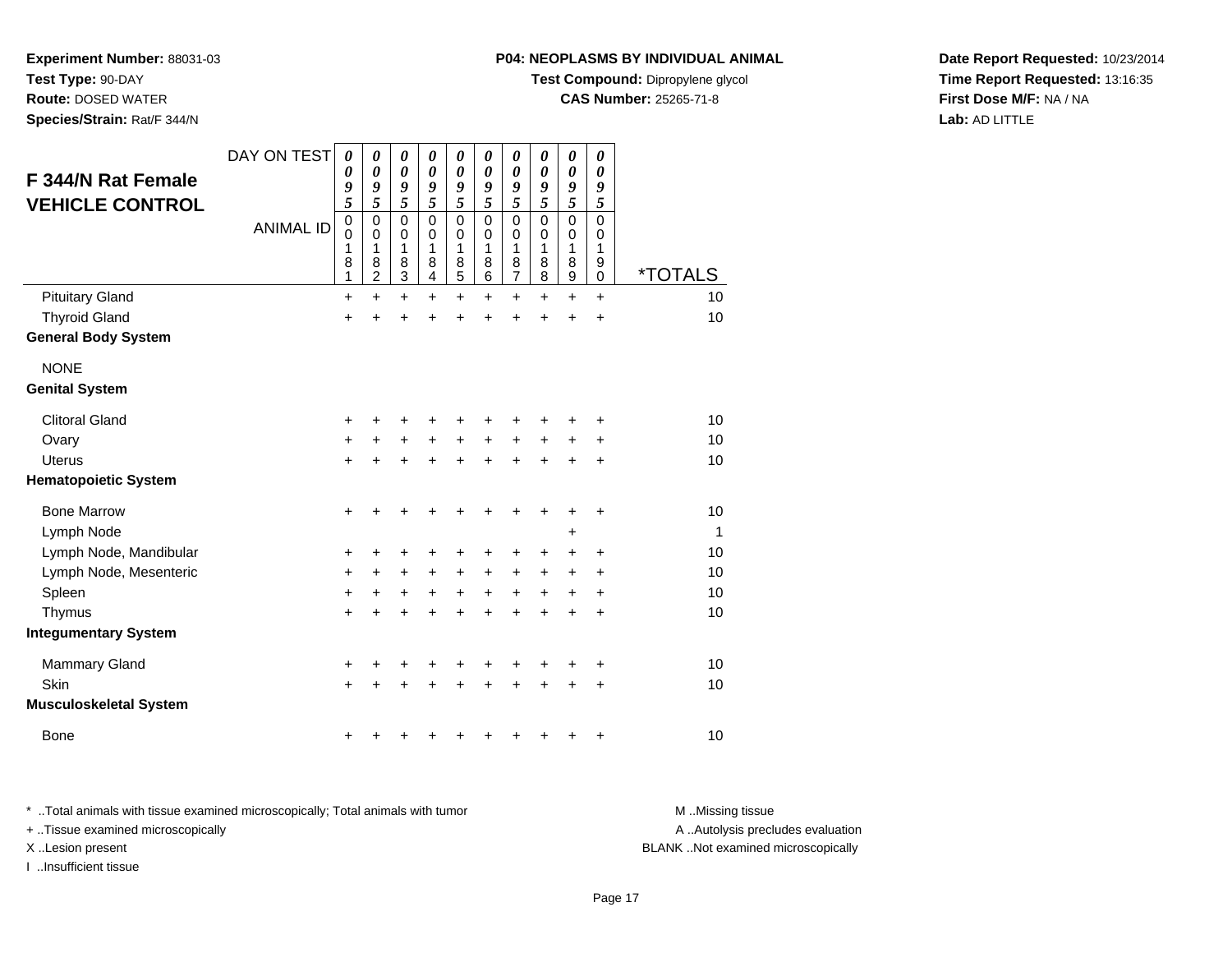**Experiment Number:** 88031-03**Test Type:** 90-DAY

**Route:** DOSED WATER

**Species/Strain:** Rat/F 344/N

### **P04: NEOPLASMS BY INDIVIDUAL ANIMAL**

**Test Compound:** Dipropylene glycol

**CAS Number:** 25265-71-8

**Date Report Requested:** 10/23/2014**Time Report Requested:** 13:16:35**First Dose M/F:** NA / NA**Lab:** AD LITTLE

| F 344/N Rat Female<br><b>VEHICLE CONTROL</b> | DAY ON TEST<br><b>ANIMAL ID</b> | 0<br>0<br>9<br>5<br>$\mathbf 0$<br>$\Omega$<br>1<br>8 | $\boldsymbol{\theta}$<br>0<br>9<br>5<br>0<br>$\mathbf 0$<br>1<br>8<br>2 | 0<br>$\boldsymbol{\theta}$<br>9<br>5<br>$\Omega$<br>$\mathbf 0$<br>1<br>8<br>3 | 0<br>0<br>9<br>5<br>$\Omega$<br>$\mathbf 0$<br>1<br>8 | 0<br>$\boldsymbol{\theta}$<br>9<br>5<br>$\mathbf 0$<br>$\mathbf 0$<br>1<br>8<br>5 | 0<br>0<br>9<br>5<br>$\Omega$<br>$\mathbf 0$<br>1<br>8<br>6 | 0<br>0<br>9<br>5<br>$\mathbf 0$<br>$\mathbf 0$<br>1<br>8<br>$\overline{7}$ | 0<br>0<br>9<br>5<br>$\Omega$<br>0<br>1<br>8<br>8 | 0<br>0<br>9<br>5<br>$\mathbf 0$<br>0<br>1<br>8<br>9 | 0<br>0<br>9<br>5<br>0<br>0<br>1<br>9<br>0 | <i><b>*TOTALS</b></i> |
|----------------------------------------------|---------------------------------|-------------------------------------------------------|-------------------------------------------------------------------------|--------------------------------------------------------------------------------|-------------------------------------------------------|-----------------------------------------------------------------------------------|------------------------------------------------------------|----------------------------------------------------------------------------|--------------------------------------------------|-----------------------------------------------------|-------------------------------------------|-----------------------|
| <b>Nervous System</b>                        |                                 |                                                       |                                                                         |                                                                                |                                                       |                                                                                   |                                                            |                                                                            |                                                  |                                                     |                                           |                       |
| <b>Brain</b>                                 |                                 | $\ddot{}$                                             | +                                                                       |                                                                                |                                                       |                                                                                   |                                                            |                                                                            |                                                  |                                                     | ÷                                         | 10                    |
| <b>Respiratory System</b>                    |                                 |                                                       |                                                                         |                                                                                |                                                       |                                                                                   |                                                            |                                                                            |                                                  |                                                     |                                           |                       |
| Lung                                         |                                 | $\ddot{}$                                             |                                                                         | ٠                                                                              |                                                       |                                                                                   |                                                            |                                                                            |                                                  | +                                                   | ÷                                         | 10                    |
| Nose                                         |                                 | $\ddot{}$                                             | $\ddot{}$                                                               | $\ddot{}$                                                                      | $+$                                                   | $+$                                                                               | $+$                                                        | $\ddot{}$                                                                  | $\ddot{}$                                        | $\ddot{}$                                           | +                                         | 10                    |
| Trachea                                      |                                 | $\ddot{}$                                             | $\ddot{}$                                                               | $\ddot{}$                                                                      |                                                       | $\ddot{}$                                                                         | $\ddot{}$                                                  | $\ddot{}$                                                                  |                                                  | $\ddot{}$                                           | $\ddot{}$                                 | 10                    |
| <b>Special Senses System</b>                 |                                 |                                                       |                                                                         |                                                                                |                                                       |                                                                                   |                                                            |                                                                            |                                                  |                                                     |                                           |                       |
| <b>NONE</b>                                  |                                 |                                                       |                                                                         |                                                                                |                                                       |                                                                                   |                                                            |                                                                            |                                                  |                                                     |                                           |                       |
| <b>Urinary System</b>                        |                                 |                                                       |                                                                         |                                                                                |                                                       |                                                                                   |                                                            |                                                                            |                                                  |                                                     |                                           |                       |
| Kidney                                       |                                 | $\ddot{}$                                             | +                                                                       | +                                                                              | +                                                     | +                                                                                 | $\ddot{}$                                                  | $\ddot{}$                                                                  | ٠                                                | ٠                                                   | +                                         | 10                    |
| <b>Urinary Bladder</b>                       |                                 | $\ddot{}$                                             | +                                                                       | +                                                                              |                                                       | $\ddot{}$                                                                         | $\ddot{}$                                                  | $\ddot{}$                                                                  | $\ddot{}$                                        | $\ddot{}$                                           | $\ddot{}$                                 | 10                    |
| <b>SYSTEMIC LESIONS</b>                      |                                 |                                                       |                                                                         |                                                                                |                                                       |                                                                                   |                                                            |                                                                            |                                                  |                                                     |                                           |                       |
| Multiple Organ                               |                                 | +                                                     |                                                                         |                                                                                |                                                       |                                                                                   |                                                            |                                                                            |                                                  |                                                     | +                                         | 10                    |

\* ..Total animals with tissue examined microscopically; Total animals with tumor **M** . Missing tissue M ..Missing tissue

+ ..Tissue examined microscopically

I ..Insufficient tissue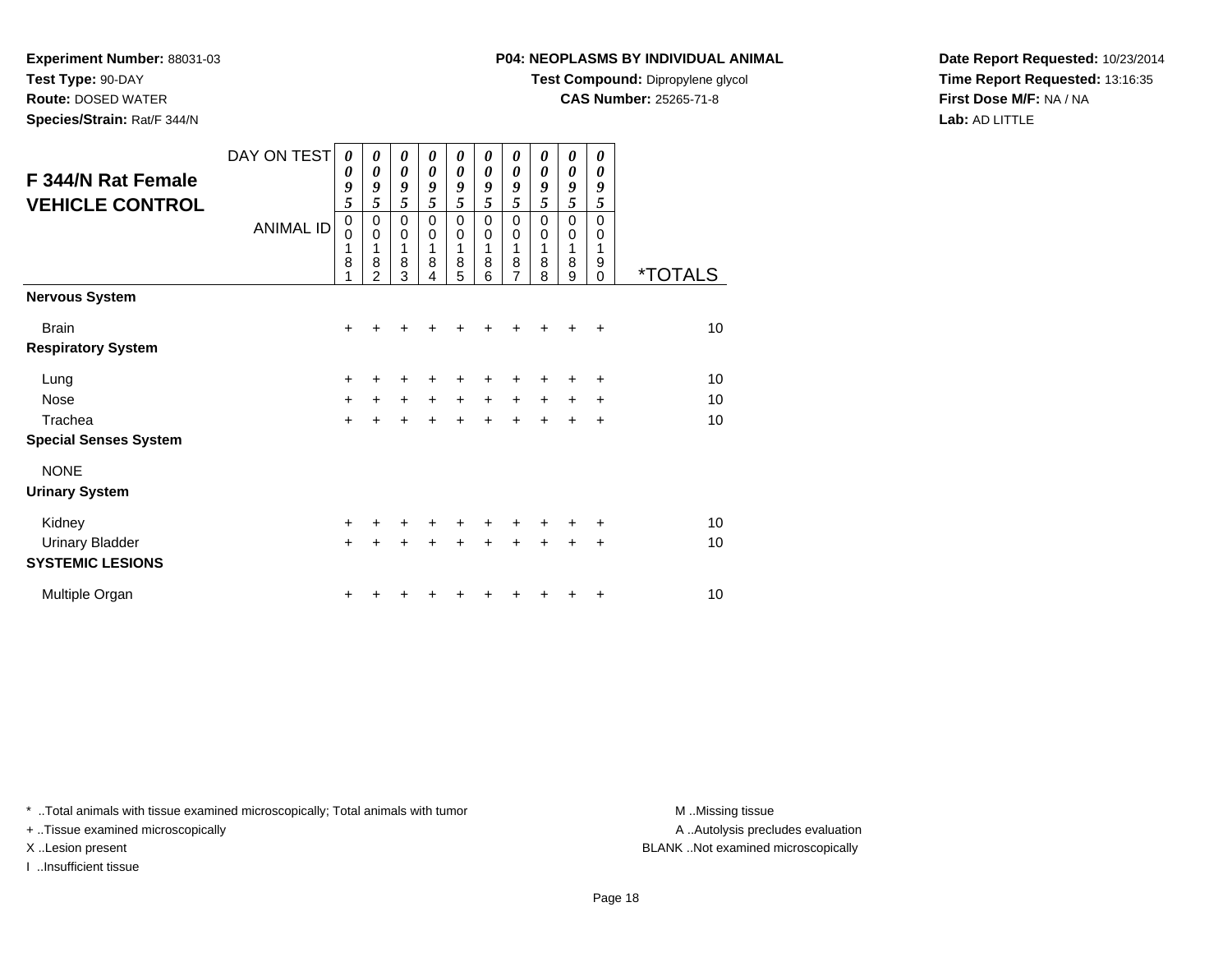**Test Type:** 90-DAY

**Route:** DOSED WATER

**Species/Strain:** Rat/F 344/N

# **P04: NEOPLASMS BY INDIVIDUAL ANIMAL**

**Test Compound:** Dipropylene glycol

**CAS Number:** 25265-71-8

**Date Report Requested:** 10/23/2014**Time Report Requested:** 13:16:35**First Dose M/F:** NA / NA**Lab:** AD LITTLE

| F 344/N Rat Female<br>0.5%                                      | DAY ON TEST      | 0<br>0<br>9<br>5                        | 0<br>0<br>9<br>5                                     | 0<br>$\boldsymbol{\theta}$<br>$\pmb{9}$<br>5   | 0<br>$\boldsymbol{\theta}$<br>9<br>5 | 0<br>0<br>9<br>5                               | 0<br>0<br>9<br>5                | 0<br>0<br>9<br>5                             | 0<br>0<br>9<br>5                | 0<br>$\boldsymbol{\theta}$<br>9<br>$\sqrt{5}$ | 0<br>0<br>9<br>$\sqrt{5}$                            |              |
|-----------------------------------------------------------------|------------------|-----------------------------------------|------------------------------------------------------|------------------------------------------------|--------------------------------------|------------------------------------------------|---------------------------------|----------------------------------------------|---------------------------------|-----------------------------------------------|------------------------------------------------------|--------------|
|                                                                 | <b>ANIMAL ID</b> | $\pmb{0}$<br>$\mathbf 0$<br>1<br>9<br>1 | $\mathbf 0$<br>$\pmb{0}$<br>1<br>9<br>$\overline{2}$ | $\mathbf 0$<br>0<br>1<br>$\boldsymbol{9}$<br>3 | $\mathbf 0$<br>0<br>1<br>9<br>4      | $\mathbf 0$<br>0<br>1<br>$\boldsymbol{9}$<br>5 | $\mathbf 0$<br>0<br>1<br>9<br>6 | $\mathbf 0$<br>0<br>1<br>9<br>$\overline{7}$ | $\mathbf 0$<br>0<br>1<br>9<br>8 | $\mathsf 0$<br>0<br>1<br>9<br>9               | $\pmb{0}$<br>0<br>$\overline{c}$<br>0<br>$\mathbf 0$ | *TOTALS      |
| <b>Alimentary System</b>                                        |                  |                                         |                                                      |                                                |                                      |                                                |                                 |                                              |                                 |                                               |                                                      |              |
| <b>NONE</b><br><b>Cardiovascular System</b>                     |                  |                                         |                                                      |                                                |                                      |                                                |                                 |                                              |                                 |                                               |                                                      |              |
| <b>NONE</b><br><b>Endocrine System</b>                          |                  |                                         |                                                      |                                                |                                      |                                                |                                 |                                              |                                 |                                               |                                                      |              |
| <b>Adrenal Cortex</b><br><b>General Body System</b>             |                  | $\ddot{}$                               | ÷                                                    | ÷                                              |                                      |                                                | ÷                               | $\ddot{}$                                    | $\ddot{}$                       | $\pm$                                         | $\ddot{}$                                            | 10           |
| <b>NONE</b><br><b>Genital System</b>                            |                  |                                         |                                                      |                                                |                                      |                                                |                                 |                                              |                                 |                                               |                                                      |              |
| <b>Uterus</b><br><b>Hematopoietic System</b>                    |                  |                                         |                                                      |                                                |                                      |                                                | $\ddot{}$                       |                                              |                                 |                                               |                                                      | $\mathbf{1}$ |
| Lymph Node, Mandibular<br>Thymus<br><b>Integumentary System</b> |                  |                                         | $+$                                                  |                                                | $\ddot{}$                            |                                                |                                 |                                              | $\ddot{}$                       |                                               |                                                      | 1<br>2       |
| Skin<br><b>Musculoskeletal System</b>                           |                  |                                         |                                                      | $\ddot{}$                                      |                                      |                                                |                                 |                                              |                                 |                                               |                                                      | 1            |
| <b>NONE</b><br><b>Nervous System</b>                            |                  |                                         |                                                      |                                                |                                      |                                                |                                 |                                              |                                 |                                               |                                                      |              |

\* ..Total animals with tissue examined microscopically; Total animals with tumor **M** . Missing tissue M ..Missing tissue

+ ..Tissue examined microscopically

I ..Insufficient tissue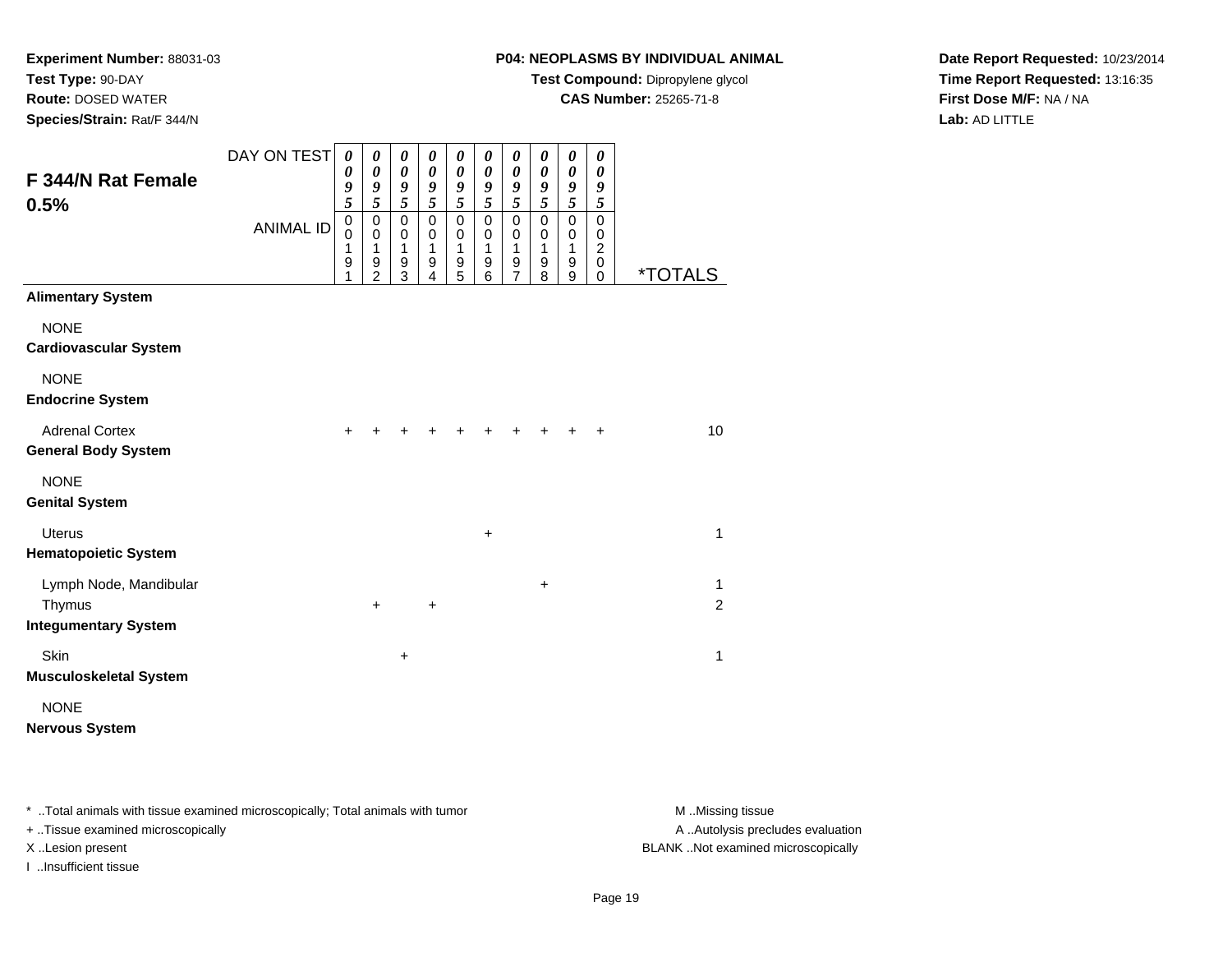**Test Type:** 90-DAY

**Route:** DOSED WATER

**Species/Strain:** Rat/F 344/N

# **P04: NEOPLASMS BY INDIVIDUAL ANIMAL**

**Test Compound:** Dipropylene glycol

**CAS Number:** 25265-71-8

**Date Report Requested:** 10/23/2014**Time Report Requested:** 13:16:35**First Dose M/F:** NA / NA**Lab:** AD LITTLE

| F 344/N Rat Female<br>0.5%                  | DAY ON TEST      | 0<br>0<br>9<br>5 | $\boldsymbol{\theta}$<br>0<br>9<br>5   | $\boldsymbol{\theta}$<br>0<br>9<br>5 | 0<br>$\boldsymbol{\theta}$<br>9<br>5 | 0<br>$\boldsymbol{\theta}$<br>9<br>5 | 0<br>0<br>9<br>5                          | 0<br>0<br>9<br>5                            | 0<br>0<br>9<br>5           | 0<br>0<br>9<br>5                       | 0<br>0<br>9<br>5             |                       |
|---------------------------------------------|------------------|------------------|----------------------------------------|--------------------------------------|--------------------------------------|--------------------------------------|-------------------------------------------|---------------------------------------------|----------------------------|----------------------------------------|------------------------------|-----------------------|
|                                             | <b>ANIMAL ID</b> | 0<br>0<br>9      | 0<br>$\mathbf 0$<br>9<br>$\mathcal{P}$ | $\Omega$<br>$\mathbf 0$<br>9<br>3    | 0<br>$\mathbf 0$<br>$\mathsf g$<br>4 | $\Omega$<br>$\Omega$<br>9<br>5       | 0<br>$\mathbf 0$<br>$\boldsymbol{9}$<br>6 | $\Omega$<br>0<br>1<br>$\boldsymbol{9}$<br>7 | 0<br>$\mathbf 0$<br>9<br>8 | $\Omega$<br>0<br>$\boldsymbol{9}$<br>9 | $\Omega$<br>0<br>2<br>0<br>0 | <i><b>*TOTALS</b></i> |
| <b>NONE</b><br><b>Respiratory System</b>    |                  |                  |                                        |                                      |                                      |                                      |                                           |                                             |                            |                                        |                              |                       |
| <b>NONE</b><br><b>Special Senses System</b> |                  |                  |                                        |                                      |                                      |                                      |                                           |                                             |                            |                                        |                              |                       |
| <b>NONE</b><br><b>Urinary System</b>        |                  |                  |                                        |                                      |                                      |                                      |                                           |                                             |                            |                                        |                              |                       |
| Kidney<br><b>SYSTEMIC LESIONS</b>           |                  | $\pm$            | $\div$                                 | ÷                                    | +                                    | $\ddot{}$                            | ÷                                         | $\div$                                      | $\div$                     | $\ddot{}$                              | $\ddot{}$                    | 10                    |
| Multiple Organ                              |                  | +                |                                        |                                      |                                      |                                      |                                           |                                             |                            |                                        | ٠                            | 10                    |

\* ..Total animals with tissue examined microscopically; Total animals with tumor **M** . Missing tissue M ..Missing tissue

+ ..Tissue examined microscopically

I ..Insufficient tissue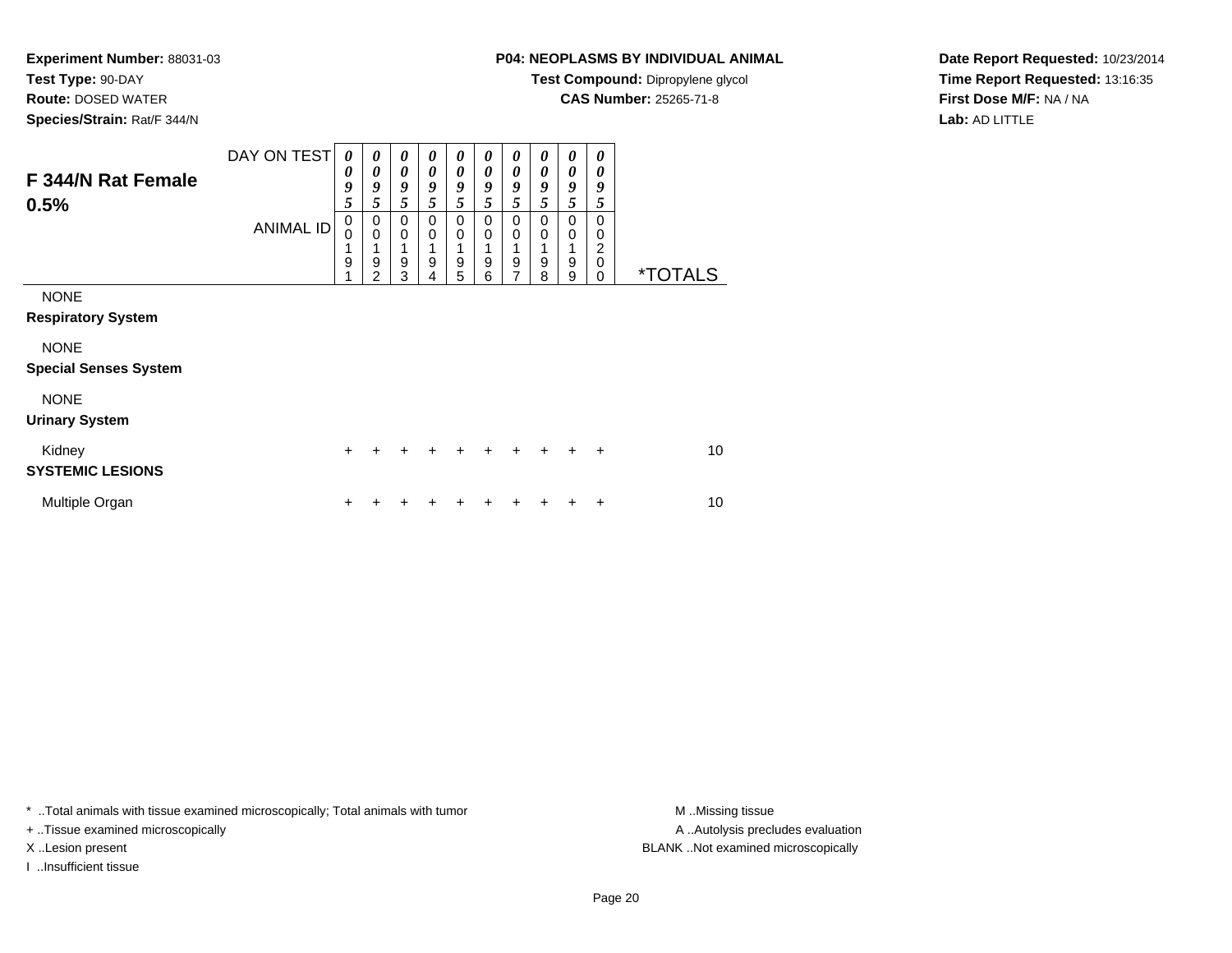**Test Type:** 90-DAY

**Route:** DOSED WATER

**Species/Strain:** Rat/F 344/N

# **P04: NEOPLASMS BY INDIVIDUAL ANIMAL**

**Test Compound:** Dipropylene glycol

**CAS Number:** 25265-71-8

**Date Report Requested:** 10/23/2014**Time Report Requested:** 13:16:35**First Dose M/F:** NA / NA**Lab:** AD LITTLE

| <b>F 344/N Rat Female</b>                                                     | DAY ON TEST      | 0<br>0<br>9                                  | 0<br>$\boldsymbol{\theta}$<br>9                        | $\boldsymbol{\theta}$<br>$\boldsymbol{\theta}$<br>9  | 0<br>$\boldsymbol{\theta}$<br>9                                | 0<br>$\pmb{\theta}$<br>9                                   | 0<br>$\boldsymbol{\theta}$<br>9                            | 0<br>$\pmb{\theta}$<br>9                                     | 0<br>$\boldsymbol{\theta}$<br>9                            | $\boldsymbol{\theta}$<br>$\pmb{\theta}$<br>$\boldsymbol{g}$         | $\boldsymbol{\theta}$<br>$\boldsymbol{\theta}$<br>9 |                       |
|-------------------------------------------------------------------------------|------------------|----------------------------------------------|--------------------------------------------------------|------------------------------------------------------|----------------------------------------------------------------|------------------------------------------------------------|------------------------------------------------------------|--------------------------------------------------------------|------------------------------------------------------------|---------------------------------------------------------------------|-----------------------------------------------------|-----------------------|
| 1.0%                                                                          | <b>ANIMAL ID</b> | 5<br>$\mathbf 0$<br>0<br>$\overline{c}$<br>0 | 5<br>$\pmb{0}$<br>$\pmb{0}$<br>$\sqrt{2}$<br>$\pmb{0}$ | 5<br>$\mathbf 0$<br>0<br>$\overline{c}$<br>$\pmb{0}$ | 5<br>$\mathbf 0$<br>$\pmb{0}$<br>$\overline{2}$<br>$\mathbf 0$ | 5<br>$\pmb{0}$<br>$\,0\,$<br>$\overline{2}$<br>$\mathbf 0$ | 5<br>$\pmb{0}$<br>$\,0\,$<br>$\overline{2}$<br>$\mathsf 0$ | 5<br>$\mathsf 0$<br>$\,0\,$<br>$\overline{2}$<br>$\mathbf 0$ | 5<br>$\mathbf 0$<br>$\,0\,$<br>$\overline{c}$<br>$\pmb{0}$ | $\sqrt{5}$<br>$\pmb{0}$<br>$\pmb{0}$<br>$\overline{2}$<br>$\pmb{0}$ | 5<br>$\Omega$<br>0<br>$\overline{c}$<br>1           |                       |
| <b>Alimentary System</b>                                                      |                  | 1                                            | $\overline{2}$                                         | 3                                                    | 4                                                              | 5                                                          | 6                                                          | $\overline{7}$                                               | 8                                                          | $\boldsymbol{9}$                                                    | $\mathbf 0$                                         | <i><b>*TOTALS</b></i> |
| Liver<br><b>Cardiovascular System</b>                                         |                  |                                              |                                                        |                                                      |                                                                | $\ddot{}$                                                  |                                                            |                                                              |                                                            |                                                                     |                                                     | 1                     |
| <b>NONE</b><br><b>Endocrine System</b>                                        |                  |                                              |                                                        |                                                      |                                                                |                                                            |                                                            |                                                              |                                                            |                                                                     |                                                     |                       |
| <b>Adrenal Cortex</b><br><b>Pituitary Gland</b><br><b>General Body System</b> |                  | +                                            |                                                        | ٠                                                    | +<br>$\ddot{}$                                                 |                                                            |                                                            | +                                                            |                                                            | ٠                                                                   | +                                                   | 10<br>1               |
| <b>NONE</b><br><b>Genital System</b>                                          |                  |                                              |                                                        |                                                      |                                                                |                                                            |                                                            |                                                              |                                                            |                                                                     |                                                     |                       |
| Ovary<br><b>Uterus</b>                                                        |                  |                                              |                                                        | $\ddot{}$                                            | $\ddot{}$                                                      | $\ddot{}$                                                  | +                                                          |                                                              |                                                            |                                                                     |                                                     | $\mathbf{3}$<br>1     |
| <b>Hematopoietic System</b>                                                   |                  |                                              |                                                        |                                                      |                                                                |                                                            |                                                            |                                                              |                                                            |                                                                     |                                                     |                       |
| Lymph Node<br>Lymph Node, Mandibular<br>Thymus<br><b>Integumentary System</b> |                  |                                              | $\ddot{}$                                              |                                                      | $\ddot{}$                                                      |                                                            |                                                            |                                                              |                                                            |                                                                     | $\ddot{}$                                           | 1<br>1<br>1           |

NONE

\* ..Total animals with tissue examined microscopically; Total animals with tumor **M** . Missing tissue M ..Missing tissue

+ ..Tissue examined microscopically

I ..Insufficient tissue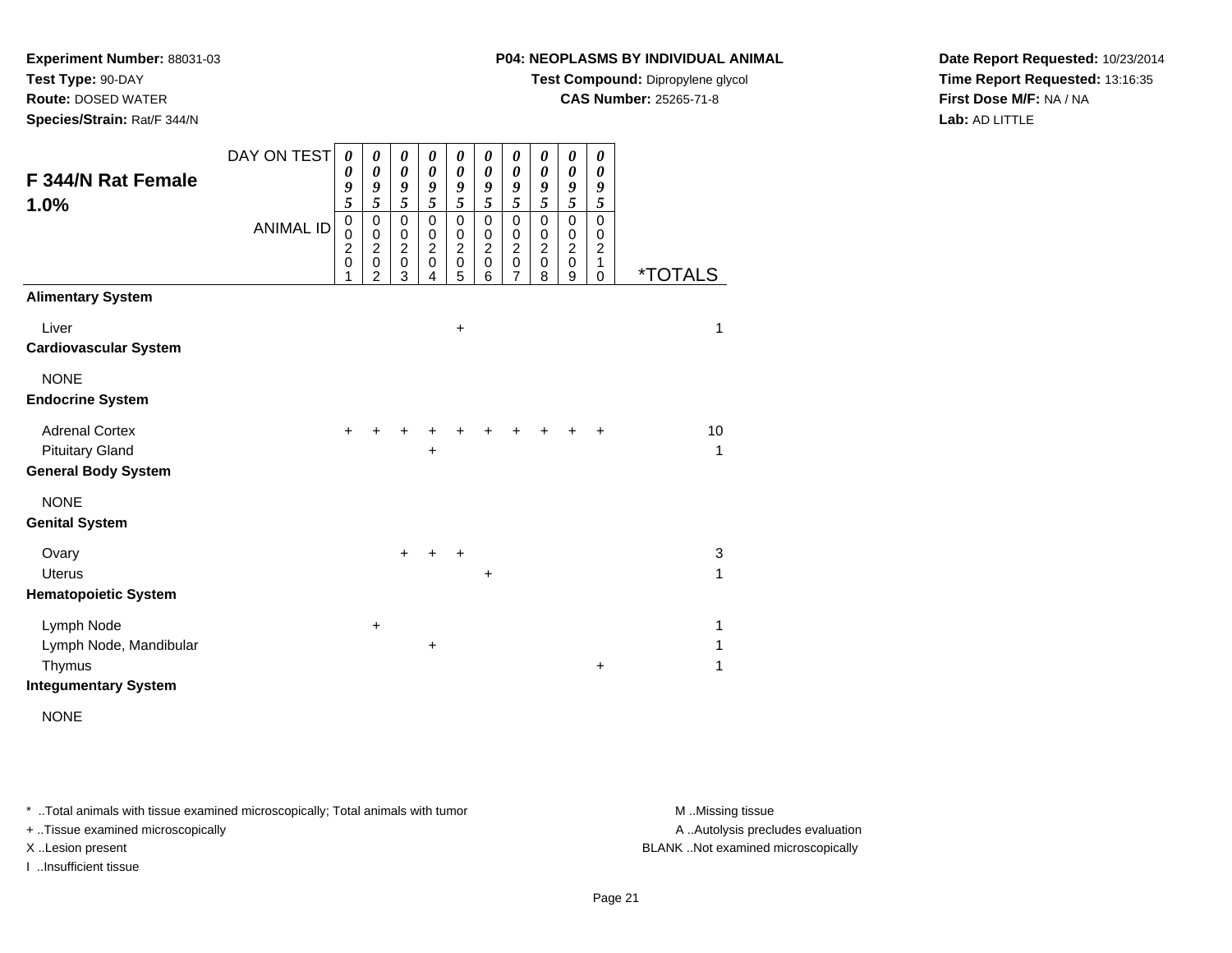**Test Type:** 90-DAY

**Route:** DOSED WATER

**Species/Strain:** Rat/F 344/N

# **P04: NEOPLASMS BY INDIVIDUAL ANIMAL**

**Test Compound:** Dipropylene glycol

**CAS Number:** 25265-71-8

**Date Report Requested:** 10/23/2014**Time Report Requested:** 13:16:35**First Dose M/F:** NA / NA**Lab:** AD LITTLE

| F 344/N Rat Female<br>1.0%                  | DAY ON TEST<br><b>ANIMAL ID</b> | $\boldsymbol{\theta}$<br>0<br>9<br>5<br>$\mathbf 0$<br>$\mathbf 0$<br>$\frac{2}{0}$ | $\boldsymbol{\theta}$<br>$\boldsymbol{\theta}$<br>9<br>5<br>$\pmb{0}$<br>$\pmb{0}$<br>$\frac{2}{0}$<br>2 | $\boldsymbol{\theta}$<br>$\boldsymbol{\theta}$<br>9<br>5<br>$\pmb{0}$<br>$\pmb{0}$<br>$\frac{2}{0}$<br>3 | 0<br>$\boldsymbol{\theta}$<br>9<br>5<br>$\pmb{0}$<br>$\pmb{0}$<br>$\frac{2}{0}$<br>4 | 0<br>0<br>9<br>5<br>0<br>0<br>$^2_{\rm 0}$<br>5 | 0<br>0<br>9<br>5<br>$\mathbf 0$<br>0<br>$\frac{2}{0}$<br>6 | 0<br>$\boldsymbol{\theta}$<br>9<br>5<br>0<br>$\pmb{0}$<br>$\frac{2}{0}$<br>7 | 0<br>0<br>9<br>5<br>$\mathbf 0$<br>0<br>$\frac{2}{0}$<br>8 | 0<br>$\boldsymbol{\theta}$<br>9<br>5<br>0<br>$\pmb{0}$<br>$\frac{2}{0}$<br>9 | 0<br>0<br>9<br>5<br>$\Omega$<br>0<br>$\overline{c}$<br>$\mathbf{1}$<br>$\Omega$ | <i><b>*TOTALS</b></i> |
|---------------------------------------------|---------------------------------|-------------------------------------------------------------------------------------|----------------------------------------------------------------------------------------------------------|----------------------------------------------------------------------------------------------------------|--------------------------------------------------------------------------------------|-------------------------------------------------|------------------------------------------------------------|------------------------------------------------------------------------------|------------------------------------------------------------|------------------------------------------------------------------------------|---------------------------------------------------------------------------------|-----------------------|
| <b>Musculoskeletal System</b>               |                                 |                                                                                     |                                                                                                          |                                                                                                          |                                                                                      |                                                 |                                                            |                                                                              |                                                            |                                                                              |                                                                                 |                       |
| <b>NONE</b><br><b>Nervous System</b>        |                                 |                                                                                     |                                                                                                          |                                                                                                          |                                                                                      |                                                 |                                                            |                                                                              |                                                            |                                                                              |                                                                                 |                       |
| <b>NONE</b><br><b>Respiratory System</b>    |                                 |                                                                                     |                                                                                                          |                                                                                                          |                                                                                      |                                                 |                                                            |                                                                              |                                                            |                                                                              |                                                                                 |                       |
| <b>NONE</b><br><b>Special Senses System</b> |                                 |                                                                                     |                                                                                                          |                                                                                                          |                                                                                      |                                                 |                                                            |                                                                              |                                                            |                                                                              |                                                                                 |                       |
| <b>NONE</b><br><b>Urinary System</b>        |                                 |                                                                                     |                                                                                                          |                                                                                                          |                                                                                      |                                                 |                                                            |                                                                              |                                                            |                                                                              |                                                                                 |                       |
| Kidney<br><b>SYSTEMIC LESIONS</b>           |                                 | $\ddot{}$                                                                           |                                                                                                          |                                                                                                          |                                                                                      | ٠                                               |                                                            |                                                                              |                                                            |                                                                              | $\ddot{}$                                                                       | 10                    |
| Multiple Organ                              |                                 | +                                                                                   |                                                                                                          |                                                                                                          |                                                                                      |                                                 |                                                            |                                                                              |                                                            |                                                                              | ÷                                                                               | 10                    |

\* ..Total animals with tissue examined microscopically; Total animals with tumor **M** . Missing tissue M ..Missing tissue

+ ..Tissue examined microscopically

I ..Insufficient tissue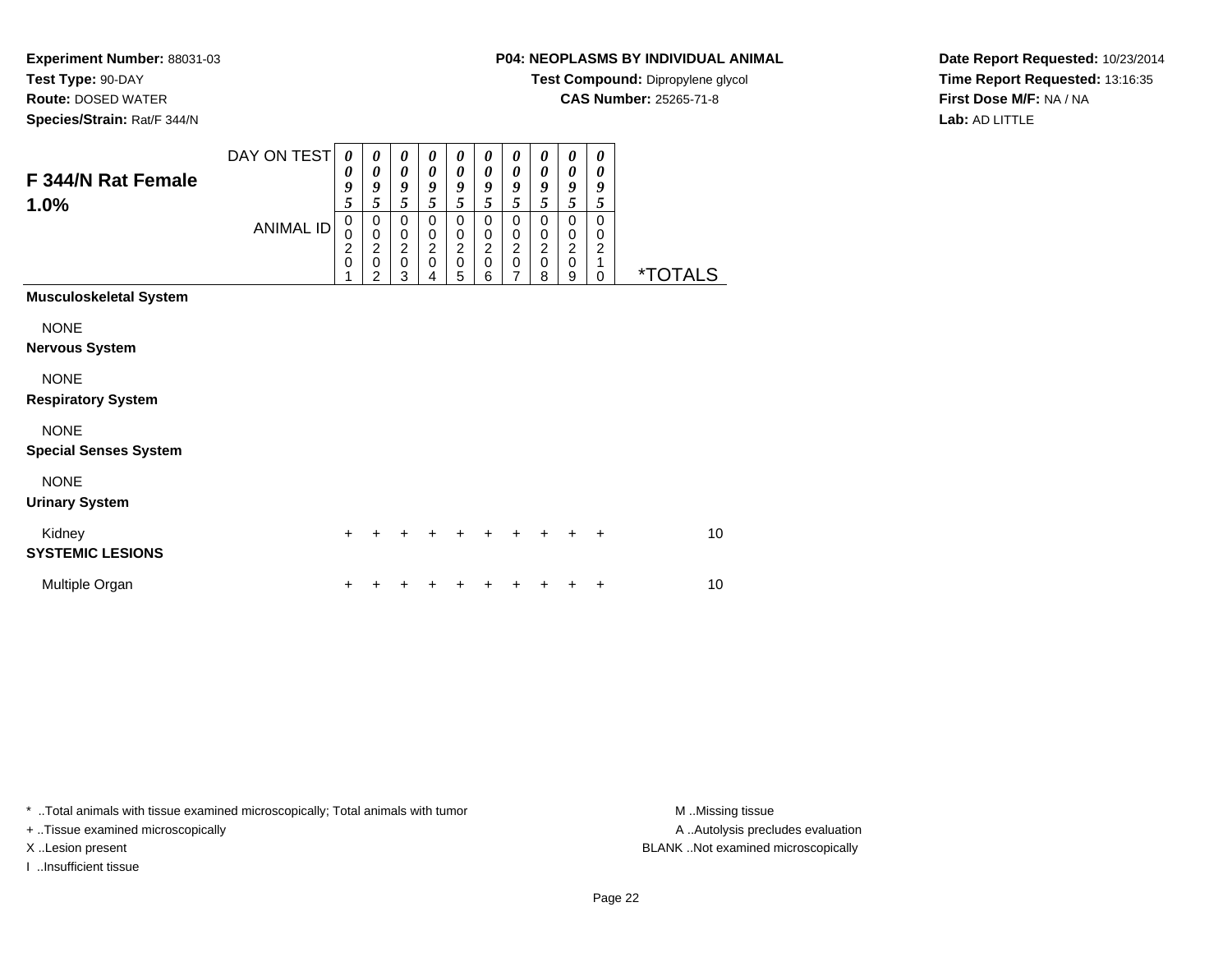**Test Type:** 90-DAY

**Route:** DOSED WATER

**Species/Strain:** Rat/F 344/N

# **P04: NEOPLASMS BY INDIVIDUAL ANIMAL**

**Test Compound:** Dipropylene glycol

**CAS Number:** 25265-71-8

**Date Report Requested:** 10/23/2014**Time Report Requested:** 13:16:35**First Dose M/F:** NA / NA**Lab:** AD LITTLE

| F 344/N Rat Female                                                     | DAY ON TEST      | $\boldsymbol{\theta}$<br>0                             | $\pmb{\theta}$<br>$\boldsymbol{\theta}$                                     | 0<br>$\boldsymbol{\theta}$                             | 0<br>$\boldsymbol{\theta}$                               | 0<br>$\boldsymbol{\theta}$                                       | 0<br>$\boldsymbol{\theta}$                             | $\boldsymbol{\theta}$<br>0                                                     | $\boldsymbol{\theta}$<br>0                                                           | 0<br>0                                                             | 0<br>0                                                                |                                           |
|------------------------------------------------------------------------|------------------|--------------------------------------------------------|-----------------------------------------------------------------------------|--------------------------------------------------------|----------------------------------------------------------|------------------------------------------------------------------|--------------------------------------------------------|--------------------------------------------------------------------------------|--------------------------------------------------------------------------------------|--------------------------------------------------------------------|-----------------------------------------------------------------------|-------------------------------------------|
| 2.0%                                                                   | <b>ANIMAL ID</b> | 9<br>5<br>$\mathbf 0$<br>0<br>$\overline{c}$<br>1<br>1 | 9<br>5<br>$\pmb{0}$<br>$\pmb{0}$<br>$\boldsymbol{2}$<br>1<br>$\overline{2}$ | 9<br>5<br>$\mathbf 0$<br>0<br>$\overline{c}$<br>1<br>3 | 9<br>5<br>$\mathbf 0$<br>0<br>$\boldsymbol{2}$<br>1<br>4 | 9<br>5<br>$\mathbf 0$<br>0<br>$\overline{c}$<br>$\mathbf 1$<br>5 | 9<br>5<br>$\mathbf 0$<br>0<br>$\overline{c}$<br>1<br>6 | 9<br>5<br>$\mathbf 0$<br>0<br>$\overline{2}$<br>$\mathbf{1}$<br>$\overline{7}$ | 9<br>5<br>$\mathbf 0$<br>$\mathbf 0$<br>$\overline{\mathbf{c}}$<br>$\mathbf{1}$<br>8 | 9<br>5<br>$\mathbf 0$<br>0<br>$\boldsymbol{2}$<br>$\mathbf 1$<br>9 | 9<br>5<br>$\mathbf 0$<br>0<br>$\boldsymbol{2}$<br>$\overline{c}$<br>0 | <i><b>*TOTALS</b></i>                     |
| <b>Alimentary System</b>                                               |                  |                                                        |                                                                             |                                                        |                                                          |                                                                  |                                                        |                                                                                |                                                                                      |                                                                    |                                                                       |                                           |
| Liver<br><b>Cardiovascular System</b>                                  |                  | $\ddot{}$                                              |                                                                             |                                                        |                                                          |                                                                  |                                                        |                                                                                | $\ddot{}$                                                                            | +                                                                  |                                                                       | 3                                         |
| <b>NONE</b><br><b>Endocrine System</b>                                 |                  |                                                        |                                                                             |                                                        |                                                          |                                                                  |                                                        |                                                                                |                                                                                      |                                                                    |                                                                       |                                           |
| <b>Adrenal Cortex</b><br>Adrenal Medulla<br><b>General Body System</b> |                  | $\div$                                                 |                                                                             | ٠                                                      |                                                          | ٠                                                                |                                                        |                                                                                |                                                                                      | $\div$                                                             | +                                                                     | 10<br>1                                   |
| <b>NONE</b><br><b>Genital System</b>                                   |                  |                                                        |                                                                             |                                                        |                                                          |                                                                  |                                                        |                                                                                |                                                                                      |                                                                    |                                                                       |                                           |
| <b>Uterus</b><br><b>Hematopoietic System</b>                           |                  |                                                        |                                                                             | $\ddot{}$                                              |                                                          | $\ddot{}$                                                        |                                                        |                                                                                | +                                                                                    |                                                                    |                                                                       | 3                                         |
| Lymph Node<br>Lymph Node, Mandibular<br><b>Integumentary System</b>    |                  |                                                        |                                                                             | $\ddot{}$<br>+                                         |                                                          |                                                                  |                                                        | $\ddot{}$                                                                      | +                                                                                    |                                                                    |                                                                       | $\overline{\mathbf{c}}$<br>$\overline{a}$ |
| <b>NONE</b><br><b>Musculoskeletal System</b>                           |                  |                                                        |                                                                             |                                                        |                                                          |                                                                  |                                                        |                                                                                |                                                                                      |                                                                    |                                                                       |                                           |

NONE

\* ..Total animals with tissue examined microscopically; Total animals with tumor **M** . Missing tissue M ..Missing tissue

+ ..Tissue examined microscopically

X ..Lesion present BLANK ..Not examined microscopically

I ..Insufficient tissue

A ..Autolysis precludes evaluation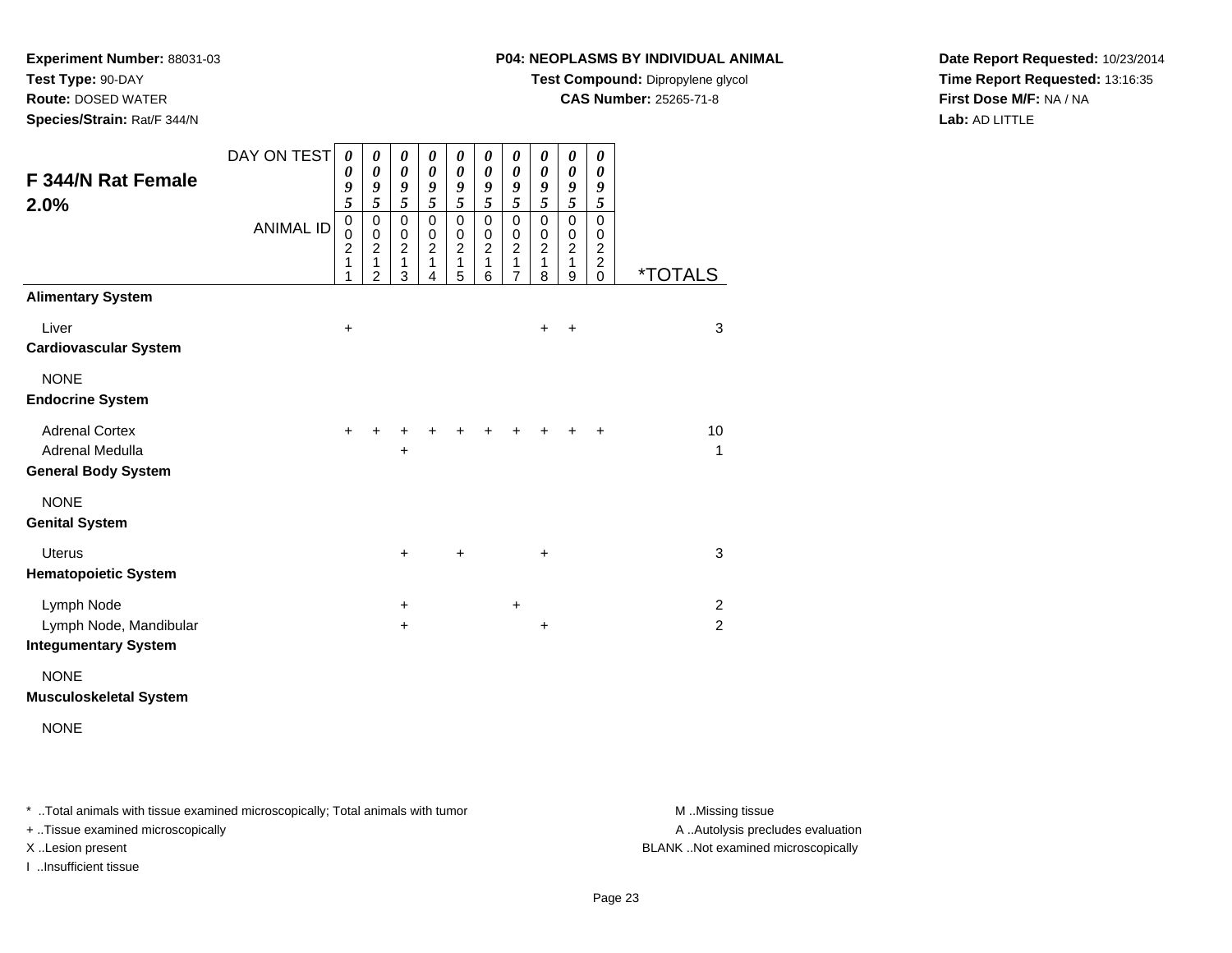**Test Type:** 90-DAY

**Route:** DOSED WATER

**Species/Strain:** Rat/F 344/N

# **P04: NEOPLASMS BY INDIVIDUAL ANIMAL**

**Test Compound:** Dipropylene glycol

**CAS Number:** 25265-71-8

**Date Report Requested:** 10/23/2014**Time Report Requested:** 13:16:35**First Dose M/F:** NA / NA**Lab:** AD LITTLE

| F 344/N Rat Female<br>2.0%                  | DAY ON TEST      | 0<br>0<br>9<br>5                              | 0<br>$\boldsymbol{\theta}$<br>9<br>5                 | 0<br>$\boldsymbol{\theta}$<br>9<br>5        | 0<br>0<br>9<br>5                             | 0<br>$\boldsymbol{\theta}$<br>9<br>5           | 0<br>$\boldsymbol{\theta}$<br>9<br>5           | 0<br>$\boldsymbol{\theta}$<br>9<br>5                   | 0<br>$\theta$<br>9<br>5                        | $\boldsymbol{\theta}$<br>$\boldsymbol{\theta}$<br>9<br>5 | 0<br>0<br>9<br>5                                    |                       |
|---------------------------------------------|------------------|-----------------------------------------------|------------------------------------------------------|---------------------------------------------|----------------------------------------------|------------------------------------------------|------------------------------------------------|--------------------------------------------------------|------------------------------------------------|----------------------------------------------------------|-----------------------------------------------------|-----------------------|
|                                             | <b>ANIMAL ID</b> | $\Omega$<br>0<br>$\overline{\mathbf{c}}$<br>1 | $\mathbf 0$<br>$\pmb{0}$<br>$\overline{c}$<br>1<br>2 | $\Omega$<br>0<br>$\boldsymbol{2}$<br>1<br>3 | $\mathbf 0$<br>0<br>$\overline{c}$<br>1<br>4 | $\mathbf 0$<br>0<br>$\boldsymbol{2}$<br>1<br>5 | $\mathbf 0$<br>0<br>$\boldsymbol{2}$<br>1<br>6 | $\Omega$<br>0<br>$\overline{2}$<br>1<br>$\overline{7}$ | $\mathbf 0$<br>0<br>$\boldsymbol{2}$<br>1<br>8 | $\mathbf 0$<br>0<br>$\overline{2}$<br>1<br>9             | $\mathbf 0$<br>0<br>2<br>$\overline{c}$<br>$\Omega$ | <i><b>*TOTALS</b></i> |
| <b>Nervous System</b>                       |                  |                                               |                                                      |                                             |                                              |                                                |                                                |                                                        |                                                |                                                          |                                                     |                       |
| <b>NONE</b><br><b>Respiratory System</b>    |                  |                                               |                                                      |                                             |                                              |                                                |                                                |                                                        |                                                |                                                          |                                                     |                       |
| <b>NONE</b><br><b>Special Senses System</b> |                  |                                               |                                                      |                                             |                                              |                                                |                                                |                                                        |                                                |                                                          |                                                     |                       |
| <b>NONE</b><br><b>Urinary System</b>        |                  |                                               |                                                      |                                             |                                              |                                                |                                                |                                                        |                                                |                                                          |                                                     |                       |
| Kidney<br><b>SYSTEMIC LESIONS</b>           |                  | +                                             |                                                      |                                             |                                              |                                                |                                                | +                                                      | +                                              | ÷                                                        | $\ddot{}$                                           | 10                    |
| Multiple Organ                              |                  |                                               |                                                      |                                             |                                              |                                                |                                                |                                                        |                                                |                                                          | ٠                                                   | 10                    |

\* ..Total animals with tissue examined microscopically; Total animals with tumor **M** . Missing tissue M ..Missing tissue

+ ..Tissue examined microscopically

I ..Insufficient tissue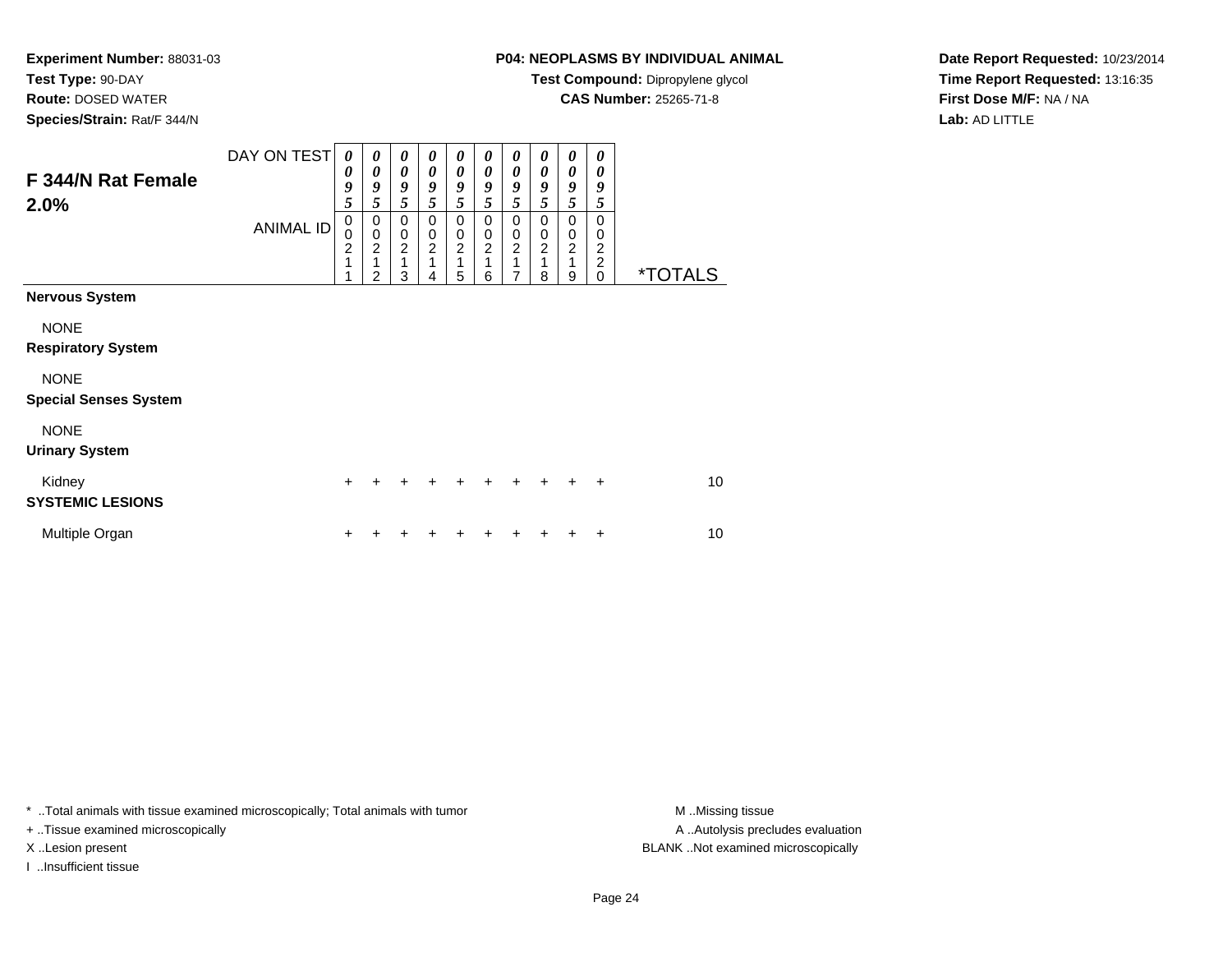**Test Type:** 90-DAY

**Route:** DOSED WATER

**Species/Strain:** Rat/F 344/N

# **P04: NEOPLASMS BY INDIVIDUAL ANIMAL**

**Test Compound:** Dipropylene glycol

**CAS Number:** 25265-71-8

**Date Report Requested:** 10/23/2014**Time Report Requested:** 13:16:35**First Dose M/F:** NA / NA**Lab:** AD LITTLE

| F 344/N Rat Female                                    | DAY ON TEST      | $\boldsymbol{\theta}$<br>$\boldsymbol{\theta}$<br>9<br>5       | 0<br>0<br>9<br>5                                       | 0<br>$\pmb{\theta}$<br>9                       | $\pmb{\theta}$<br>$\boldsymbol{\theta}$<br>9<br>5                     | $\boldsymbol{\theta}$<br>$\boldsymbol{\theta}$<br>9<br>5 | 0<br>$\boldsymbol{\theta}$<br>9                                                  | $\boldsymbol{\theta}$<br>0<br>9                                | $\boldsymbol{\theta}$<br>$\boldsymbol{\theta}$<br>9 | $\boldsymbol{\theta}$<br>$\boldsymbol{\theta}$<br>9 | 0<br>$\boldsymbol{\theta}$<br>9                                              |                       |
|-------------------------------------------------------|------------------|----------------------------------------------------------------|--------------------------------------------------------|------------------------------------------------|-----------------------------------------------------------------------|----------------------------------------------------------|----------------------------------------------------------------------------------|----------------------------------------------------------------|-----------------------------------------------------|-----------------------------------------------------|------------------------------------------------------------------------------|-----------------------|
| 4.0%                                                  | <b>ANIMAL ID</b> | $\mathbf 0$<br>$\begin{array}{c} 0 \\ 2 \\ 2 \end{array}$<br>1 | $\pmb{0}$<br>$\pmb{0}$<br>$\mathbf 2$<br>$\frac{2}{2}$ | 5<br>$\mathsf 0$<br>$\pmb{0}$<br>$\frac{2}{3}$ | $\mathbf 0$<br>$\mathbf 0$<br>$\boldsymbol{2}$<br>$\overline{c}$<br>4 | $\mathbf 0$<br>$\pmb{0}$<br>$\frac{2}{2}$<br>5           | $\sqrt{5}$<br>$\overline{0}$<br>$\mathbf 0$<br>$\sqrt{2}$<br>$\overline{c}$<br>6 | 5<br>$\pmb{0}$<br>$\pmb{0}$<br>$\frac{2}{2}$<br>$\overline{7}$ | 5<br>$\mathsf 0$<br>$\pmb{0}$<br>$\frac{2}{2}$<br>8 | $\sqrt{5}$<br>$\mathbf 0$<br>$0$<br>$2$<br>$9$      | 5<br>$\mathbf 0$<br>$\,0\,$<br>$\overline{c}$<br>$\mathbf{3}$<br>$\mathbf 0$ | <i><b>*TOTALS</b></i> |
| <b>Alimentary System</b>                              |                  |                                                                |                                                        |                                                |                                                                       |                                                          |                                                                                  |                                                                |                                                     |                                                     |                                                                              |                       |
| Liver<br><b>Cardiovascular System</b>                 |                  | ٠                                                              |                                                        |                                                |                                                                       |                                                          |                                                                                  |                                                                |                                                     |                                                     | ÷                                                                            | 10                    |
| <b>NONE</b><br><b>Endocrine System</b>                |                  |                                                                |                                                        |                                                |                                                                       |                                                          |                                                                                  |                                                                |                                                     |                                                     |                                                                              |                       |
| <b>Adrenal Cortex</b><br><b>General Body System</b>   |                  | +                                                              |                                                        |                                                |                                                                       |                                                          |                                                                                  |                                                                |                                                     |                                                     | ÷                                                                            | 10                    |
| <b>NONE</b><br><b>Genital System</b>                  |                  |                                                                |                                                        |                                                |                                                                       |                                                          |                                                                                  |                                                                |                                                     |                                                     |                                                                              |                       |
| Ovary<br><b>Uterus</b><br><b>Hematopoietic System</b> |                  | $\ddot{}$                                                      | $+$                                                    | ÷                                              |                                                                       |                                                          |                                                                                  |                                                                | $\ddot{}$                                           |                                                     |                                                                              | 1<br>3                |
| Lymph Node<br>Thymus<br><b>Integumentary System</b>   |                  |                                                                |                                                        |                                                |                                                                       | $\ddot{}$                                                |                                                                                  |                                                                |                                                     | $\ddot{}$                                           |                                                                              | 1<br>1                |
| <b>NONE</b><br><b>Musculoskeletal System</b>          |                  |                                                                |                                                        |                                                |                                                                       |                                                          |                                                                                  |                                                                |                                                     |                                                     |                                                                              |                       |
| Bone                                                  |                  |                                                                |                                                        |                                                |                                                                       |                                                          |                                                                                  |                                                                |                                                     |                                                     |                                                                              | 10                    |

\* ..Total animals with tissue examined microscopically; Total animals with tumor **M** . Missing tissue M ..Missing tissue A ..Autolysis precludes evaluation + ..Tissue examined microscopically X ..Lesion present BLANK ..Not examined microscopicallyI ..Insufficient tissue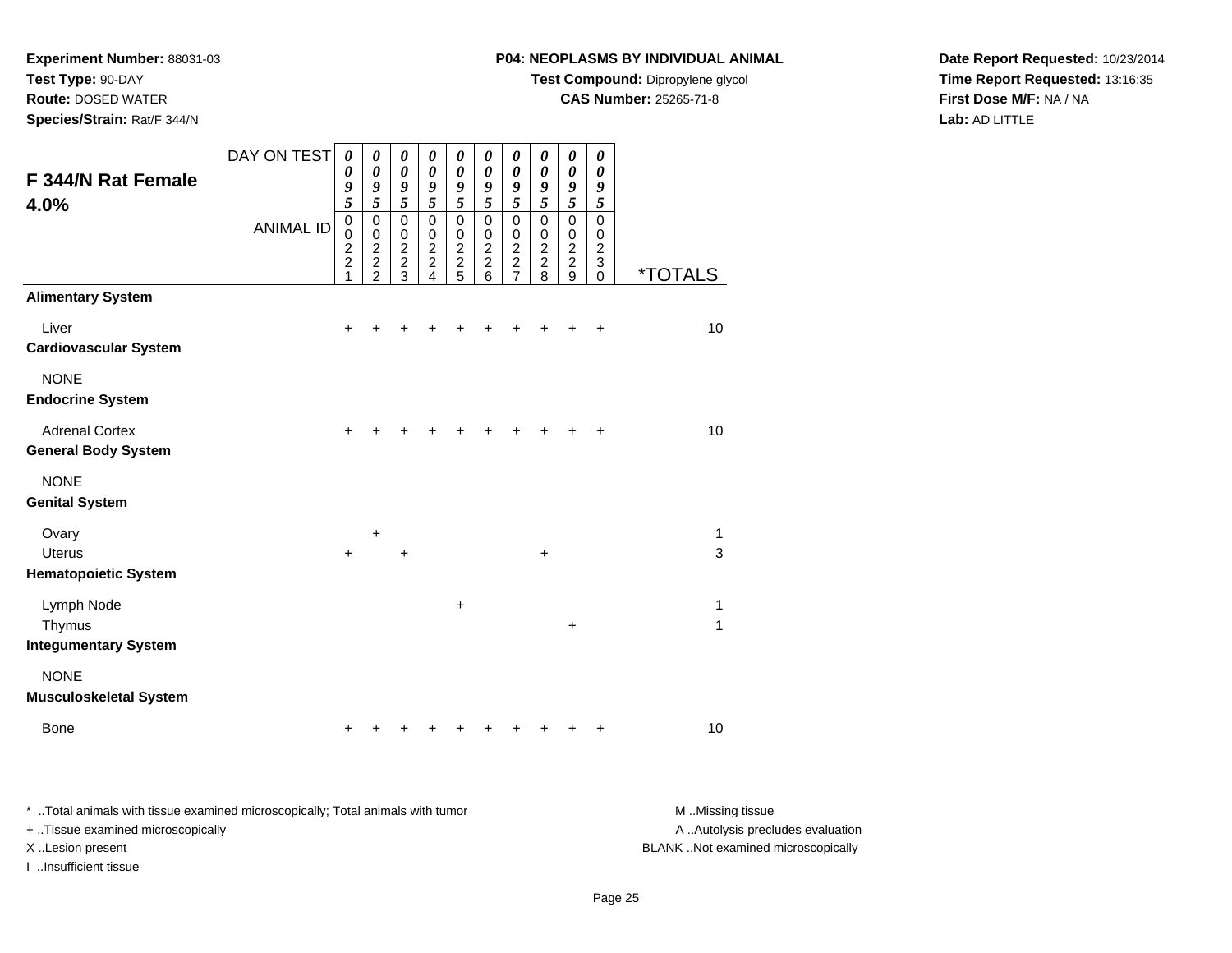**Test Type:** 90-DAY

**Route:** DOSED WATER

**Species/Strain:** Rat/F 344/N

# **P04: NEOPLASMS BY INDIVIDUAL ANIMAL**

**Test Compound:** Dipropylene glycol

**CAS Number:** 25265-71-8

**Date Report Requested:** 10/23/2014**Time Report Requested:** 13:16:35**First Dose M/F:** NA / NA**Lab:** AD LITTLE

| F 344/N Rat Female<br>4.0%               | DAY ON TEST      | 0<br>0<br>9<br>5                                     | 0<br>0<br>9<br>5                                  | 0<br>0<br>$\boldsymbol{g}$<br>5                                   | 0<br>0<br>9<br>5                                          | 0<br>$\boldsymbol{\theta}$<br>9<br>5              | 0<br>0<br>9<br>5                       | 0<br>0<br>9<br>5                          | 0<br>0<br>9<br>5             | 0<br>0<br>9<br>5             | 0<br>0<br>9<br>5                             |                       |
|------------------------------------------|------------------|------------------------------------------------------|---------------------------------------------------|-------------------------------------------------------------------|-----------------------------------------------------------|---------------------------------------------------|----------------------------------------|-------------------------------------------|------------------------------|------------------------------|----------------------------------------------|-----------------------|
|                                          | <b>ANIMAL ID</b> | $\mathbf 0$<br>0<br>$\overline{c}$<br>$\overline{2}$ | 0<br>$\pmb{0}$<br>$\frac{2}{2}$<br>$\mathfrak{p}$ | $\mathbf 0$<br>$\pmb{0}$<br>$\overline{2}$<br>$\overline{2}$<br>3 | 0<br>$\mathbf 0$<br>$\overline{c}$<br>$\overline{2}$<br>4 | 0<br>0<br>$\boldsymbol{2}$<br>$\overline{c}$<br>5 | 0<br>$\mathbf 0$<br>$\frac{2}{2}$<br>6 | 0<br>0<br>$\frac{2}{2}$<br>$\overline{7}$ | 0<br>0<br>$\frac{2}{2}$<br>8 | 0<br>0<br>$\frac{2}{2}$<br>9 | 0<br>0<br>$\overline{c}$<br>3<br>$\mathbf 0$ | <i><b>*TOTALS</b></i> |
| <b>Nervous System</b>                    |                  |                                                      |                                                   |                                                                   |                                                           |                                                   |                                        |                                           |                              |                              |                                              |                       |
| <b>NONE</b><br><b>Respiratory System</b> |                  |                                                      |                                                   |                                                                   |                                                           |                                                   |                                        |                                           |                              |                              |                                              |                       |
| Nose<br><b>Special Senses System</b>     |                  | $\ddot{}$                                            |                                                   |                                                                   |                                                           |                                                   |                                        |                                           |                              | $\ddot{}$                    | $\ddot{}$                                    | 10                    |
| <b>NONE</b><br><b>Urinary System</b>     |                  |                                                      |                                                   |                                                                   |                                                           |                                                   |                                        |                                           |                              |                              |                                              |                       |
| Kidney<br><b>SYSTEMIC LESIONS</b>        |                  | ÷                                                    |                                                   |                                                                   |                                                           |                                                   |                                        |                                           |                              |                              | ٠                                            | 10                    |
| Multiple Organ                           |                  |                                                      |                                                   |                                                                   |                                                           |                                                   |                                        |                                           |                              |                              | ٠                                            | 10                    |

\* ..Total animals with tissue examined microscopically; Total animals with tumor **M** . Missing tissue M ..Missing tissue

+ ..Tissue examined microscopically

I ..Insufficient tissue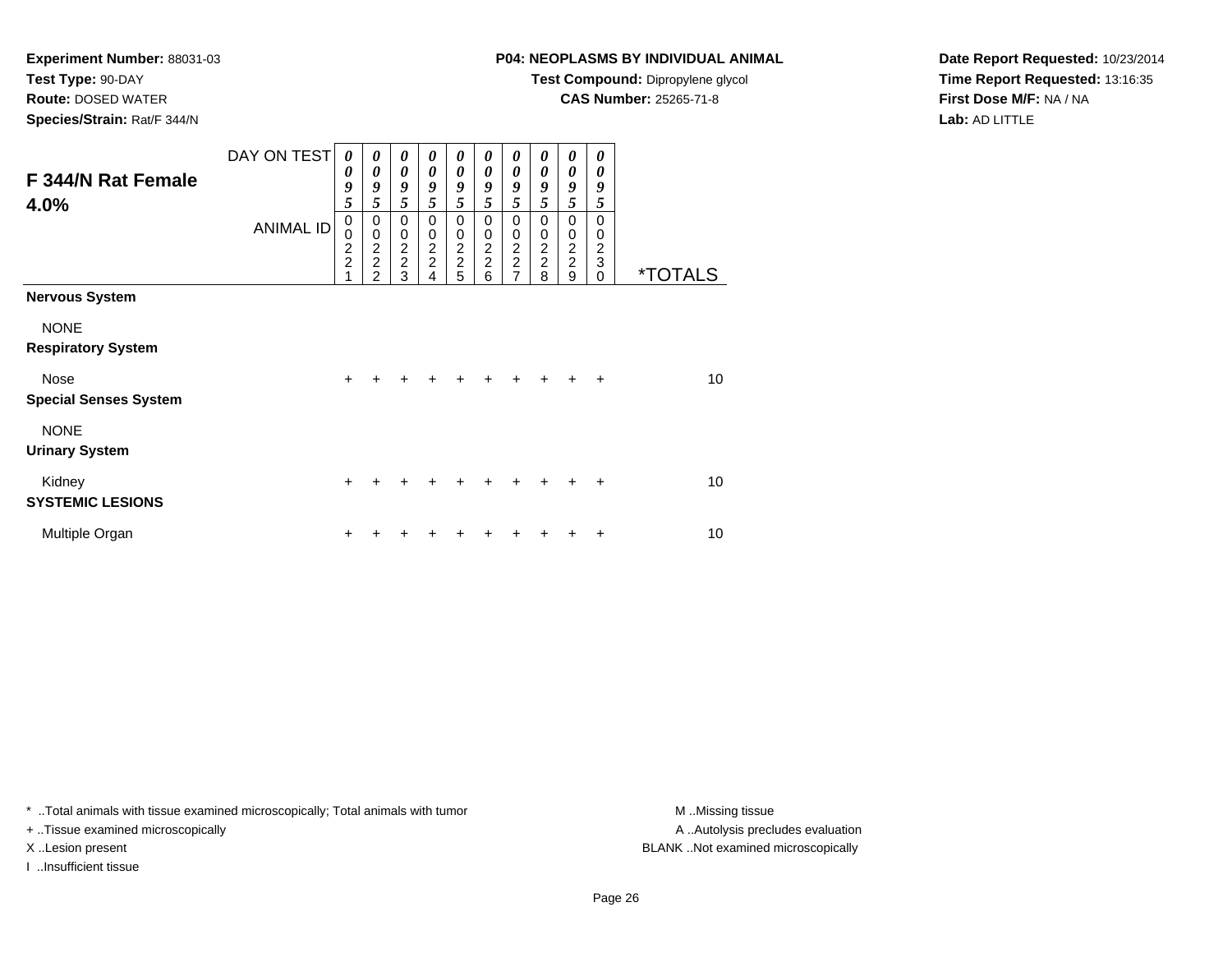**Test Type:** 90-DAY

**Route:** DOSED WATER

**Species/Strain:** Rat/F 344/N

# **P04: NEOPLASMS BY INDIVIDUAL ANIMAL**

**Test Compound:** Dipropylene glycol

**CAS Number:** 25265-71-8

**Date Report Requested:** 10/23/2014**Time Report Requested:** 13:16:35**First Dose M/F:** NA / NA**Lab:** AD LITTLE

| F 344/N Rat Female<br>8.0%   | DAY ON TEST<br><b>ANIMAL ID</b> | $\boldsymbol{\theta}$<br>0<br>9<br>5<br>$\pmb{0}$<br>0<br>$\overline{c}$<br>3<br>1 | 0<br>$\boldsymbol{\theta}$<br>9<br>$\overline{5}$<br>$\mathbf 0$<br>0<br>$\boldsymbol{2}$<br>$\overline{3}$<br>$\overline{2}$ | $\boldsymbol{\theta}$<br>$\boldsymbol{\theta}$<br>9<br>$\overline{5}$<br>$\mathbf 0$<br>$\mathbf 0$<br>$\overline{c}$<br>3<br>3 | 0<br>$\boldsymbol{\theta}$<br>9<br>5<br>$\Omega$<br>0<br>$\overline{c}$<br>$\ensuremath{\mathsf{3}}$<br>4 | 0<br>$\boldsymbol{\theta}$<br>9<br>5<br>$\mathbf 0$<br>$\mathbf 0$<br>$\overline{2}$<br>$\ensuremath{\mathsf{3}}$<br>$\overline{5}$ | 0<br>0<br>9<br>5<br>$\Omega$<br>$\Omega$<br>$\overline{2}$<br>$\mathbf{3}$<br>6 | 0<br>$\boldsymbol{\theta}$<br>9<br>5<br>$\mathbf 0$<br>0<br>$\overline{c}$<br>$\mathbf{3}$<br>$\overline{7}$ | 0<br>0<br>9<br>5<br>$\mathbf 0$<br>0<br>$\overline{2}$<br>$\mathbf{3}$<br>8 | 0<br>0<br>9<br>5<br>$\mathsf 0$<br>0<br>$\overline{2}$<br>$\overline{3}$<br>9 | 0<br>0<br>9<br>5<br>$\Omega$<br>$\Omega$<br>$\overline{c}$<br>4<br>0 | <i><b>*TOTALS</b></i> |
|------------------------------|---------------------------------|------------------------------------------------------------------------------------|-------------------------------------------------------------------------------------------------------------------------------|---------------------------------------------------------------------------------------------------------------------------------|-----------------------------------------------------------------------------------------------------------|-------------------------------------------------------------------------------------------------------------------------------------|---------------------------------------------------------------------------------|--------------------------------------------------------------------------------------------------------------|-----------------------------------------------------------------------------|-------------------------------------------------------------------------------|----------------------------------------------------------------------|-----------------------|
| <b>Alimentary System</b>     |                                 |                                                                                    |                                                                                                                               |                                                                                                                                 |                                                                                                           |                                                                                                                                     |                                                                                 |                                                                                                              |                                                                             |                                                                               |                                                                      |                       |
| Esophagus                    |                                 | +                                                                                  | +                                                                                                                             | +                                                                                                                               |                                                                                                           | +                                                                                                                                   | ٠                                                                               | +                                                                                                            |                                                                             | +                                                                             | +                                                                    | 10                    |
| Intestine Large, Cecum       |                                 | +                                                                                  | $\ddot{}$                                                                                                                     | $\ddot{}$                                                                                                                       | $\ddot{}$                                                                                                 | $\ddot{}$                                                                                                                           | $\ddot{}$                                                                       | $\ddot{}$                                                                                                    | $\ddot{}$                                                                   | $\ddot{}$                                                                     | +                                                                    | 10                    |
| Intestine Large, Colon       |                                 | +                                                                                  | $\ddot{}$                                                                                                                     | $\ddot{}$                                                                                                                       | +                                                                                                         | +                                                                                                                                   | $\ddot{}$                                                                       | +                                                                                                            | $\ddot{}$                                                                   | $\ddot{}$                                                                     | $\ddot{}$                                                            | 10                    |
| Intestine Large, Rectum      |                                 | +                                                                                  | $\ddot{}$                                                                                                                     | $\ddot{}$                                                                                                                       | $\ddot{}$                                                                                                 | $\ddot{}$                                                                                                                           | $\ddot{}$                                                                       | $\ddot{}$                                                                                                    | $\ddot{}$                                                                   | $\ddot{}$                                                                     | +                                                                    | 10                    |
| Intestine Small, Duodenum    |                                 | +                                                                                  | $\ddot{}$                                                                                                                     | $\ddot{}$                                                                                                                       | $\ddot{}$                                                                                                 | $\ddot{}$                                                                                                                           | $\ddot{}$                                                                       | $\ddot{}$                                                                                                    | $\ddot{}$                                                                   | $\ddot{}$                                                                     | $\ddot{}$                                                            | 10                    |
| Intestine Small, Ileum       |                                 | $\ddot{}$                                                                          | $\ddot{}$                                                                                                                     | $\ddot{}$                                                                                                                       | $\ddot{}$                                                                                                 | $\ddot{}$                                                                                                                           | $\ddot{}$                                                                       | $\ddot{}$                                                                                                    | $\ddot{}$                                                                   | $\ddot{}$                                                                     | $\ddot{}$                                                            | 10                    |
| Intestine Small, Jejunum     |                                 | $\ddot{}$                                                                          | $\ddot{}$                                                                                                                     | $\ddot{}$                                                                                                                       | $\ddot{}$                                                                                                 | $\ddot{}$                                                                                                                           | $\ddot{}$                                                                       | $\ddot{}$                                                                                                    | $+$                                                                         | $\ddot{}$                                                                     | $\ddot{}$                                                            | 10                    |
| Liver                        |                                 | +                                                                                  | $\ddot{}$                                                                                                                     | $\ddot{}$                                                                                                                       | $\ddot{}$                                                                                                 | $\ddot{}$                                                                                                                           | $\ddot{}$                                                                       | $\ddot{}$                                                                                                    | $\ddot{}$                                                                   | $\ddot{}$                                                                     | $\ddot{}$                                                            | 10                    |
| Pancreas                     |                                 | +                                                                                  | +                                                                                                                             | $\ddot{}$                                                                                                                       | +                                                                                                         | $\ddot{}$                                                                                                                           | $\ddot{}$                                                                       | $\ddot{}$                                                                                                    | $\ddot{}$                                                                   | $+$                                                                           | +                                                                    | 10                    |
| Salivary Glands              |                                 | $\ddot{}$                                                                          | $\ddot{}$                                                                                                                     | $\ddot{}$                                                                                                                       | $\ddot{}$                                                                                                 | $\ddot{}$                                                                                                                           | $\ddot{}$                                                                       | $\ddot{}$                                                                                                    | $\ddot{}$                                                                   | $\ddot{}$                                                                     | $\ddot{}$                                                            | 10                    |
| Stomach, Forestomach         |                                 | $\ddot{}$                                                                          | $\ddot{}$                                                                                                                     | $\ddot{}$                                                                                                                       | $\ddot{}$                                                                                                 | $\ddot{}$                                                                                                                           | $+$                                                                             | $\ddot{}$                                                                                                    | $+$                                                                         | $+$                                                                           | $\ddot{}$                                                            | 10                    |
| Stomach, Glandular           |                                 | $\ddot{}$                                                                          | $\ddot{}$                                                                                                                     | $\ddot{}$                                                                                                                       |                                                                                                           | $\ddot{}$                                                                                                                           | $\ddot{}$                                                                       | $\ddot{}$                                                                                                    | $\ddot{}$                                                                   | $\ddot{}$                                                                     | $\ddot{}$                                                            | 10                    |
| <b>Cardiovascular System</b> |                                 |                                                                                    |                                                                                                                               |                                                                                                                                 |                                                                                                           |                                                                                                                                     |                                                                                 |                                                                                                              |                                                                             |                                                                               |                                                                      |                       |
| <b>Blood Vessel</b>          |                                 | +                                                                                  | $\ddot{}$                                                                                                                     | M                                                                                                                               | +                                                                                                         | +                                                                                                                                   | +                                                                               | +                                                                                                            | +                                                                           | +                                                                             | +                                                                    | 9                     |
| Heart                        |                                 | +                                                                                  |                                                                                                                               | $\ddot{}$                                                                                                                       |                                                                                                           | +                                                                                                                                   |                                                                                 | $\ddot{}$                                                                                                    |                                                                             | +                                                                             | +                                                                    | 10                    |
| <b>Endocrine System</b>      |                                 |                                                                                    |                                                                                                                               |                                                                                                                                 |                                                                                                           |                                                                                                                                     |                                                                                 |                                                                                                              |                                                                             |                                                                               |                                                                      |                       |
| <b>Adrenal Cortex</b>        |                                 | +                                                                                  | +                                                                                                                             | +                                                                                                                               | +                                                                                                         | +                                                                                                                                   | +                                                                               | +                                                                                                            | +                                                                           | +                                                                             | +                                                                    | 10                    |
| Adrenal Medulla              |                                 | $\ddot{}$                                                                          | $\ddot{}$                                                                                                                     | $\ddot{}$                                                                                                                       | $\ddot{}$                                                                                                 | $\ddot{}$                                                                                                                           | $\ddot{}$                                                                       | +                                                                                                            | $\ddot{}$                                                                   | $\ddot{}$                                                                     | $\ddot{}$                                                            | 10                    |
| Islets, Pancreatic           |                                 | +                                                                                  | +                                                                                                                             | +                                                                                                                               | +                                                                                                         | $\ddot{}$                                                                                                                           | $\ddot{}$                                                                       | $\ddot{}$                                                                                                    | $\ddot{}$                                                                   | $\ddot{}$                                                                     | +                                                                    | 10                    |
| Parathyroid Gland            |                                 | +                                                                                  |                                                                                                                               | +                                                                                                                               | $\ddot{}$                                                                                                 | M                                                                                                                                   | $\ddot{}$                                                                       | M                                                                                                            | $\ddot{}$                                                                   | +                                                                             | +                                                                    | 8                     |

\* ..Total animals with tissue examined microscopically; Total animals with tumor **M** . Missing tissue M ..Missing tissue

+ ..Tissue examined microscopically

I ..Insufficient tissue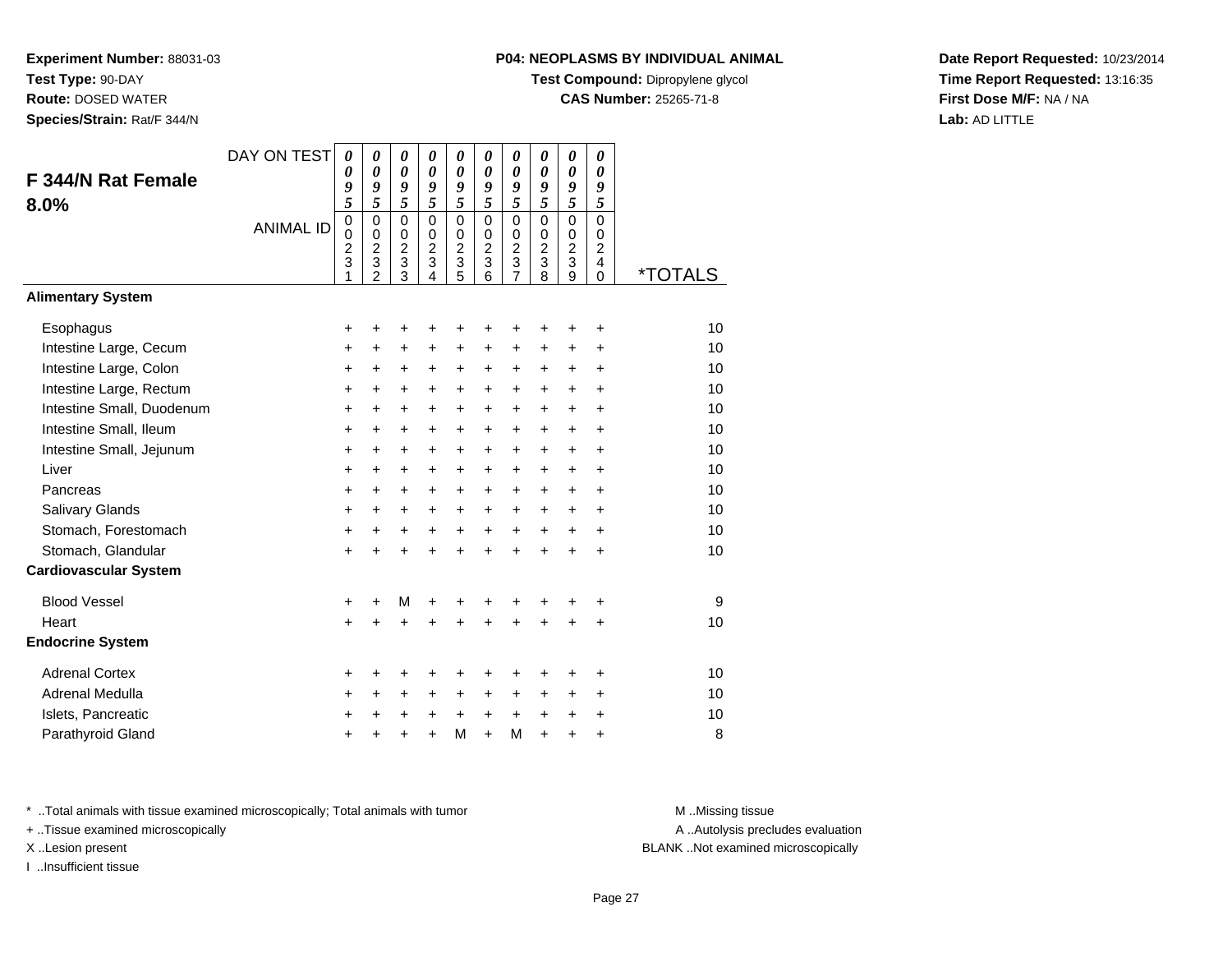**Test Type:** 90-DAY

**Route:** DOSED WATER

**Species/Strain:** Rat/F 344/N

#### **P04: NEOPLASMS BY INDIVIDUAL ANIMAL**

**Test Compound:** Dipropylene glycol

**CAS Number:** 25265-71-8

**Date Report Requested:** 10/23/2014**Time Report Requested:** 13:16:35**First Dose M/F:** NA / NA**Lab:** AD LITTLE

| F 344/N Rat Female            | DAY ON TEST      | 0<br>0                                           | 0<br>0                                              | 0<br>0                                                | 0<br>0                | 0<br>0                                                | 0<br>$\boldsymbol{\theta}$         | 0<br>$\boldsymbol{\theta}$                         | 0<br>0                                       | 0<br>0                                                                 | 0<br>0                                                    |                       |
|-------------------------------|------------------|--------------------------------------------------|-----------------------------------------------------|-------------------------------------------------------|-----------------------|-------------------------------------------------------|------------------------------------|----------------------------------------------------|----------------------------------------------|------------------------------------------------------------------------|-----------------------------------------------------------|-----------------------|
| 8.0%                          |                  | 9<br>5                                           | 9<br>5                                              | 9<br>5                                                | 9<br>5                | 9<br>5                                                | 9<br>5                             | 9<br>5                                             | 9<br>5                                       | 9<br>5                                                                 | 9<br>5                                                    |                       |
|                               | <b>ANIMAL ID</b> | $\mathbf 0$<br>$\mathbf 0$<br>$\frac{2}{3}$<br>1 | $\mathbf 0$<br>0<br>$\overline{c}$<br>$\frac{1}{2}$ | $\mathbf 0$<br>0<br>$\boldsymbol{2}$<br>$\frac{1}{3}$ | 0<br>0<br>2<br>3<br>4 | $\mathbf 0$<br>0<br>$\boldsymbol{2}$<br>$\frac{1}{5}$ | 0<br>0<br>$\overline{2}$<br>3<br>6 | 0<br>0<br>$\overline{\mathbf{c}}$<br>$\frac{1}{7}$ | $\mathbf 0$<br>0<br>$\overline{c}$<br>3<br>8 | $\pmb{0}$<br>0<br>$\overline{c}$<br>$\overline{3}$<br>$\boldsymbol{9}$ | $\mathbf 0$<br>0<br>$\overline{2}$<br>$\overline{4}$<br>0 | <i><b>*TOTALS</b></i> |
| <b>Pituitary Gland</b>        |                  | $+$                                              | $\ddot{}$                                           | $+$                                                   | $\ddot{}$             | $\ddot{}$                                             | $\ddot{}$                          | $\ddot{}$                                          | $\ddot{}$                                    | $+$                                                                    | $+$                                                       | 10                    |
| <b>Thyroid Gland</b>          |                  | $\ddot{}$                                        | $\ddot{}$                                           | +                                                     | +                     | $\ddot{}$                                             | +                                  | $\ddot{}$                                          | $\ddot{}$                                    | $\ddot{}$                                                              | $\ddot{}$                                                 | 10                    |
| <b>General Body System</b>    |                  |                                                  |                                                     |                                                       |                       |                                                       |                                    |                                                    |                                              |                                                                        |                                                           |                       |
| <b>NONE</b>                   |                  |                                                  |                                                     |                                                       |                       |                                                       |                                    |                                                    |                                              |                                                                        |                                                           |                       |
| <b>Genital System</b>         |                  |                                                  |                                                     |                                                       |                       |                                                       |                                    |                                                    |                                              |                                                                        |                                                           |                       |
| <b>Clitoral Gland</b>         |                  | +                                                | +                                                   | ٠                                                     | +                     | +                                                     | +                                  | ٠                                                  | ÷                                            | М                                                                      | $\ddot{}$                                                 | 9                     |
| Ovary                         |                  | $\ddot{}$                                        | $\ddot{}$                                           | $+$                                                   | $\ddot{}$             | $+$                                                   | $+$                                | $+$                                                | $\ddot{}$                                    | $+$                                                                    | $\ddot{}$                                                 | 10                    |
| <b>Uterus</b>                 |                  | $+$                                              | $\ddot{}$                                           | $+$                                                   | $\ddot{}$             | $\ddot{}$                                             | $\ddot{}$                          | $\ddot{}$                                          | $\ddot{}$                                    | $\ddot{}$                                                              | $\ddot{}$                                                 | 10                    |
| <b>Hematopoietic System</b>   |                  |                                                  |                                                     |                                                       |                       |                                                       |                                    |                                                    |                                              |                                                                        |                                                           |                       |
| <b>Bone Marrow</b>            |                  | +                                                | +                                                   | +                                                     | +                     |                                                       |                                    |                                                    |                                              |                                                                        | +                                                         | 10                    |
| Lymph Node, Mandibular        |                  | $\ddot{}$                                        | +                                                   | +                                                     | +                     | +                                                     | +                                  | +                                                  | +                                            | ٠                                                                      | ٠                                                         | 10                    |
| Lymph Node, Mesenteric        |                  | +                                                | $\pm$                                               | $\ddot{}$                                             | +                     | $\ddot{}$                                             | +                                  | $\ddot{}$                                          | +                                            | $\ddot{}$                                                              | $\ddot{}$                                                 | 10                    |
| Spleen                        |                  | $+$                                              | +                                                   | $\pm$                                                 | $\ddot{}$             | $\ddot{}$                                             | $\ddot{}$                          | $\ddot{}$                                          | $\ddot{}$                                    | $\ddot{}$                                                              | $\ddot{}$                                                 | 10                    |
| Thymus                        |                  | $\ddot{}$                                        | $\ddot{}$                                           | $\ddot{}$                                             | $\ddot{}$             | $\ddot{}$                                             | $\ddot{}$                          | $\ddot{}$                                          | $\ddot{}$                                    | $\ddot{}$                                                              | $\ddot{}$                                                 | 10                    |
| <b>Integumentary System</b>   |                  |                                                  |                                                     |                                                       |                       |                                                       |                                    |                                                    |                                              |                                                                        |                                                           |                       |
| <b>Mammary Gland</b>          |                  | +                                                |                                                     |                                                       |                       |                                                       |                                    |                                                    |                                              |                                                                        | +                                                         | 10                    |
| Skin                          |                  | $\ddot{}$                                        |                                                     | +                                                     | +                     | +                                                     |                                    | +                                                  |                                              |                                                                        | +                                                         | 10                    |
| <b>Musculoskeletal System</b> |                  |                                                  |                                                     |                                                       |                       |                                                       |                                    |                                                    |                                              |                                                                        |                                                           |                       |
| <b>Bone</b>                   |                  | +                                                |                                                     | ٠                                                     |                       | ٠                                                     |                                    | ٠                                                  |                                              |                                                                        | +                                                         | 10                    |

\* ..Total animals with tissue examined microscopically; Total animals with tumor **M** . Missing tissue M ..Missing tissue

+ ..Tissue examined microscopically

I ..Insufficient tissue